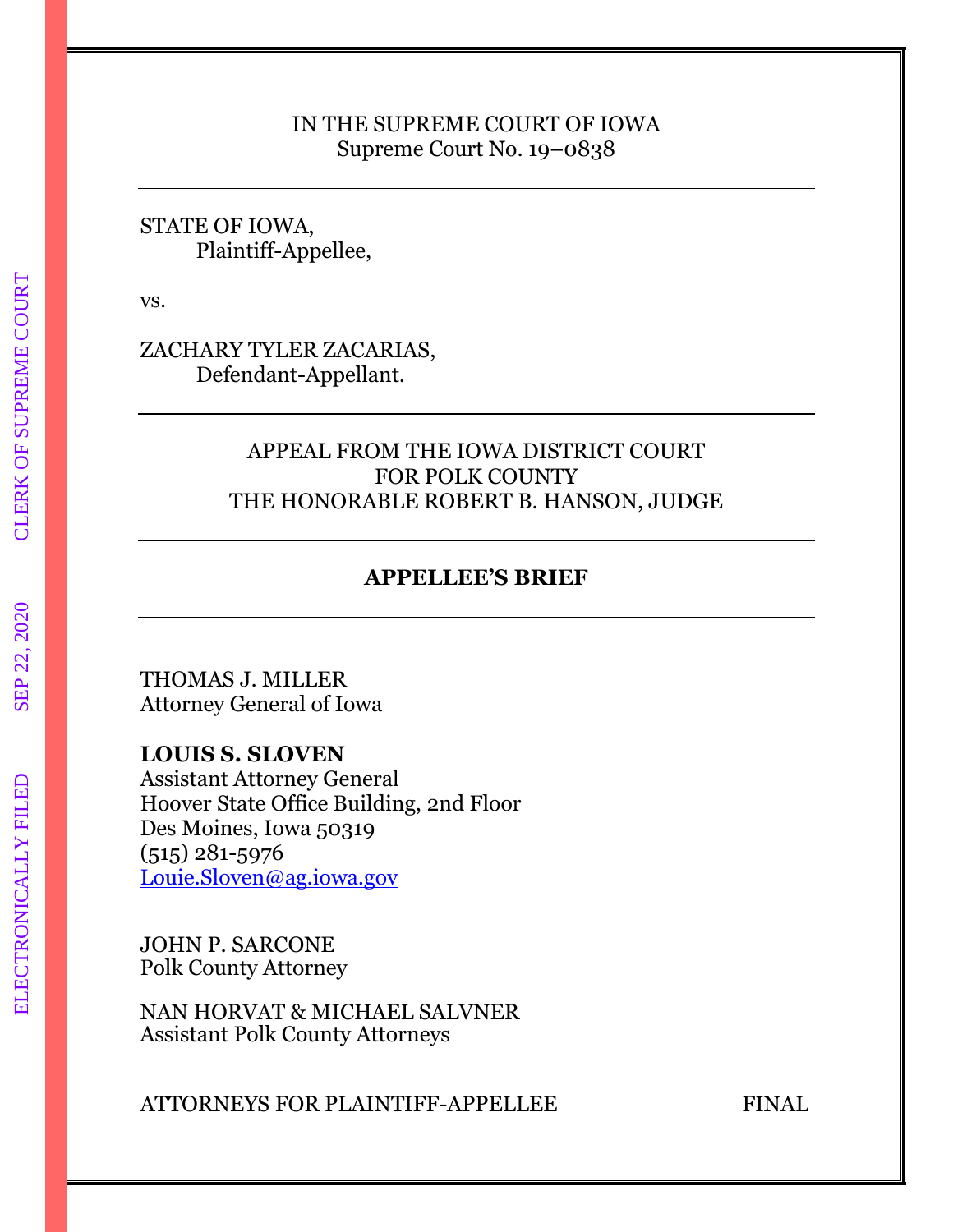# **TABLE OF CONTENTS**

|    | STATEMENT OF THE ISSUES PRESENTED FOR REVIEW  9                                                                                                                                                                                                                                                        |
|----|--------------------------------------------------------------------------------------------------------------------------------------------------------------------------------------------------------------------------------------------------------------------------------------------------------|
|    |                                                                                                                                                                                                                                                                                                        |
|    |                                                                                                                                                                                                                                                                                                        |
|    |                                                                                                                                                                                                                                                                                                        |
|    | I. The trial court did not err when it overruled Zacarias's<br>motion for judgment of acquittal or when it submitted<br>Jury Instruction 28. It was correct to use and provide a<br>definition of "object" for section $708.2(5)$ that does not<br>exclude body parts that were used for penetration23 |
|    | A. The plain meaning of the term "any object" in section<br>708.2(5) is expansive. It includes anything that penetrates                                                                                                                                                                                |
|    | B. Zacarias's definition of "object" adds new words to the<br>statute. The State's definition does not reduce the words "by<br>an object" to surplusage. Rather, it gives that language its                                                                                                            |
| C. | Zacarias's interpretation runs counter to the purpose of<br>section $708.2(5)$ , which is to penalize <i>all</i> penetrative<br>assault—even if it is not sexual, and even if the penetrating                                                                                                          |
|    | II. The trial court did not err in applying Rule 5.613(b) to<br>prohibit Zacarias from impeaching C.G. with prior<br>unsworn statements, without offering her a chance to<br>III. Zacarias's trial counsel was not ineffective46                                                                       |
| A. | Trial counsel was not ineffective for failing to impeach C.G.                                                                                                                                                                                                                                          |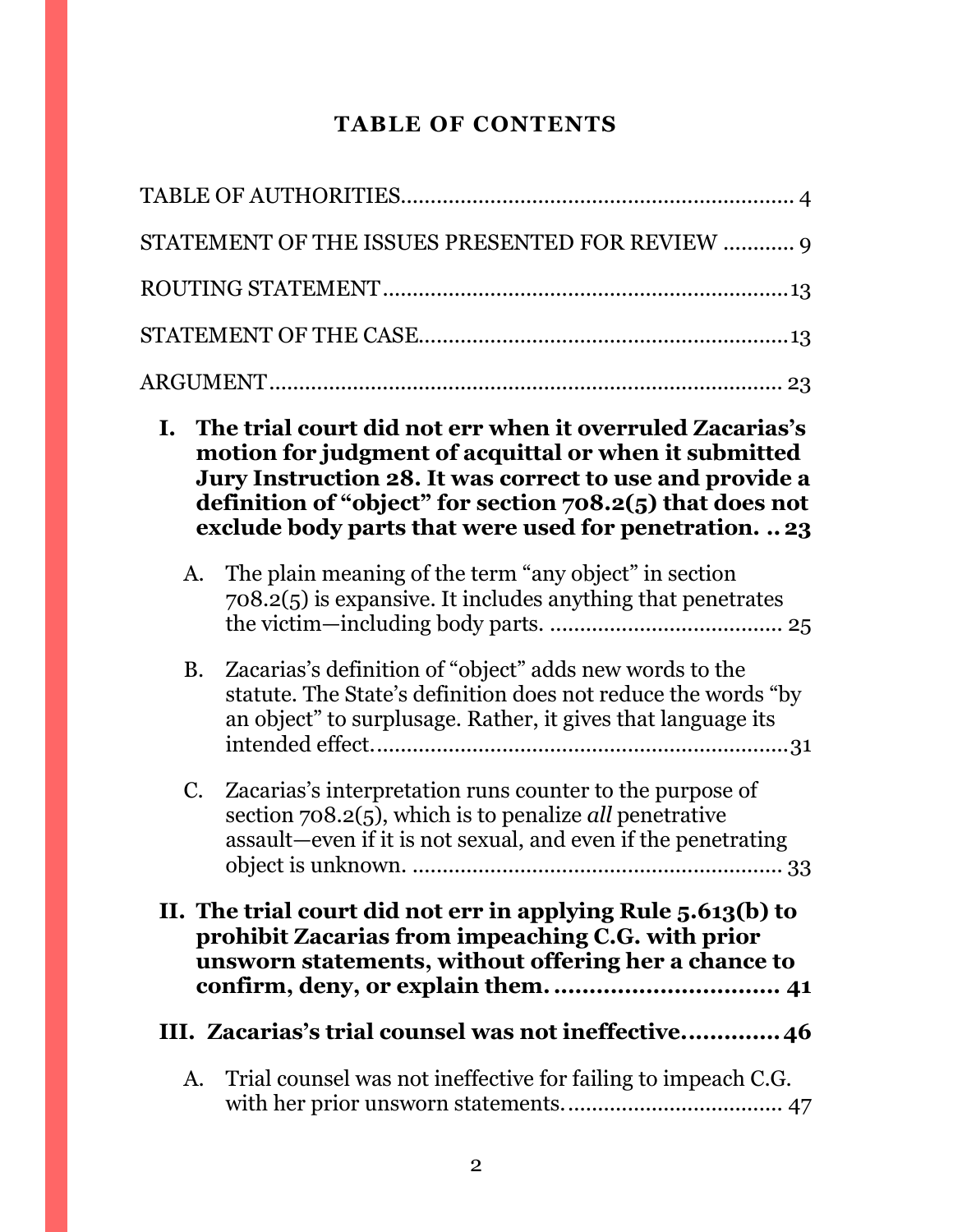| <b>B.</b> | No prosecutorial misconduct occurred during the State's<br>rebuttal argument, so trial counsel was not ineffective for       |  |
|-----------|------------------------------------------------------------------------------------------------------------------------------|--|
|           | C. Zacarias cannot show that Article I, Section 10 provides a<br>right to more effective counsel than Iowa precedent already |  |
|           |                                                                                                                              |  |
|           |                                                                                                                              |  |
|           |                                                                                                                              |  |
|           |                                                                                                                              |  |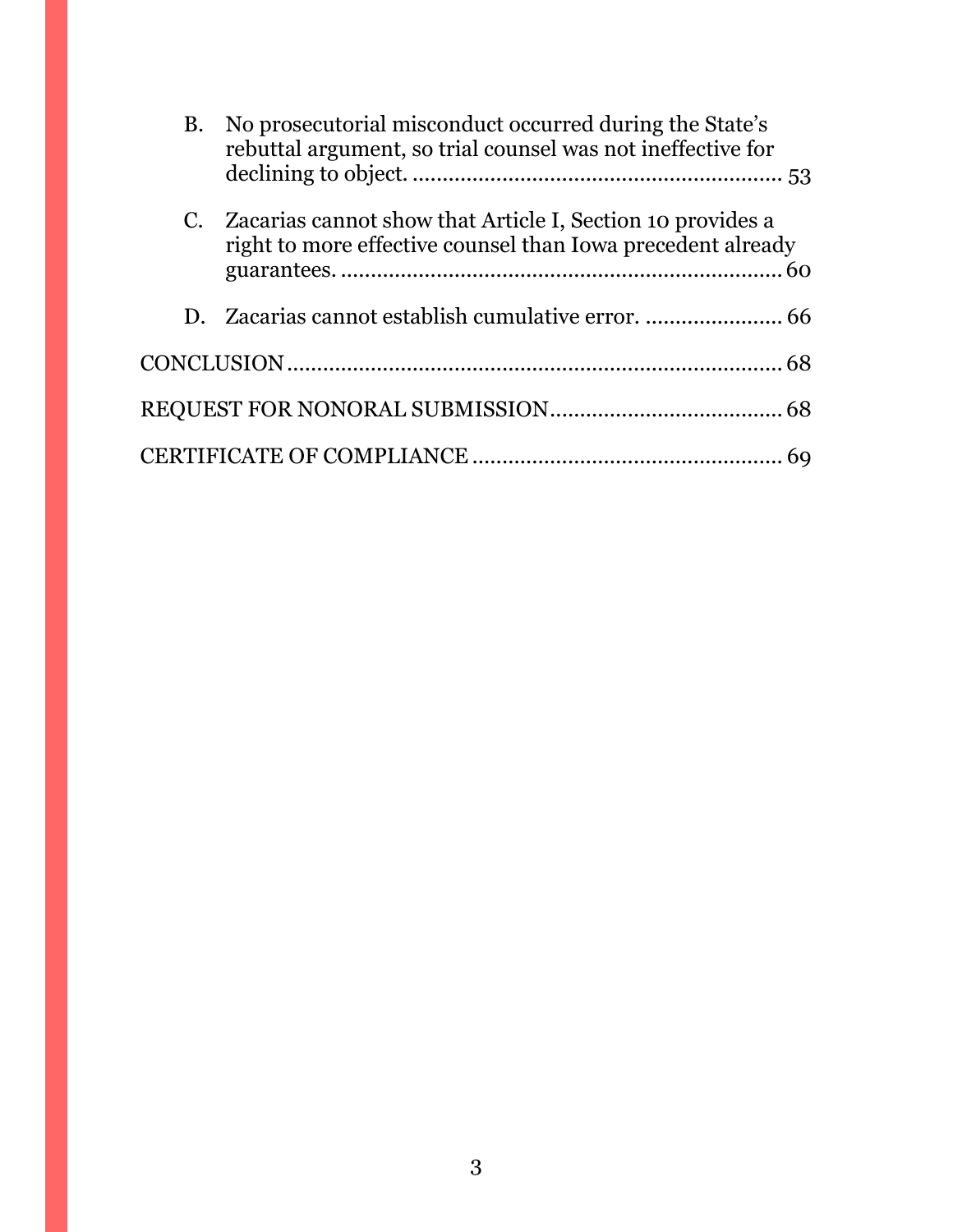# **TABLE OF AUTHORITIES**

# <span id="page-3-0"></span>**Federal Cases**

| Strickland v. Washington, 466 U.S. 668 (1984)  47, 52, 61, 62, 63  |
|--------------------------------------------------------------------|
| Washington v. Strickland, 693 F.2d 1243 (5th Cir. 1982)  63        |
| <b>State Cases</b>                                                 |
| Alcala v. Mariott Int'l, Inc., 880 N.W.2d 699 (Iowa 2016) 24       |
| Beloved v. State, No. 17-1908, 2019 WL 1300224                     |
|                                                                    |
|                                                                    |
| DeBoom v. Raining Rose, Inc., 772 N.W.2d 1 (Iowa 2009)  24         |
|                                                                    |
|                                                                    |
| Hicks v. State, No. 18-1625, 2019 WL 4297874                       |
|                                                                    |
|                                                                    |
|                                                                    |
| Inghram v. Dairyland Mut. Ins. Co., 215 N.W.2d 239 (Iowa 1974). 58 |
|                                                                    |
|                                                                    |
| Lamasters v. State, 821 N.W.2d 856 (Iowa 2012)  42                 |
| Ledezma v. State, 626 N.W.2d 134 (Iowa 2001) 47, 65                |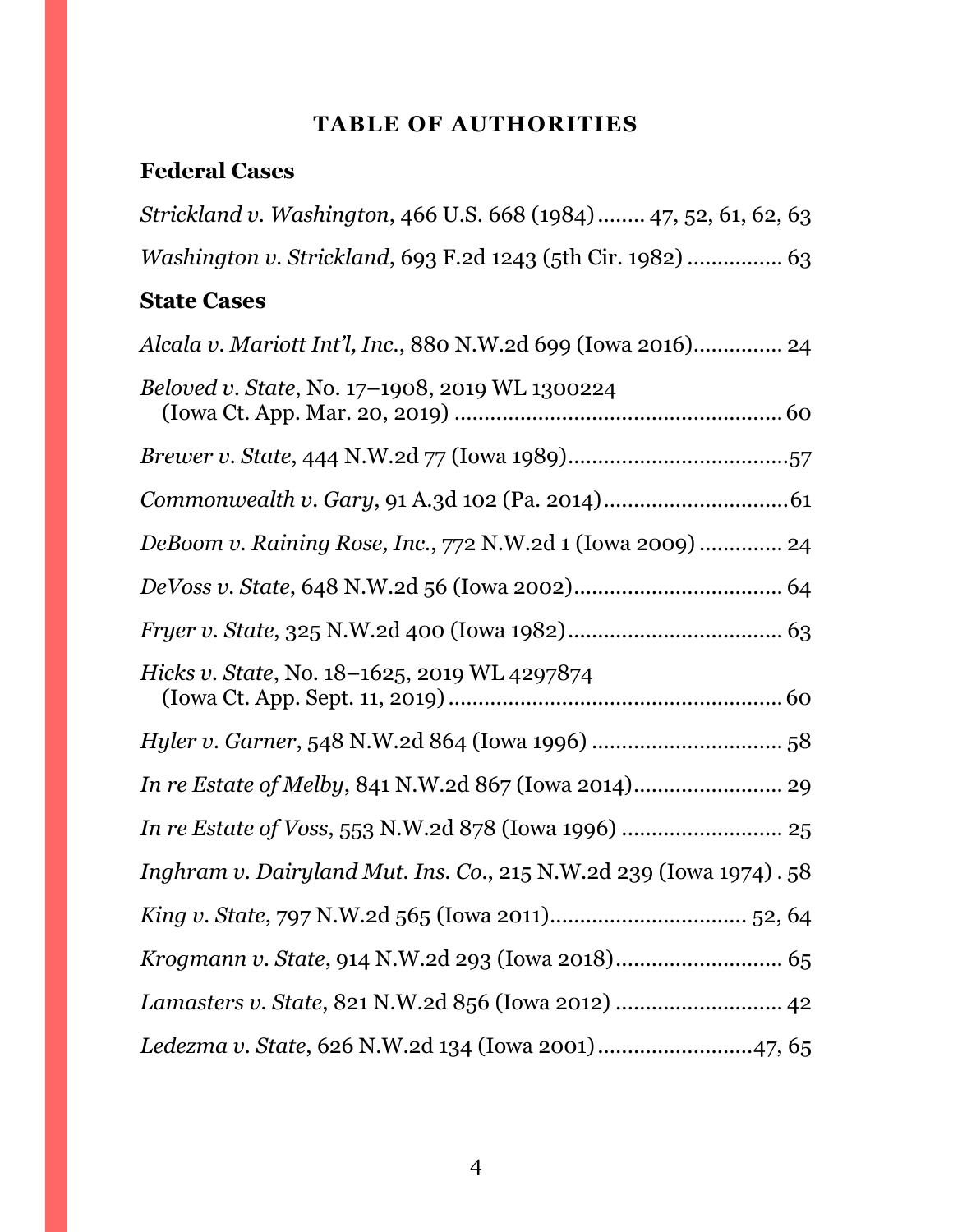| Leggett v. State, No. 10–0233, 2011 WL 2695760               |
|--------------------------------------------------------------|
| Meier v. Senecaut, 641 N.W.2d 532 (Iowa 2002)  42            |
|                                                              |
|                                                              |
|                                                              |
|                                                              |
| State v. Alvarado, 875 N.W.2d 713 (Iowa 2016) 23, 32, 34, 40 |
|                                                              |
|                                                              |
|                                                              |
| State v. Bey, No. 13-1312, 2014 WL 7343234                   |
|                                                              |
| <i>State v. Bratcher, No.</i> 14–2058, 2016 WL 1677997       |
|                                                              |
|                                                              |
| State v. Coleman, 907 N.W.2d 124 (Iowa 2018) 53, 55, 58      |
|                                                              |
| State v. Doyle, 98-2087, 2000 WL 145039                      |
|                                                              |
| State v. Graves, 668 N.W.2d 860 (Iowa 2003) 54, 58           |
|                                                              |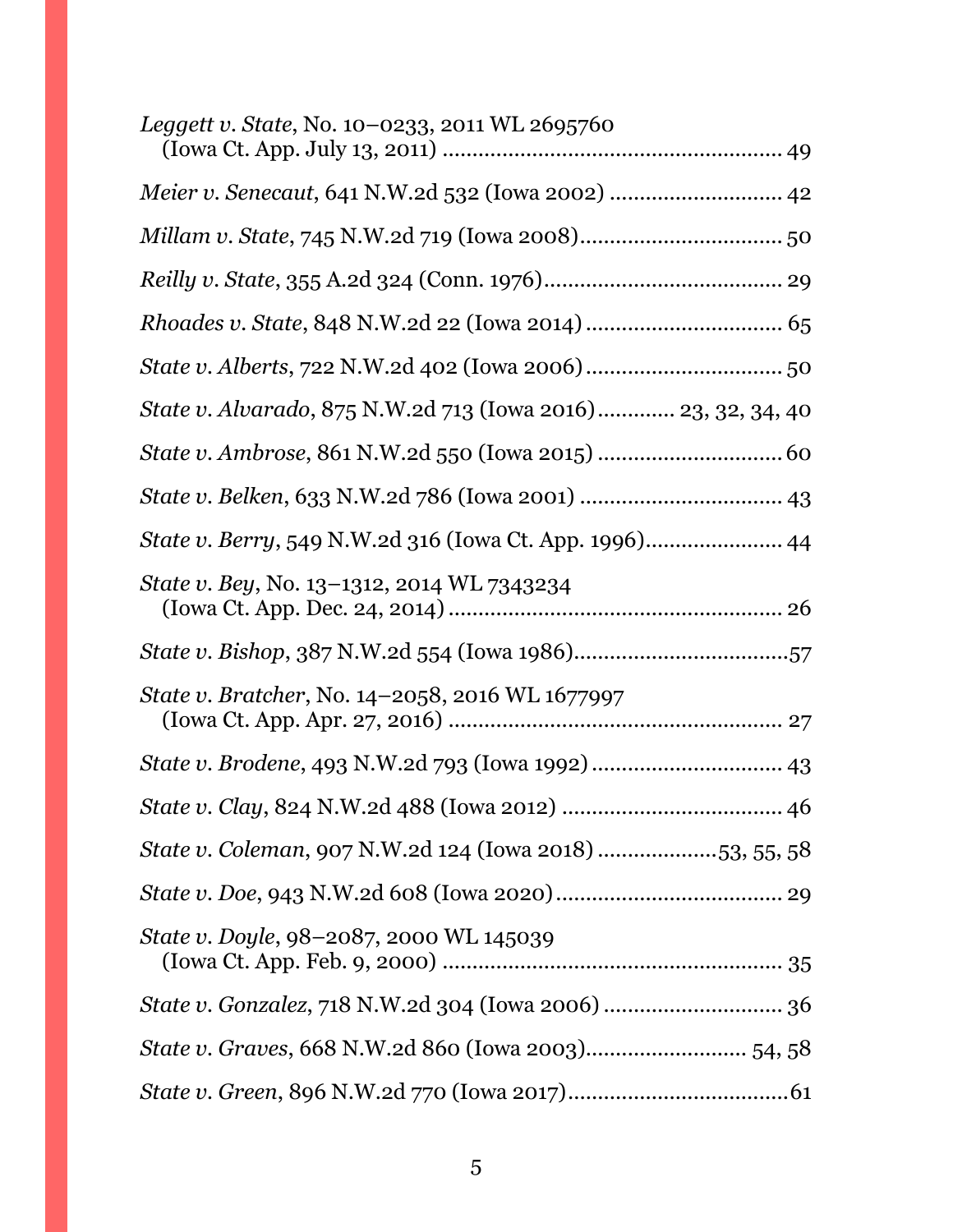| State v. Halverson, 857 N.W.2d 632 (Iowa 2015)31, 63, 65    |  |
|-------------------------------------------------------------|--|
|                                                             |  |
|                                                             |  |
|                                                             |  |
|                                                             |  |
|                                                             |  |
|                                                             |  |
| State v. Lindsey, No. 10–1812, 2011 WL 6076544              |  |
| State v. Lopez, No. 18646, 2001 WL 1597974                  |  |
|                                                             |  |
|                                                             |  |
|                                                             |  |
| State v. Morsie, No. CA2012-07-064, 2014 WL 217296          |  |
|                                                             |  |
|                                                             |  |
| State v. Oshinbanjo, 361 N.W.2d 318 (Iowa Ct. App. 1984) 44 |  |
|                                                             |  |
|                                                             |  |
|                                                             |  |
| State v. Perry, 440 N.W.2d 389 (Iowa 1989) 34, 40           |  |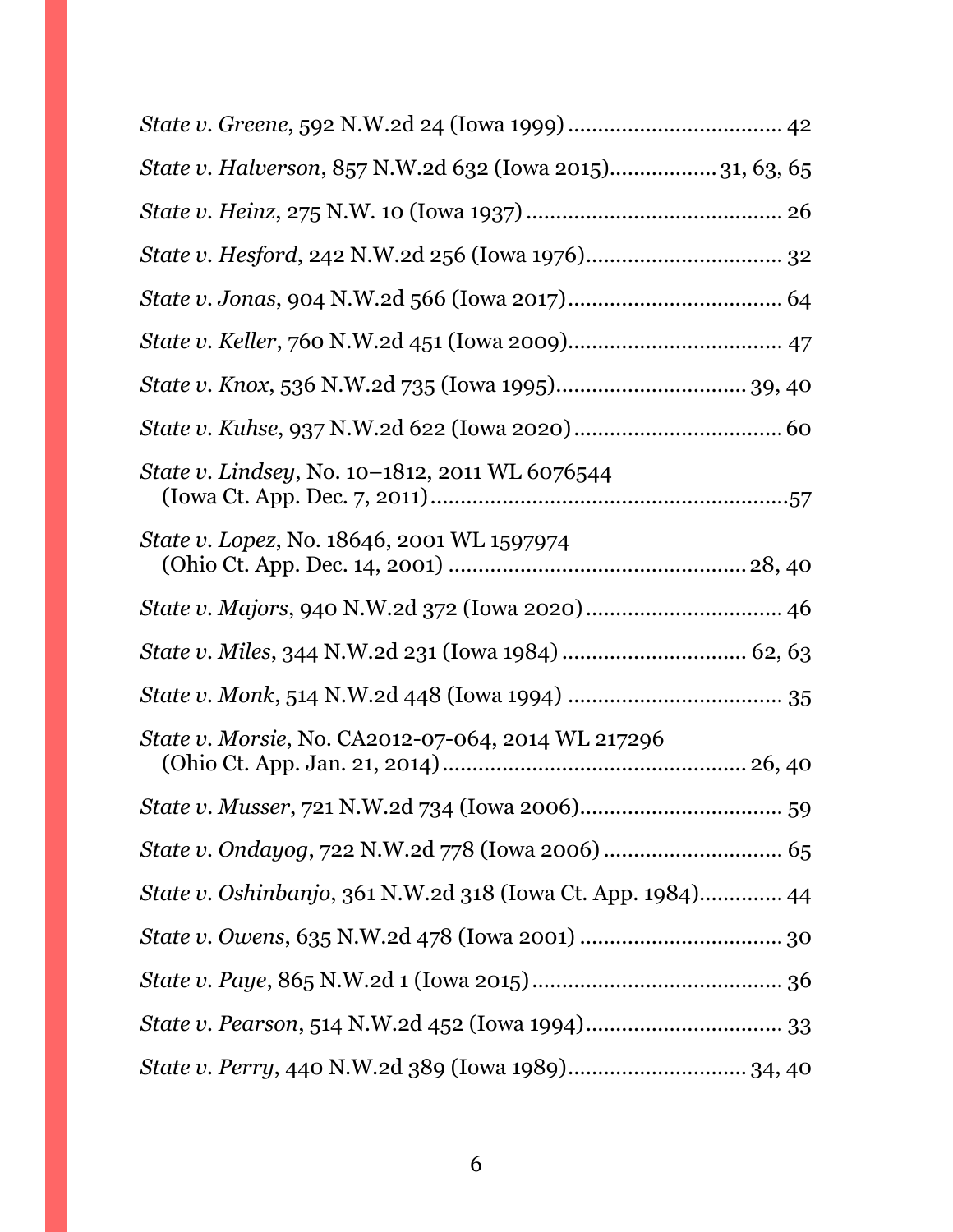| State v. Senseman, No. 05-0829, 2006 WL 1229987                 |
|-----------------------------------------------------------------|
| State v. Stallings, 658 N.W.2d 106 (Iowa 2003) 46               |
| <i>State v. Stickrod, No.</i> 17–0509, 2018 WL 1433065          |
|                                                                 |
| State v. Thede, No. 15-0751, 2016 WL 5930417                    |
|                                                                 |
|                                                                 |
| <i>State v. Towney, No.</i> 14–1673, 2016 WL 530262             |
|                                                                 |
|                                                                 |
| State v. Vulich, No. 15-1851, 2017 WL 363234                    |
|                                                                 |
| State v. Whetstine, 315 N.W.2d 758 (Iowa 1982) 39, 40           |
|                                                                 |
|                                                                 |
|                                                                 |
|                                                                 |
|                                                                 |
| Swiss Colony, Inc. v. Deutmeyer, 789 N.W.2d 129 (Iowa 2010)  30 |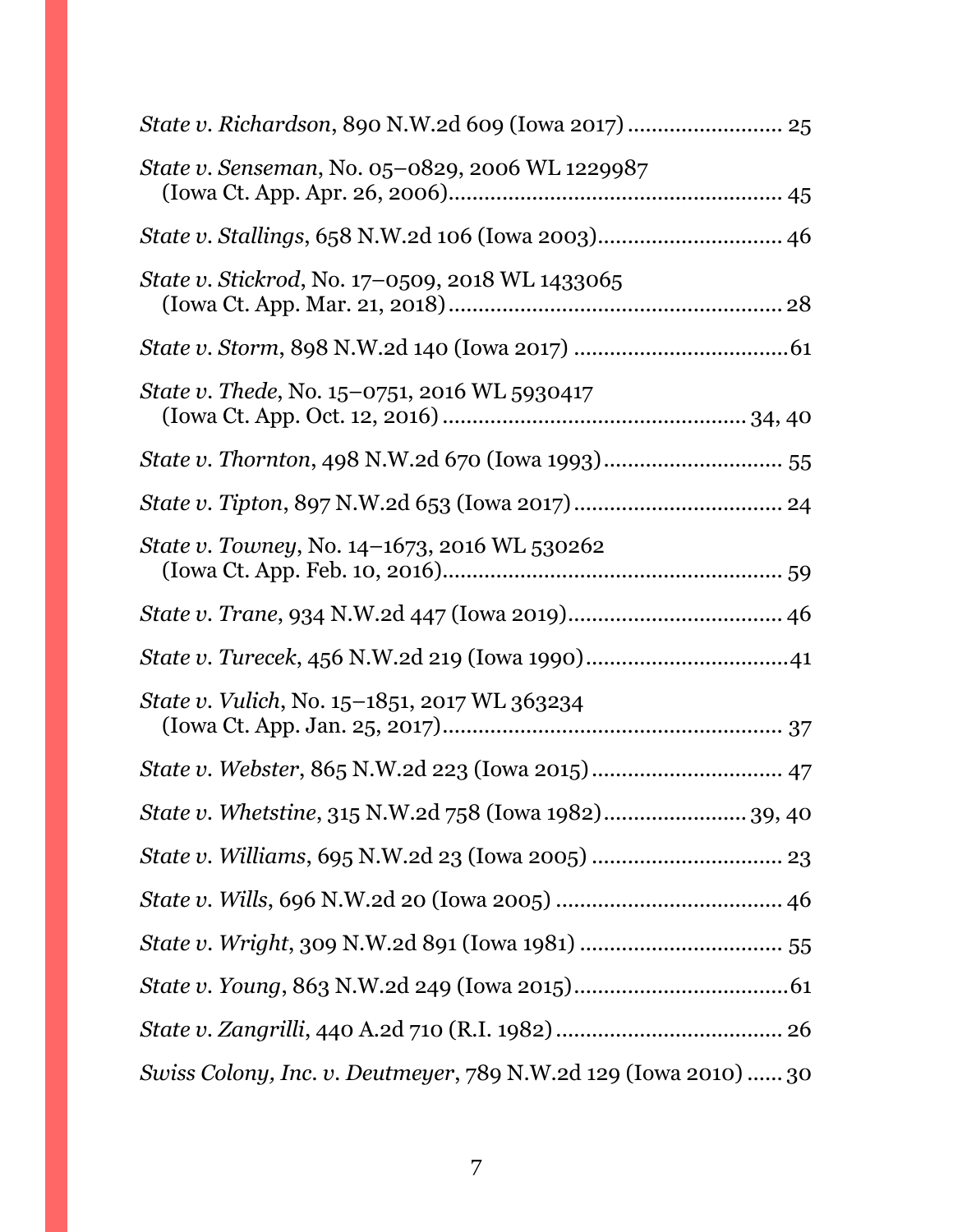| Van Hoff v. State, 447 N.W.2d 665 (Iowa Ct. App. 1989)57                                          |
|---------------------------------------------------------------------------------------------------|
| Wimsatt's Adm'x v. Louisville & N. R. Co., 31 S.W.2d 729                                          |
|                                                                                                   |
| <b>State Statutes</b>                                                                             |
|                                                                                                   |
|                                                                                                   |
|                                                                                                   |
|                                                                                                   |
|                                                                                                   |
|                                                                                                   |
|                                                                                                   |
|                                                                                                   |
|                                                                                                   |
| <b>State Rule</b>                                                                                 |
|                                                                                                   |
| <b>Other Authorities</b>                                                                          |
| 5 AM.JUR.2D Appellate Review § 690, at 360-61 (1995)  64                                          |
| Webster's Ninth New Collegiate Dictionary 93 (1986) 30                                            |
| Antonin Scalia & Bryan A. Garner, Reading Law:                                                    |
| Sabrina Rubin Erdely, The Date-Rape 'Doctor' They Could Not<br>Convict, NBC NEWS (Nov. 21, 2008), |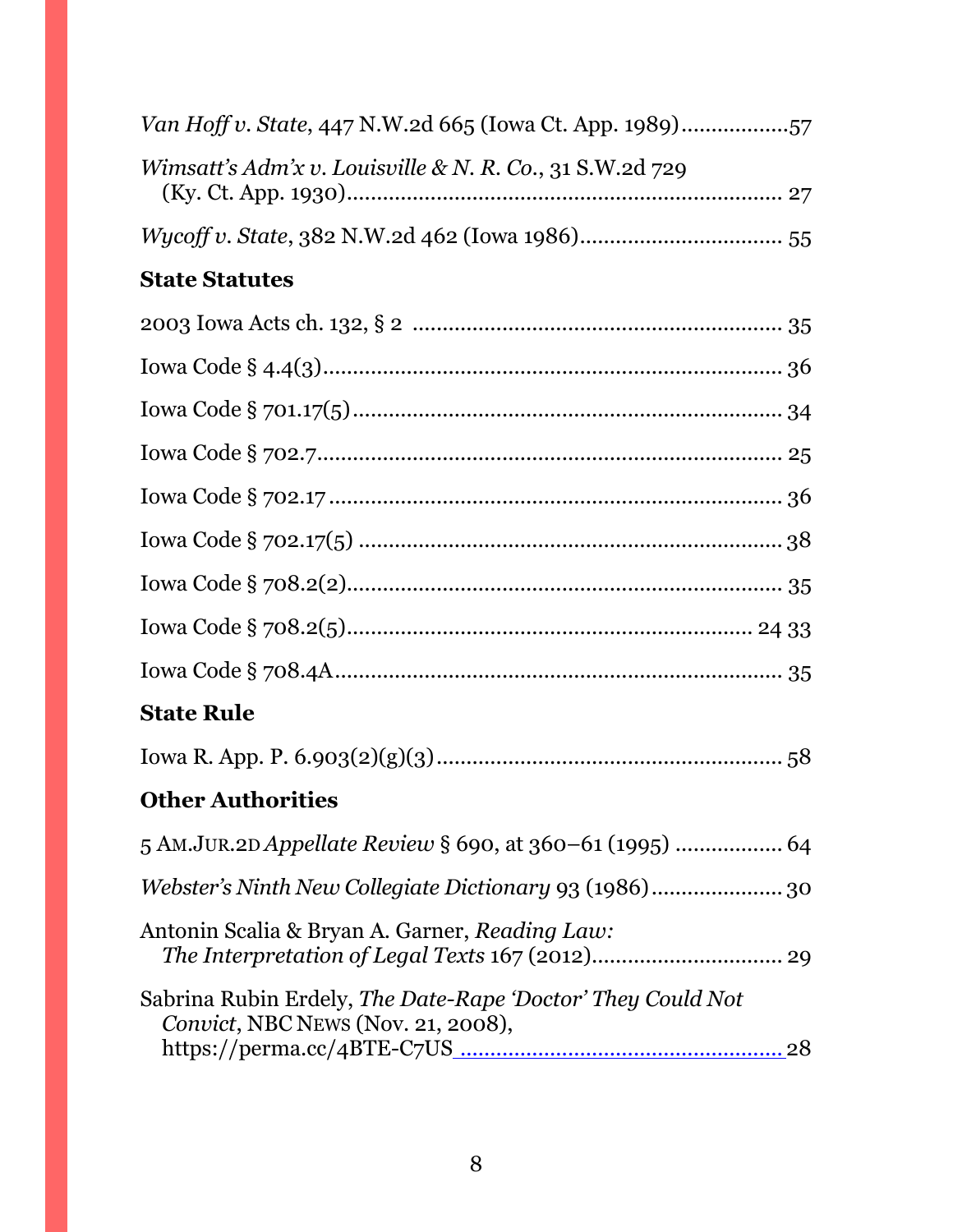#### <span id="page-8-0"></span>**STATEMENT OF THE ISSUES PRESENTED FOR REVIEW**

**I. Did the trial court err in overruling Zacarias's motion for judgment of acquittal on this charge of assault by penetration of genitalia using any object, when the evidence showed Zacarias committed an assaultive penetration by using parts of his own body?** 

#### Authorities

*Alcala v. Mariott Int'l, Inc.*, 880 N.W.2d 699 (Iowa 2016) *DeBoom v. Raining Rose, Inc.*, 772 N.W.2d 1 (Iowa 2009) *In re Estate of Melby*, 841 N.W.2d 867 (Iowa 2014) *In re Estate of Voss*, 553 N.W.2d 878 (Iowa 1996) *Reilly v. State*, 355 A.2d 324 (Conn. 1976) *State v. Alvarado*, 875 N.W.2d 713 (Iowa 2016) *State v. Bey*, No. 13–1312, 2014 WL 7343234 (Iowa Ct. App. Dec. 24, 2014) *State v. Bratcher*, No. 14–2058, 2016 WL 1677997 (Iowa Ct. App. Apr. 27, 2016) *State v. Doe*, 943 N.W.2d 608 (Iowa 2020) *State v. Doyle*, 98–2087, 2000 WL 145039 (Iowa Ct. App. Feb. 9, 2000) *State v. Gonzalez*, 718 N.W.2d 304 (Iowa 2006) *State v. Halverson*, 857 N.W.2d 632 (Iowa 2015) *State v. Heinz*, 275 N.W. 10 (Iowa 1937) *State v. Hesford*, 242 N.W.2d 256 (Iowa 1976) *State v. Knox*, 536 N.W.2d 735 (Iowa 1995) *State v. Lopez*, No. 18646, 2001 WL 1597974 (Ohio Ct. App. Dec. 14, 2001) *State v. Monk*, 514 N.W.2d 448 (Iowa 1994) *State v. Morsie*, No. CA2012-07-064, 2014 WL 217296 (Ohio Ct. App. Jan. 21, 2014) *State v. Owens*, 635 N.W.2d 478 (Iowa 2001) *State v. Paye*, 865 N.W.2d 1 (Iowa 2015) *State v. Pearson*, 514 N.W.2d 452 (Iowa 1994) *State v. Perry*, 440 N.W.2d 389 (Iowa 1989) *State v. Richardson*, 890 N.W.2d 609 (Iowa 2017) *State v. Stickrod*, No. 17–0509, 2018 WL 1433065 (Iowa Ct. App. Mar. 21, 2018)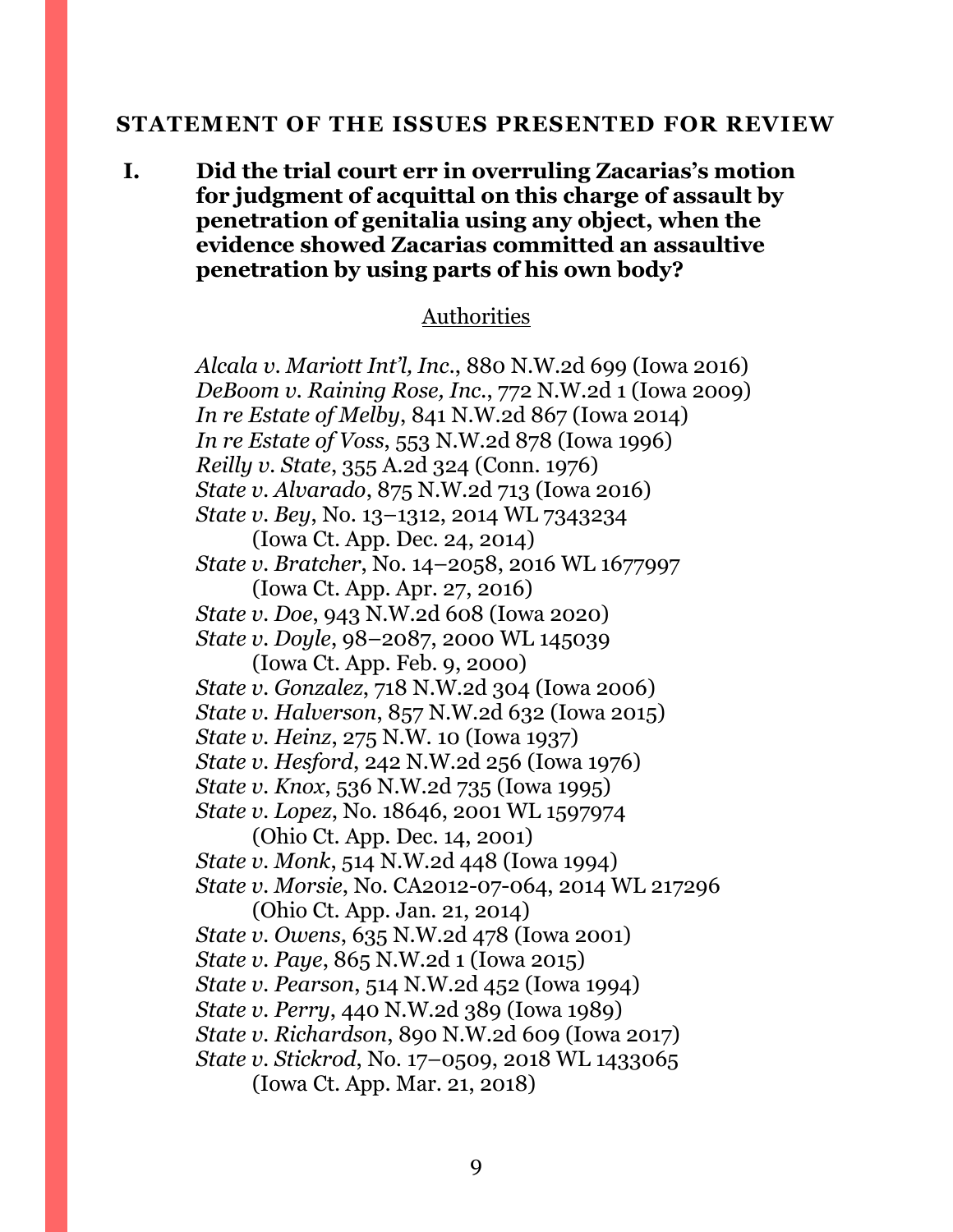*State v. Thede*, No. 15–0751, 2016 WL 5930417 (Iowa Ct. App. Oct. 12, 2016) *State v. Tipton*, 897 N.W.2d 653 (Iowa 2017) *State v. Vulich*, No. 15–1851, 2017 WL 363234 (Iowa Ct. App. Jan. 25, 2017) *State v. Whetstine*, 315 N.W.2d 758 (Iowa 1982) *State v. Williams*, 695 N.W.2d 23 (Iowa 2005) *State v. Zangrilli*, 440 A.2d 710 (R.I. 1982) *Swiss Colony, Inc. v. Deutmeyer*, 789 N.W.2d 129 (Iowa 2010) *Wimsatt's Adm'x v. Louisville & N. R. Co.*, 31 S.W.2d 729 (Ky. Ct. App. 1930) 2003 Iowa Acts ch. 132, § 2 Iowa Code § 4.4(3) Iowa Code § 701.17(5) Iowa Code § 702.7 Iowa Code § 702.17 Iowa Code § 702.17(5) Iowa Code § 708.2(2) Iowa Code § 708.2(5) Iowa Code § 708.4A *Webster's Ninth New Collegiate Dictionary* 93 (1986) Antonin Scalia & Bryan A. Garner, *Reading Law: The Interpretation of Legal Texts* 167 (2012) Sabrina Rubin Erdely, *The Date-Rape 'Doctor' They Could Not Convict*, NBC NEWS (Nov. 21, 2008), https://perma.cc/4BTE-C7US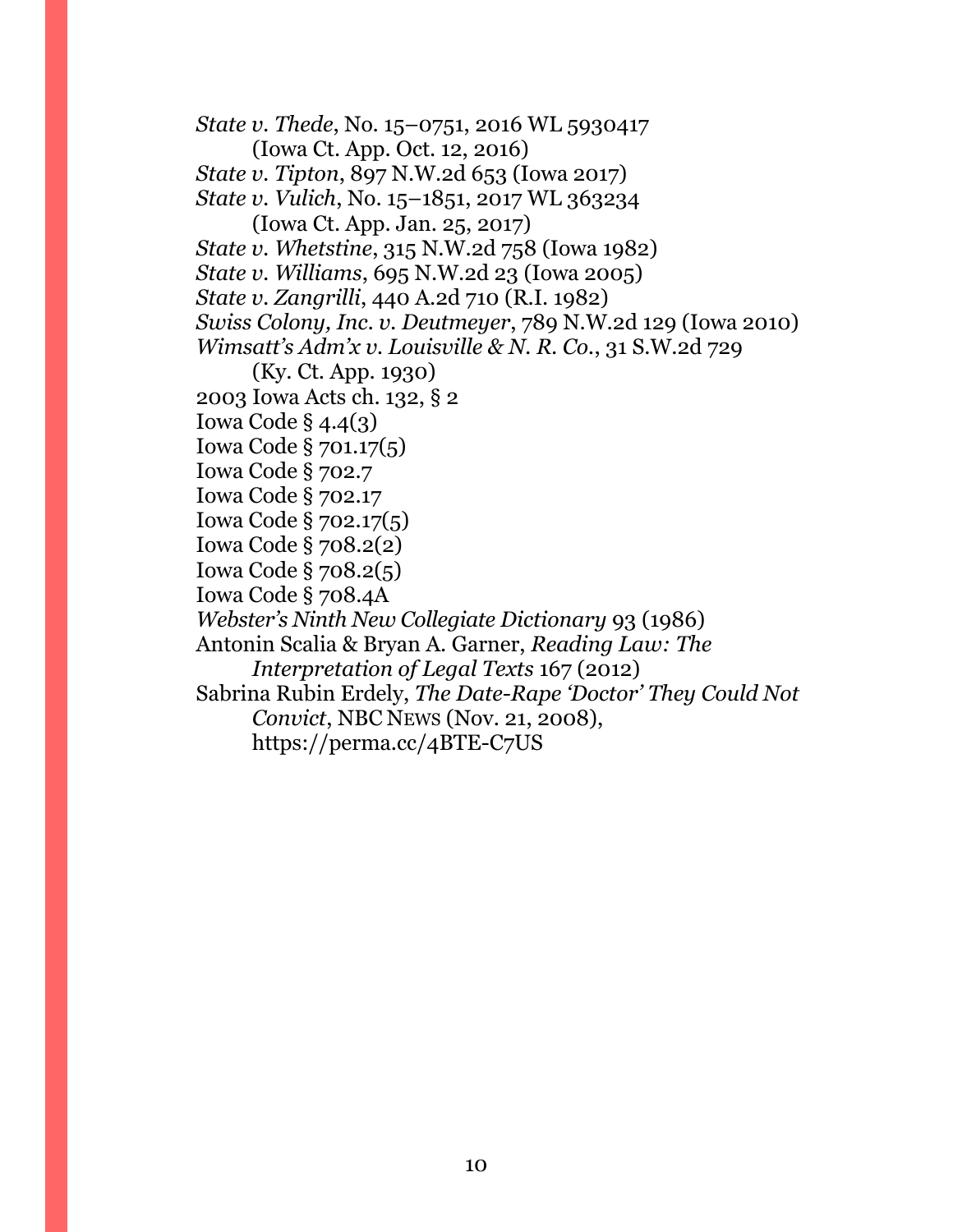**II. Did the trial court err in prohibiting Zacarias from impeaching the victim with prior unsworn statements, when he did not ask her about those statements on cross-examination as Rule 5.613(b) requires?** 

Authorities

*Lamasters v. State*, 821 N.W.2d 856 (Iowa 2012) *Meier v. Senecaut*, 641 N.W.2d 532 (Iowa 2002) *State v. Belken*, 633 N.W.2d 786 (Iowa 2001) *State v. Berry*, 549 N.W.2d 316 (Iowa Ct. App. 1996) *State v. Brodene*, 493 N.W.2d 793 (Iowa 1992) *State v. Greene*, 592 N.W.2d 24 (Iowa 1999) *State v. Oshinbanjo*, 361 N.W.2d 318 (Iowa Ct. App. 1984) *State v. Senseman*, No. 05–0829, 2006 WL 1229987 (Iowa Ct. App. Apr. 26, 2006) *State v. Turecek*, 456 N.W.2d 219 (Iowa 1990)

## **III. Was Zacarias's trial counsel ineffective for failing to lay the proper foundation for that impeachment, or for failing to object to alleged prosecutorial misconduct at six separate points during the State's rebuttal?**

#### Authorities

*Strickland v. Washington*, 466 U.S. 668 (1984) *Washington v. Strickland*, 693 F.2d 1243 (5th Cir. 1982) *Beloved v. State*, No. 17–1908, 2019 WL 1300224 (Iowa Ct. App. Mar. 20, 2019) *Brewer v. State*, 444 N.W.2d 77 (Iowa 1989) *Commonwealth v. Gary*, 91 A.3d 102 (Pa. 2014) *DeVoss v. State*, 648 N.W.2d 56 (Iowa 2002) *Fryer v. State*, 325 N.W.2d 400 (Iowa 1982) *Hicks v. State*, No. 18–1625, 2019 WL 4297874 (Iowa Ct. App. Sept. 11, 2019) *Hyler v. Garner*, 548 N.W.2d 864 (Iowa 1996) *Inghram v. Dairyland Mut. Ins. Co.*, 215 N.W.2d 239 (Iowa 1974)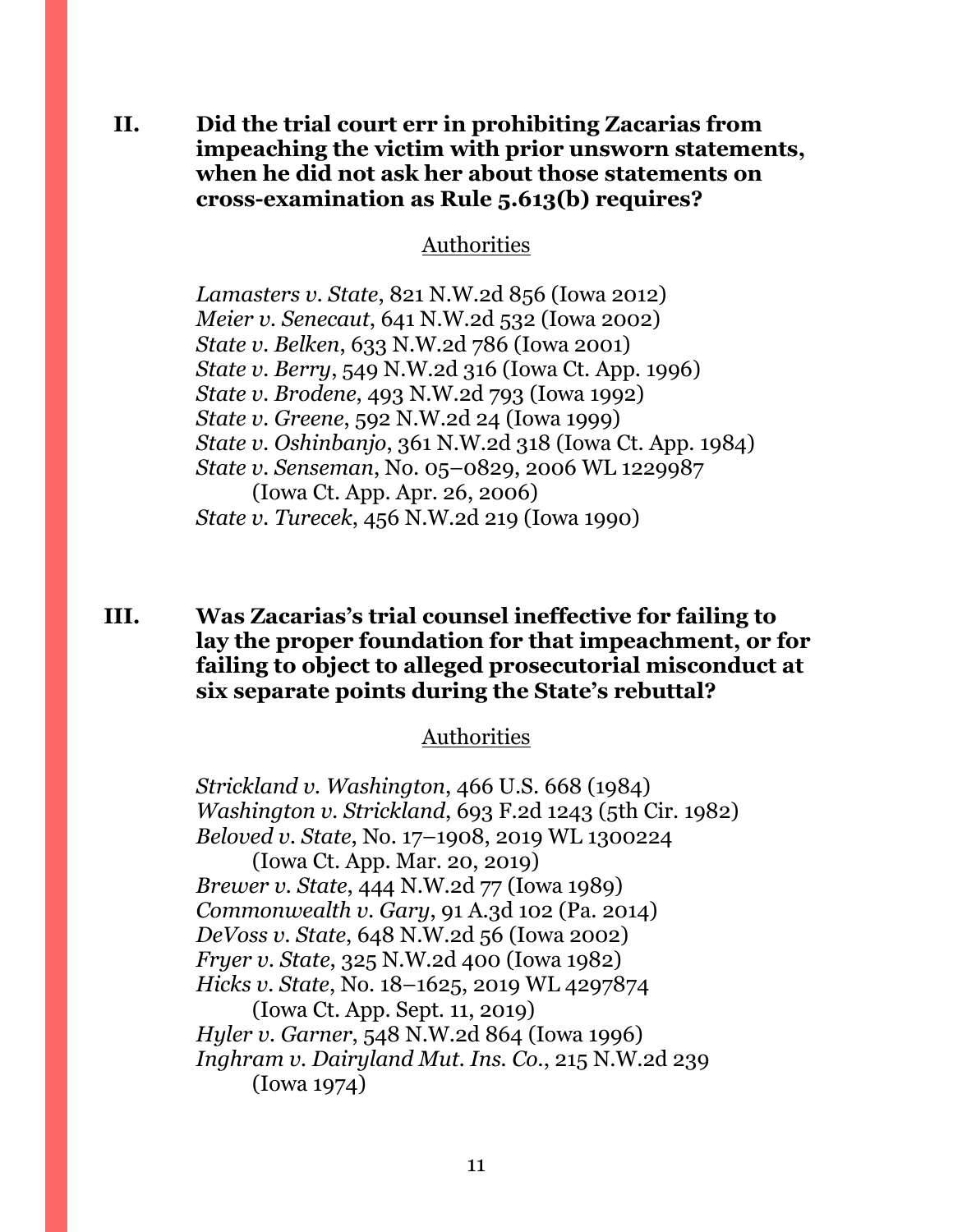*King v. State*, 797 N.W.2d 565 (Iowa 2011) *Krogmann v. State*, 914 N.W.2d 293 (Iowa 2018) *Ledezma v. State*, 626 N.W.2d 134 (Iowa 2001) *Leggett v. State*, No. 10–0233, 2011 WL 2695760

(Iowa Ct. App. July 13, 2011) *Millam v. State*, 745 N.W.2d 719 (Iowa 2008) *Rhoades v. State*, 848 N.W.2d 22 (Iowa 2014) *State v. Alberts*, 722 N.W.2d 402 (Iowa 2006) *State v. Ambrose*, 861 N.W.2d 550 (Iowa 2015) *State v. Bishop*, 387 N.W.2d 554 (Iowa 1986) *State v. Clay*, 824 N.W.2d 488 (Iowa 2012) *State v. Coleman*, 907 N.W.2d 124 (Iowa 2018) *State v. Graves*, 668 N.W.2d 860 (Iowa 2003) *State v. Green*, 896 N.W.2d 770 (Iowa 2017) *State v. Jonas*, 904 N.W.2d 566 (Iowa 2017) *State v. Keller*, 760 N.W.2d 451 (Iowa 2009) *State v. Kuhse*, 937 N.W.2d 622 (Iowa 2020) *State v. Lindsey*, No. 10–1812, 2011 WL 6076544

(Iowa Ct. App. Dec. 7, 2011) *State v. Majors*, 940 N.W.2d 372 (Iowa 2020) *State v. Miles*, 344 N.W.2d 231 (Iowa 1984) *State v. Musser*, 721 N.W.2d 734 (Iowa 2006) *State v. Ondayog*, 722 N.W.2d 778 (Iowa 2006) *State v. Stallings*, 658 N.W.2d 106 (Iowa 2003) *State v. Storm*, 898 N.W.2d 140 (Iowa 2017) *State v. Thornton*, 498 N.W.2d 670 (Iowa 1993) *State v. Towney*, No. 14–1673, 2016 WL 530262

(Iowa Ct. App. Feb. 10, 2016) *State v. Trane*, 934 N.W.2d 447 (Iowa 2019) *State v. Webster*, 865 N.W.2d 223 (Iowa 2015) *State v. Wills*, 696 N.W.2d 20 (Iowa 2005) *State v. Wright*, 309 N.W.2d 891 (Iowa 1981) *State v. Young*, 863 N.W.2d 249 (Iowa 2015) *Van Hoff v. State*, 447 N.W.2d 665 (Iowa Ct. App. 1989) *Wycoff v. State*, 382 N.W.2d 462 (Iowa 1986) Iowa R. App. P. 6.903(2)(g)(3) 5 AM.JUR.2D *Appellate Review* § 690, at 360–61 (1995)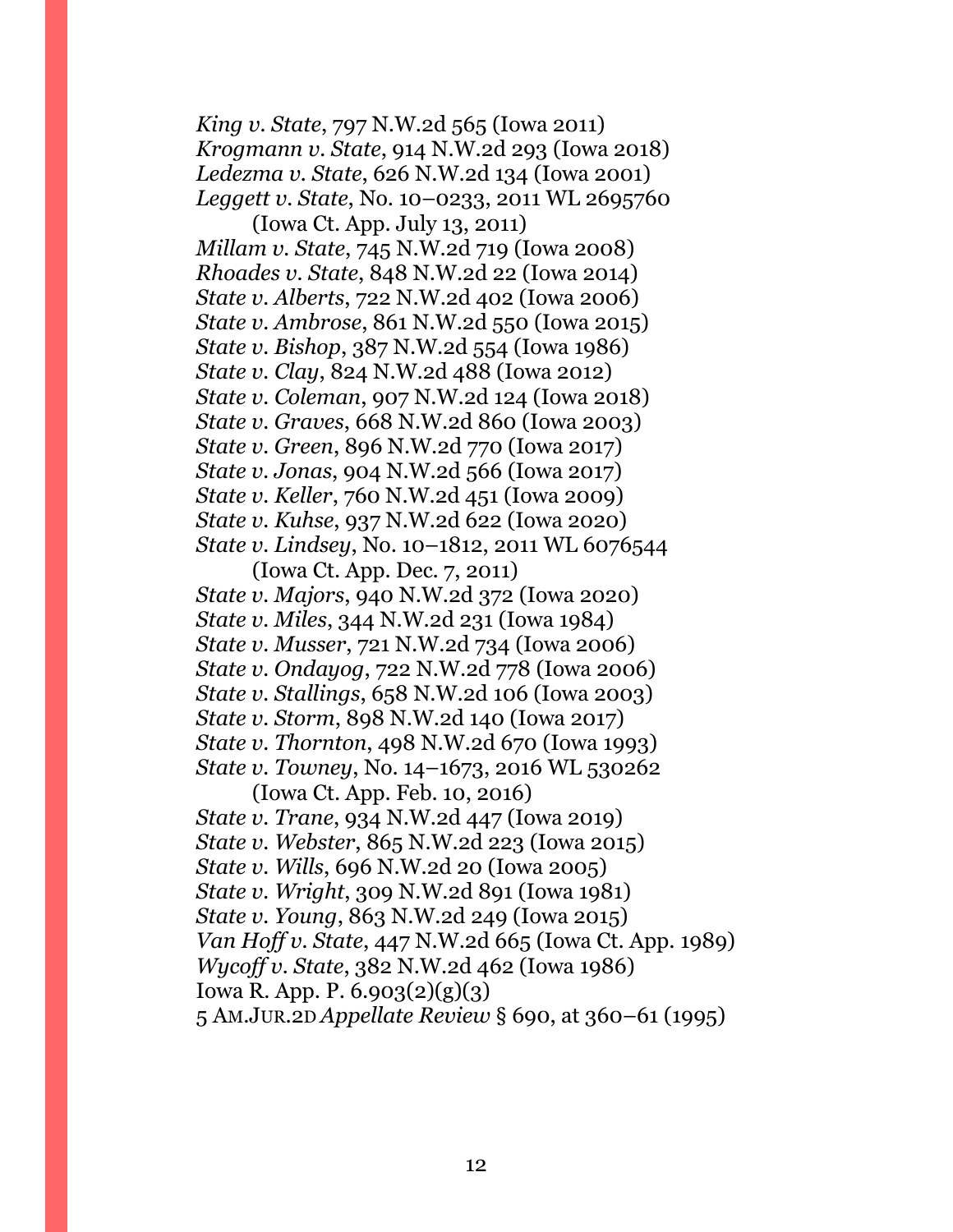#### **ROUTING STATEMENT**

<span id="page-12-0"></span>Zacarias seeks retention because of two issues that he identifies as substantial issues of first impression and questions of broad public importance. *See* Def's Br. at 12. He is correct that the Iowa Supreme Court has not issued a decision that adopts a definition of the term "object" in section 708.2(5). But that issue of statutory construction can be resolved by applying established legal principles. *See* Iowa R. App. P. 6.1101(3)(a). He also requests retention to consider claims that "involve the constitutionality and validity of recently amended Iowa Code § 814.7." *See* Def's Br. at 12. But he is appealing from a judgment and sentence filed on May 17, 2019—which means that amended version of section 814.7 does not apply, so that issue is not briefed or presented here. *See* Sentencing Order (5/17/19); App. 12. This case should be transferred to the Iowa Court of Appeals.

#### **STATEMENT OF THE CASE**

#### <span id="page-12-1"></span>**Nature of the Case**

This is Zachary Tyler Zacarias's direct appeal from his conviction for assault by penetration of genitals with an object, a Class C forcible felony, in violation of Iowa Code sections 708.1 and 709.3(1)(b) (2017). He was sentenced to an indeterminate ten-year term of incarceration and ordered to register as a sex offender.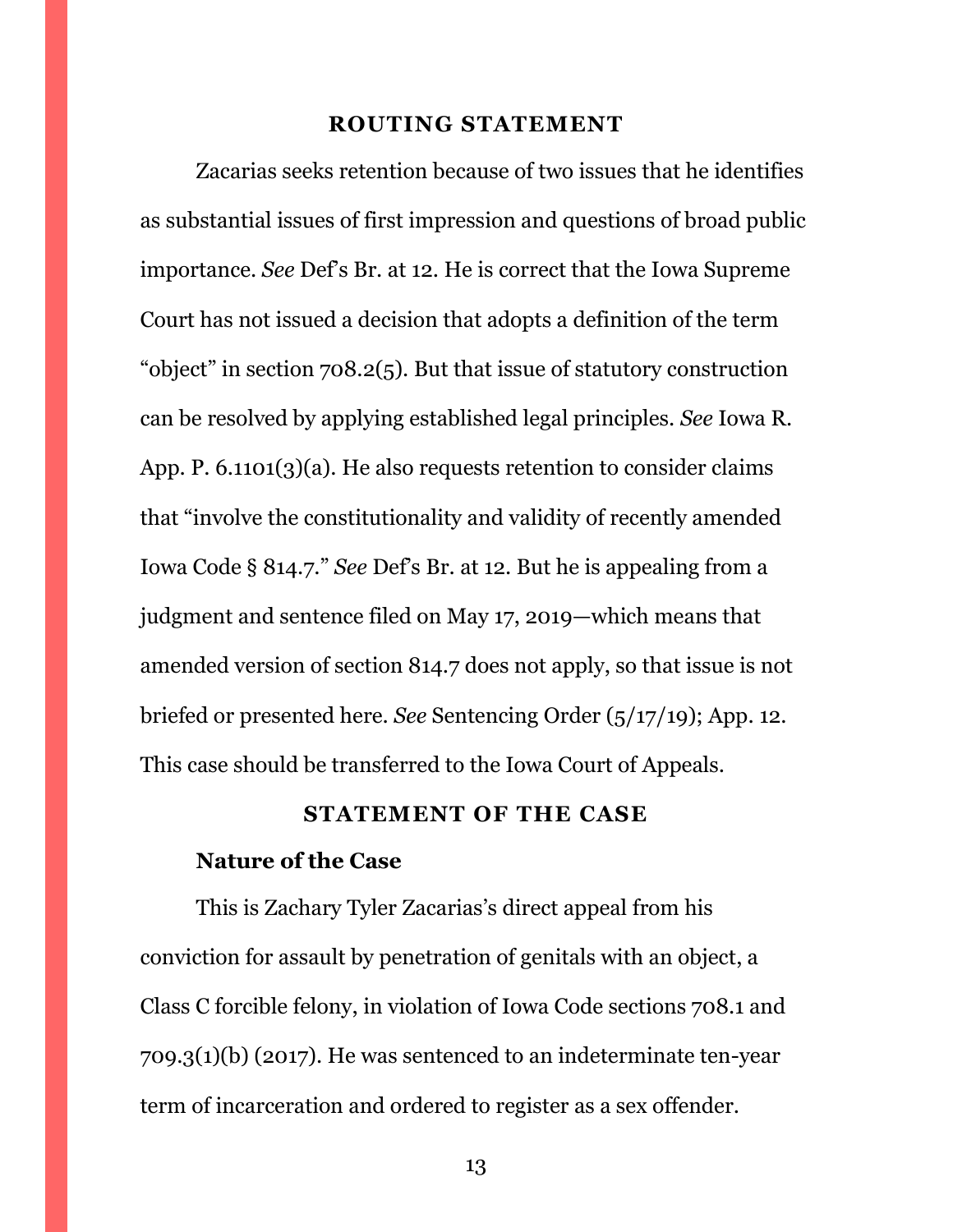In this direct appeal, Zacarias argues: **(1)** the evidence was legally insufficient to prove assault by penetration with an object because it could only establish that he penetrated the victim's genitals using parts of his own body, which should not be considered "objects"; **(2)** the trial court erred by excluding impeachment evidence of the victim's prior unsworn statements, which Zacarias failed to ask her about on cross-examination as required by Rule 5.613(b); and **(3)** his trial counsel was ineffective for failing to lay that required foundation for that impeachment evidence, and for failing to object to numerous instances of alleged prosecutorial misconduct, which mostly occurred during the State's rebuttal argument. Zacarias also argues that, under Article I, Section 10 of the Iowa Constitution, he should not have to establish *Strickland* prejudice to prove that his constitutional right to effective assistance of counsel was violated. Finally, Zacarias argues that cumulative error from his various claims requires a retrial.

# **Course of Proceedings**

The State generally accepts Zacarias's description of the relevant course of proceedings. *See* Iowa R. App. P. 6.903(3); Def's Br. at 13–15.

#### **Statement of Facts**

The State's citations to the trial transcripts follow this table: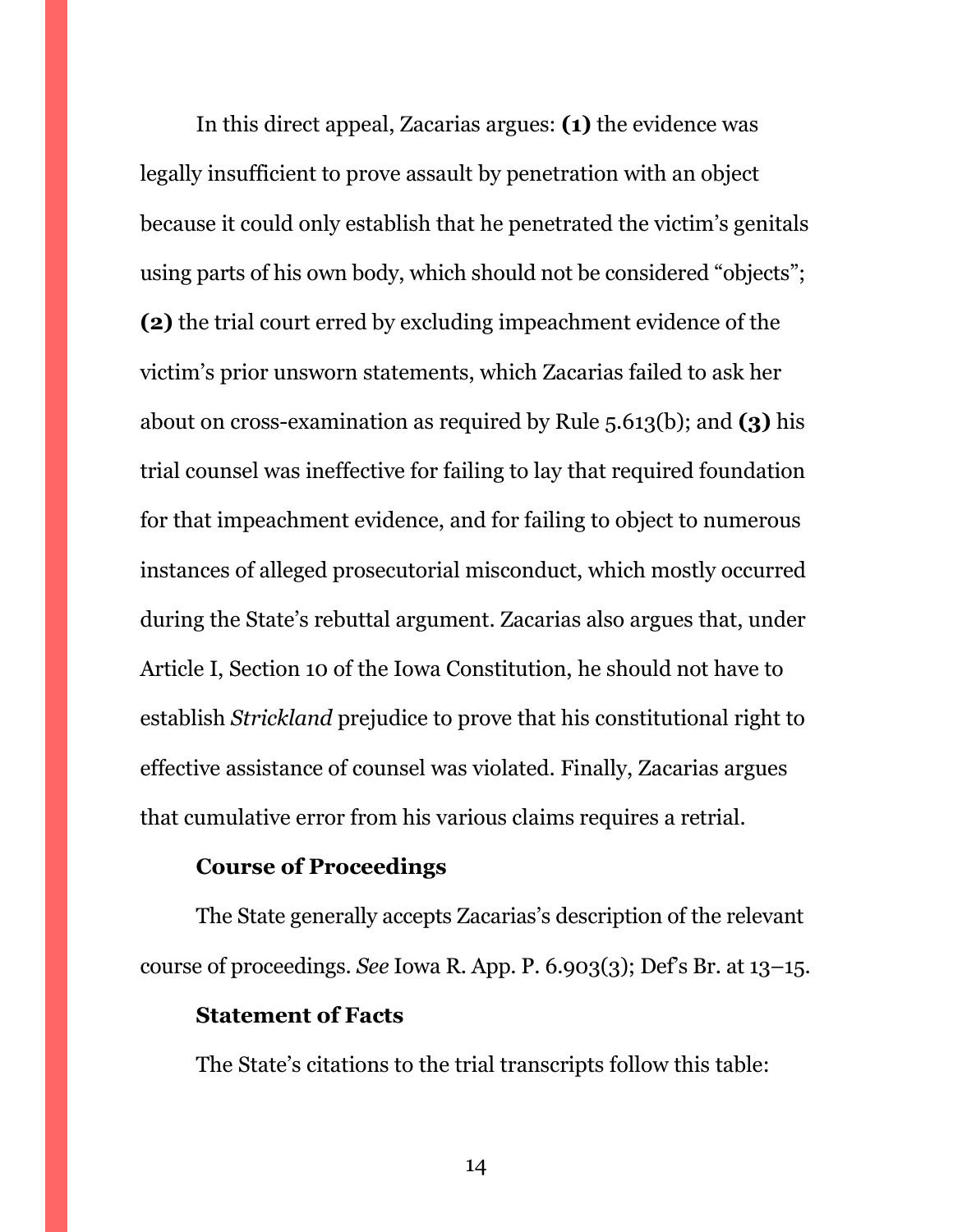| April 1, 2019                        | TrialTr.V1             |
|--------------------------------------|------------------------|
| April 2, 2019<br>(reporter: Burns)   | TrialTr.V2             |
| April 2, 2019<br>(reporter: Wheeler) | TrialTr.V3             |
| April 3, 2019                        | TrialTr.V4             |
| April 4, 2019                        | TrialTr.V <sub>5</sub> |

On May 28, 2017, C.G. was 17 years old. She went to Big Creek with some of her friends to swim and grill out. *See* TrialTr.V4 12:10– 14:5. Some other friends invited her to hang out in Ankeny, and they picked her up and took her to someone else's house, where they all watched a movie. Nobody was drinking. *See* TrialTr.V4 14:6–16:12. Around 8:30 or 8:45, C.G. started looking for a way to get home to her parents' house in Urbandale—she had a strict 10:00 curfew. *See*  TrialTr.V4 16:13–17:4. C.G. was texting and snapchatting people to try to arrange a ride home. The only person who agreed to give C.G. a ride home was Zacarias. C.G. had only met him once and did not know him well—but she needed a ride home. *See* TrialTr.V4 17:5–19:16.

One of C.G.'s other friends gave C.G. a ride to Zacarias's house. They arrived a little after 9:00 p.m. *See* TrialTr.V4 19:17–20:25. C.G. knew that she would be waiting a little while, because Zacarias had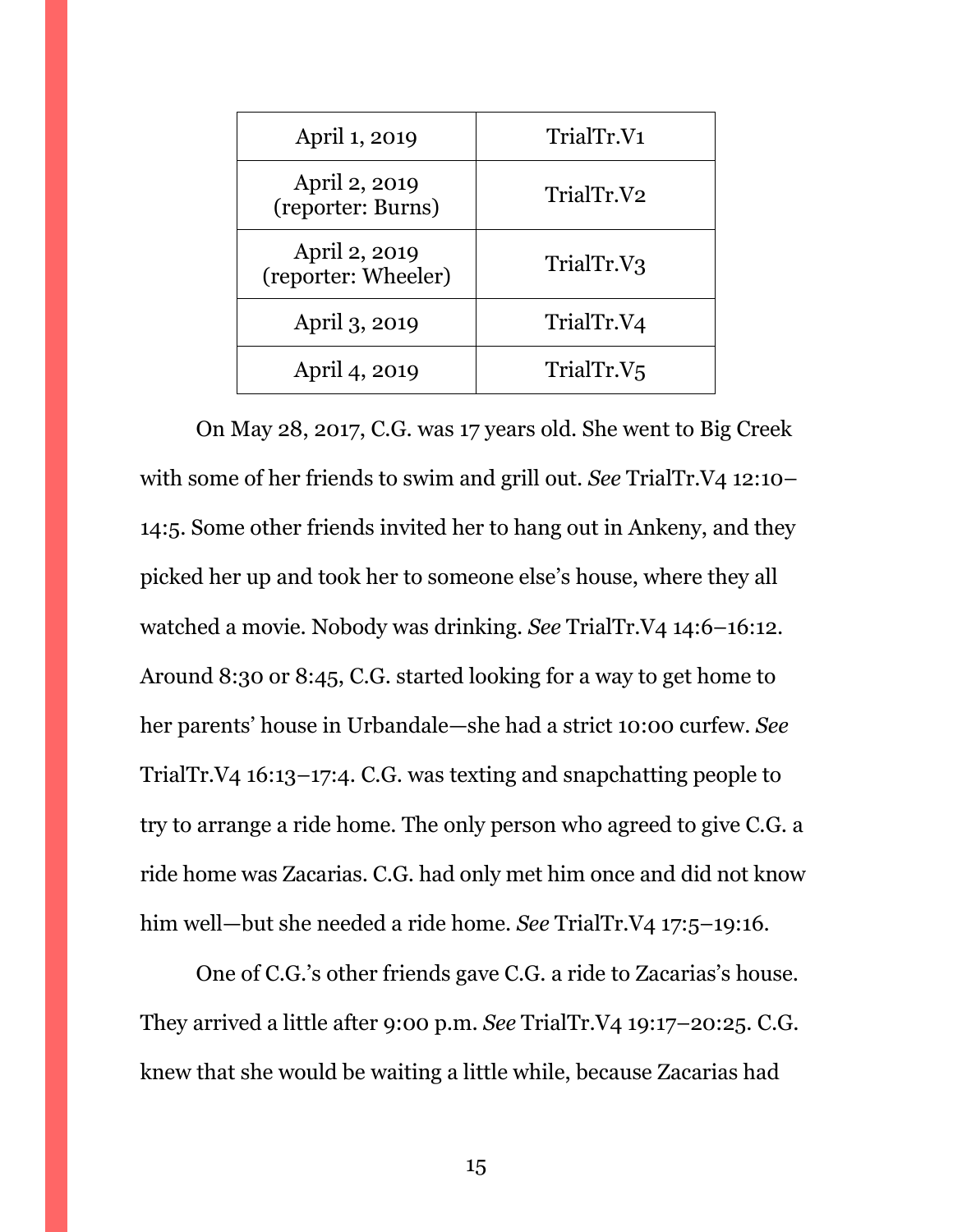said that he needed to "sober up before he could take [her] home." *See* TrialTr.V4 21:4–11. The mutual friend who had introduced C.G. to Zacarias answered the door; he led C.G. down the stairs, into the basement, and into Zacarias's bedroom. *See* TrialTr.V4 21:7–22:4. C.G. said that everyone was drinking and watching TV, and there was a bottle of Grey Goose and some orange juice in Zacarias's bedroom. *See* TrialTr.V4 22:11–21. C.G. had already taken her Trazodone pill for that evening, because she had been expecting to go right to bed after she got home. *See* TrialTr.V4 23:3–23:25.

C.G. smoked marijuana wax out of a bong. *See* TrialTr.V4 34:21–35:16; TrialTr.V4 35:25–36:3. Then, Zacarias gave C.G. a drink in a red solo cup, which he said was "Grey Goose and orange juice."

[I]n the beginning it was a little bit normal compared to what I've had before. But then in the middle it just had this chalky taste to it, but I thought it might have just been the pulp that was in the orange juice at the time.

*See* TrialTr.V4 24:1–16. On prior occasions, a single cup of that sort of drink had not made C.G. "tired or drunk"—but whether it was from this particular drink or from her Trazodone, C.G. became drowsy:

I started to get a little bit tired, so I told Peyton that I was starting to get a little bit tired and, if I fell asleep, to wake me up. And I laid my head down on the couch, and I went into, like, the fetal position where you're curled up with my purse in between my arms.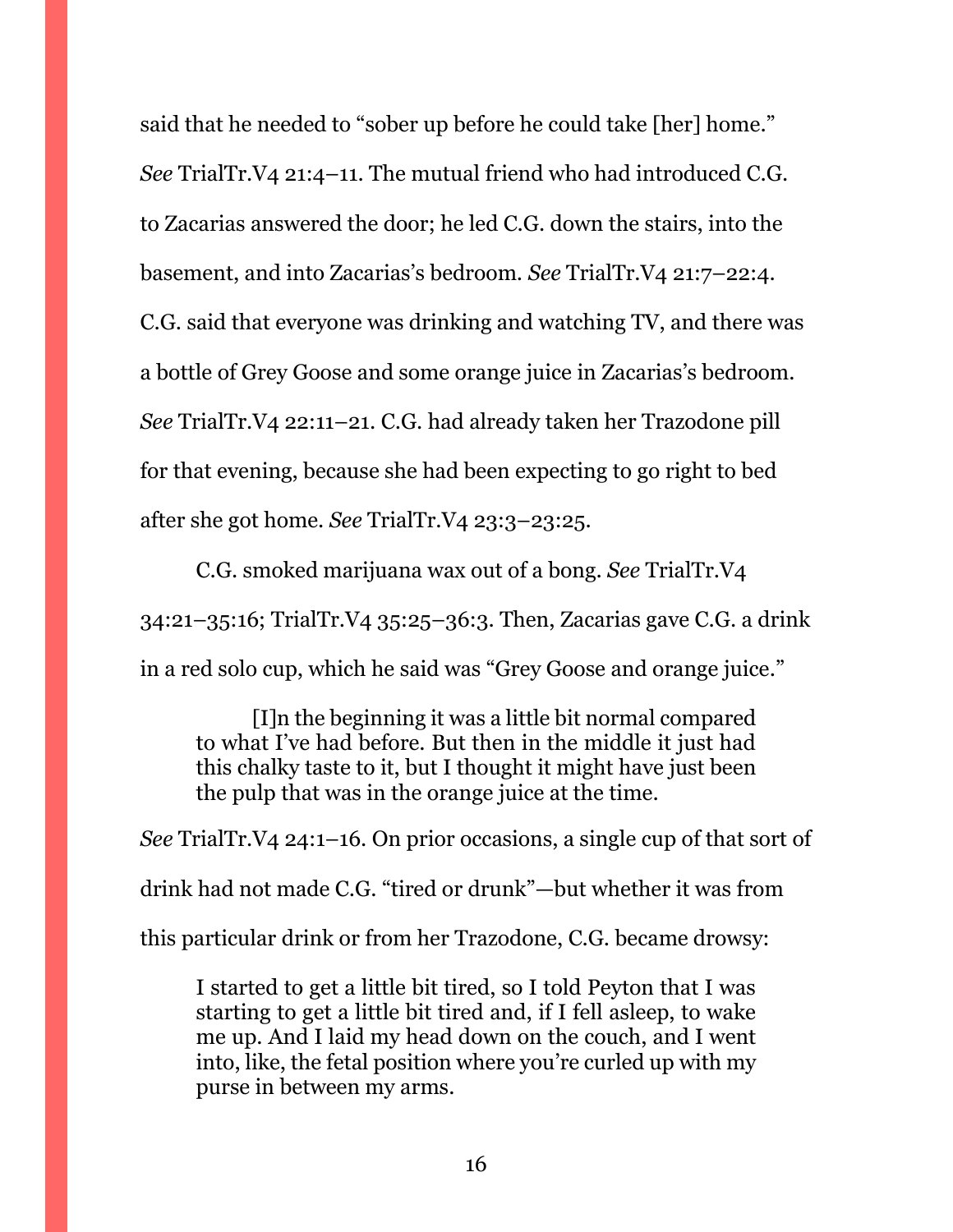*See* TrialTr.V4 24:24–26:5. C.G. fell asleep in that position, on the couch in Zacarias's bedroom. *See* TrialTr.V4 26:6–12. When she fell asleep, there was still an assortment of other people in the room.

When C.G. woke up, she was "a little foggy"—but she could tell that Zacarias was "on top of [her]" and he had "only his shirt on." *See*  TrialTr.V4 26:17–27:13. As for C.G., she "had [her] swim suit top and tank top still on, but not the bottoms." *See* TrialTr.V4 27:14–20. C.G. was still on the couch, but she was no longer holding her purse—and Zacarias was "hovering above [her] with his knees pushed in on [her] thighs, and he was masturbating" with his penis close to her vagina. *See* TrialTr.V4 27:21–28:17. C.G.'s legs were being held apart by Zacarias's knees on her thighs, so that Zacarias could hold his penis close to her vagina as he masturbated. *See* TrialTr.V4 38:20–39:21. C.G. recalled that Zacarias's other hand was by her left shoulder. *See*  TrialTr.V4 39:6–12. C.G. reacted by rolling over, hitting Zacarias "[o]n the bottom of his jaw line," and pushing him off of the couch with her leg. *See* TrialTr.V4 28:18–29:3; *see also* TrialTr.V4 47:4–12. C.G. "started screaming and yelling for help." *See* TrialTr.V4 29:6–13. As she did, Zacarias "kept repeating that nothing had happened yet." *See* TrialTr.V4 29:4–5.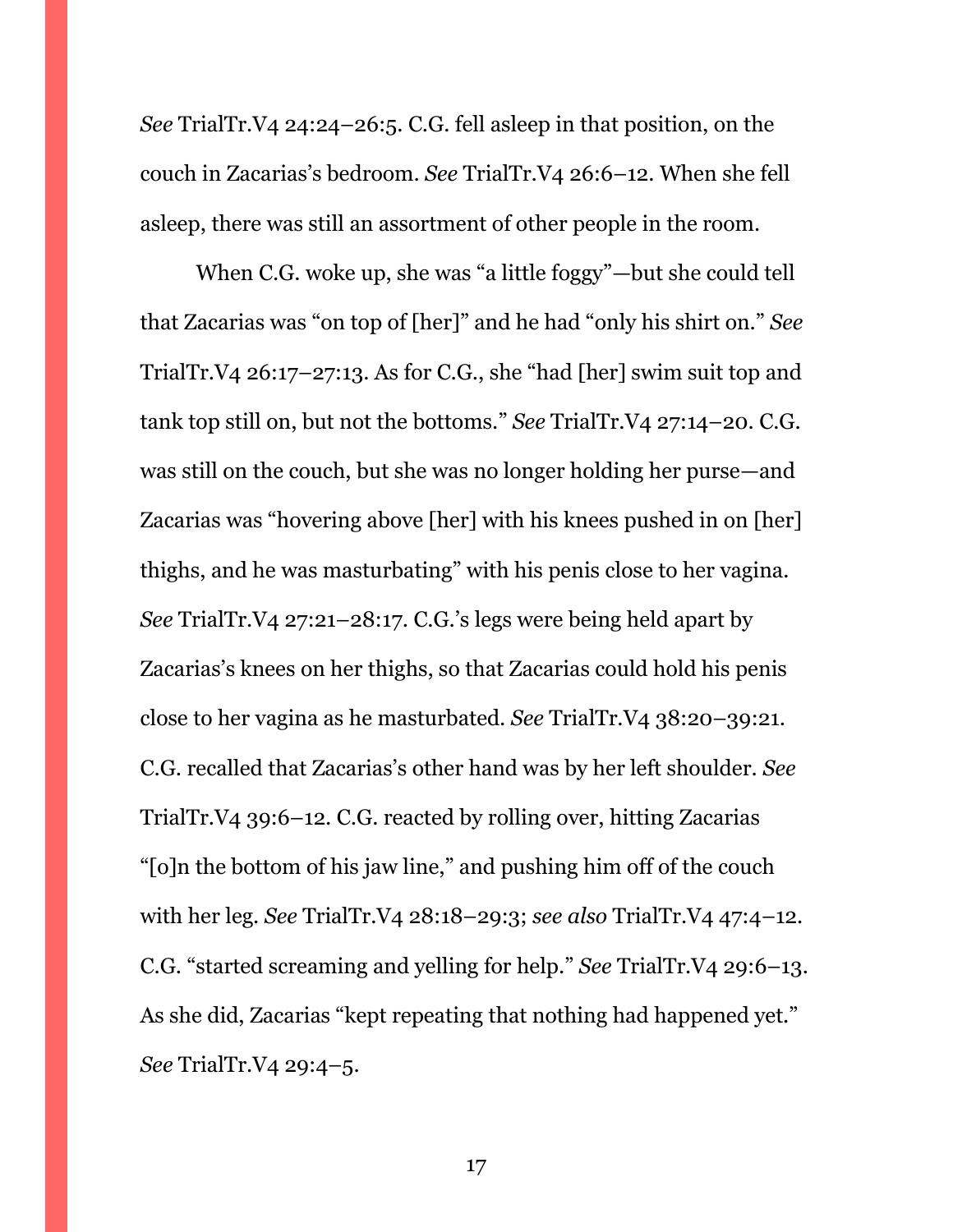C.G.'s clothes had been scattered across the room, and a dresser had been pushed in front of the door. C.G. grabbed her clothes and her purse, and she "ran to the door." *See* TrialTr.V4 29:14–30:2. The dresser was not very heavy, and C.G. had no trouble pushing it out of the way before she unlocked the door and "ran up the stairs." *See*  TrialTr.V4 30:3–15. She ran "[o]ut the door and down the street," to her boyfriend's house, which was about a block away. *See* TrialTr.V4 30:19–31:5. C.G. remembered "someone yelling after [her]," but she did not remember who it was. *See* TrialTr.V4 31:6–17. When C.G. arrived at her boyfriend's house, she banged on the door. That woke up her boyfriend, who was sleeping on the couch. He let her in. Her boyfriend's parents called the police. *See* TrialTr.V4 32:13–33:1.

C.G. did not know what happened when she was asleep, but she experienced a "noticeable discomfort" in her vaginal area whenever she sat down. It was either from something being inserted into her vagina, or from being "hit hard" in that area. *See* TrialTr.V4 33:9–25; TrialTr.V4 50:12–23; *accord* TrialTr.V4 49:21–50:7. C.G. had never had any sort of interest in Zacarias, and she already had a boyfriend and she was emphatic that she never would have consented to any sexual acts with Zacarias. *See* TrialTr.V4 39:22–40:18.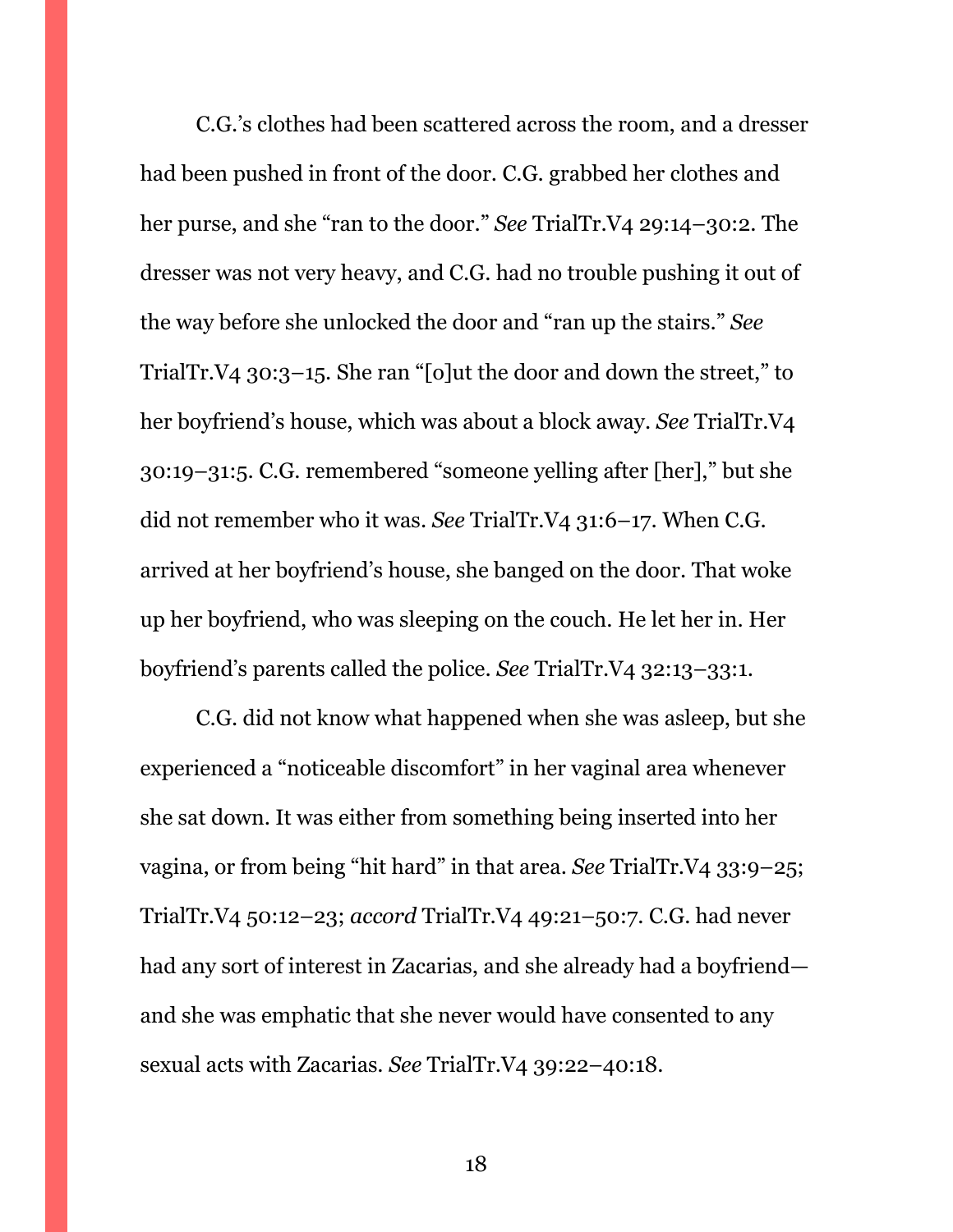Meghan Storlie had never met C.G. before. Storlie's friend had received a Snapchat inviting them both to a party at Zacarias's house. *See* TrialTr.V2 90:17–92:23. When they arrived, someone answered the door and led them to the basement. *See* TrialTr.V2 92:24–93:9. They sat on the couch in the main room of the basement, socializing and drinking. *See* TrialTr.V2 93:10–95:23. Suddenly, Storlie heard a woman's voice from the adjacent room, screaming: "What are you doing to me? Why are my pants off?" *See* TrialTr.V2 96:13–97:8. Storlie watched as C.G. "ran out the door" to that bedroom and "ran upstairs." *See* TrialTr.V2 97:9–20. Storlie did not know C.G., but she still "ran after her to see if she was okay." *See* TrialTr.V2 97:21–98:3. As Storlie followed C.G. outside, Storlie asked C.G. if she was okay. C.G. responded "Ma'am, please don't touch me. Get away from me." *See* TrialTr.V2 98:4–10. Then, C.G. ran off, down the street. Storlie said C.G. seemed "[s]cared" and "shocked." *See* TrialTr.V2 102:5–9.

Storlie went back into the house and confronted Zacarias. She asked him if he had raped C.G.; Zacarias said "no, we had a thing." *See* TrialTr.V2 98:19–100:11; TrialTr.V3 6:24–7:7; TrialTr.V3 9:8–23. Later, Storlie found C.G. on Facebook. Storlie sent her a message, offering to help. *See* TrialTr.V2 100:24–102:4. C.G. showed Storlie's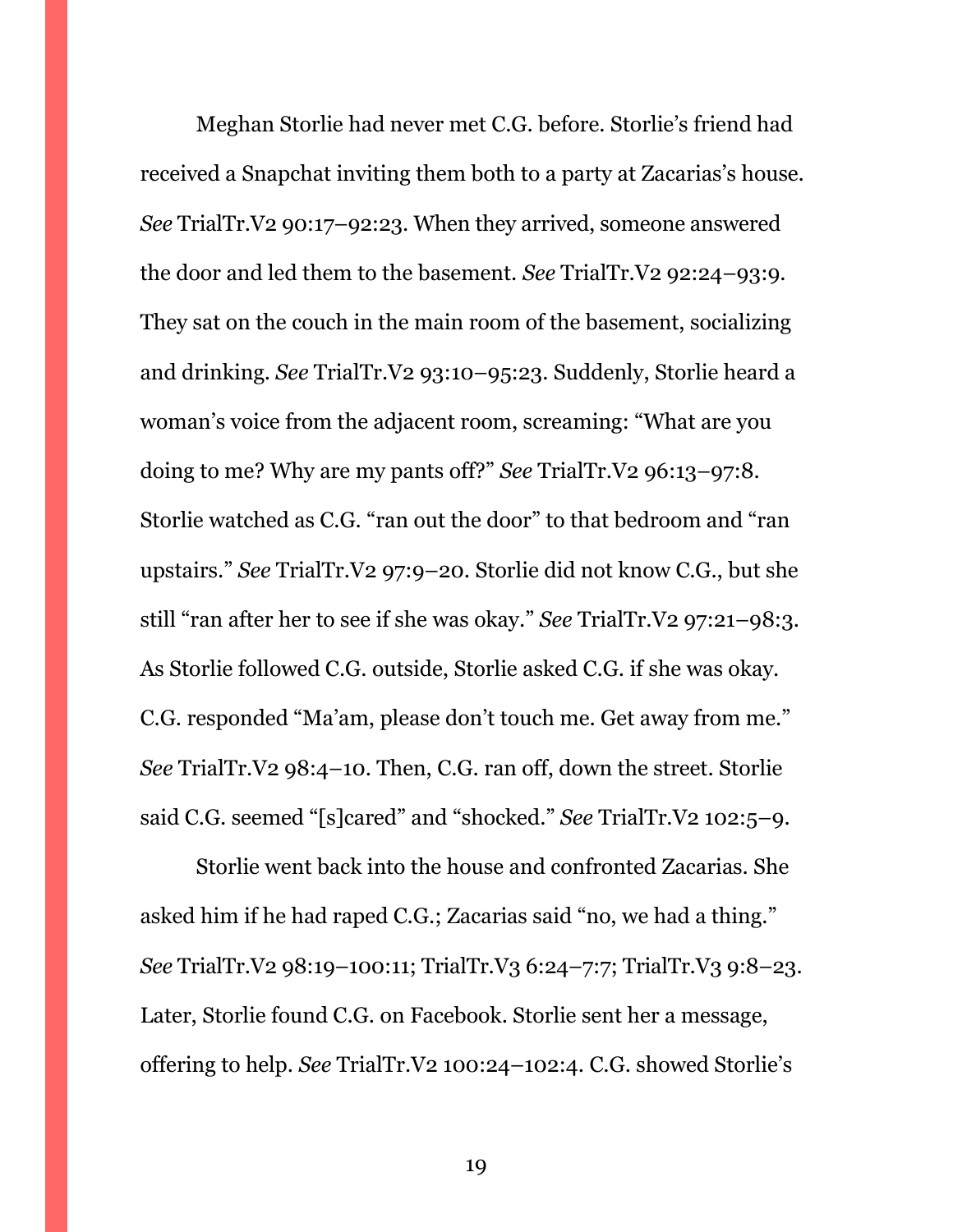Facebook message to the police. *See* TrialTr.V4 37:5–38:3. C.G. also saw a video of Zacarias that he posted to his Facebook "story," in which Zacarias "was gloating that he had just did the best thing of his life." *See* TrialTr.V4 37:25–38:16.

Two police officers who spoke with C.G. at her boyfriend's house said that she was "upset" and "crying." *See* TrialTr.V3 16:7–18:1; *accord* TrialTr.V3 65:7–10 ("She seemed distraught. It was obvious that she had been crying, and she was shaken up."). After a brief conversation with C.G., those officers went over to Zacarias's house. Zacarias was waiting for them on his porch. Zacarias told the officers that he had asked all of his friends to leave his bedroom, so it was just him and C.G. there. *See* TrialTr.V3 26:7–27:7; TrialTr.V3 72:21–73:21. Zacarias said that he and C.G. had started "making out," and then he "remove[d] some articles of clothing." *See* TrialTr.V3 27:8–20; TrialTr.V3 73:22–74:4. But he said that, along the way, C.G. "fell asleep or blacked out for a while." *See* TrialTr.V3 28:2–22; *see also*  TrialTr.V3 77:5–23 (stating that Zacarias said C.G. was "not asleep but not aware"). Zacarias said that they just "cuddled" while C.G. was asleep or blacked out. *See* TrialTr.V3 28:17–22. But at some point, Zacarias "removed her thong and [C.G.] had relaxed her legs." *See*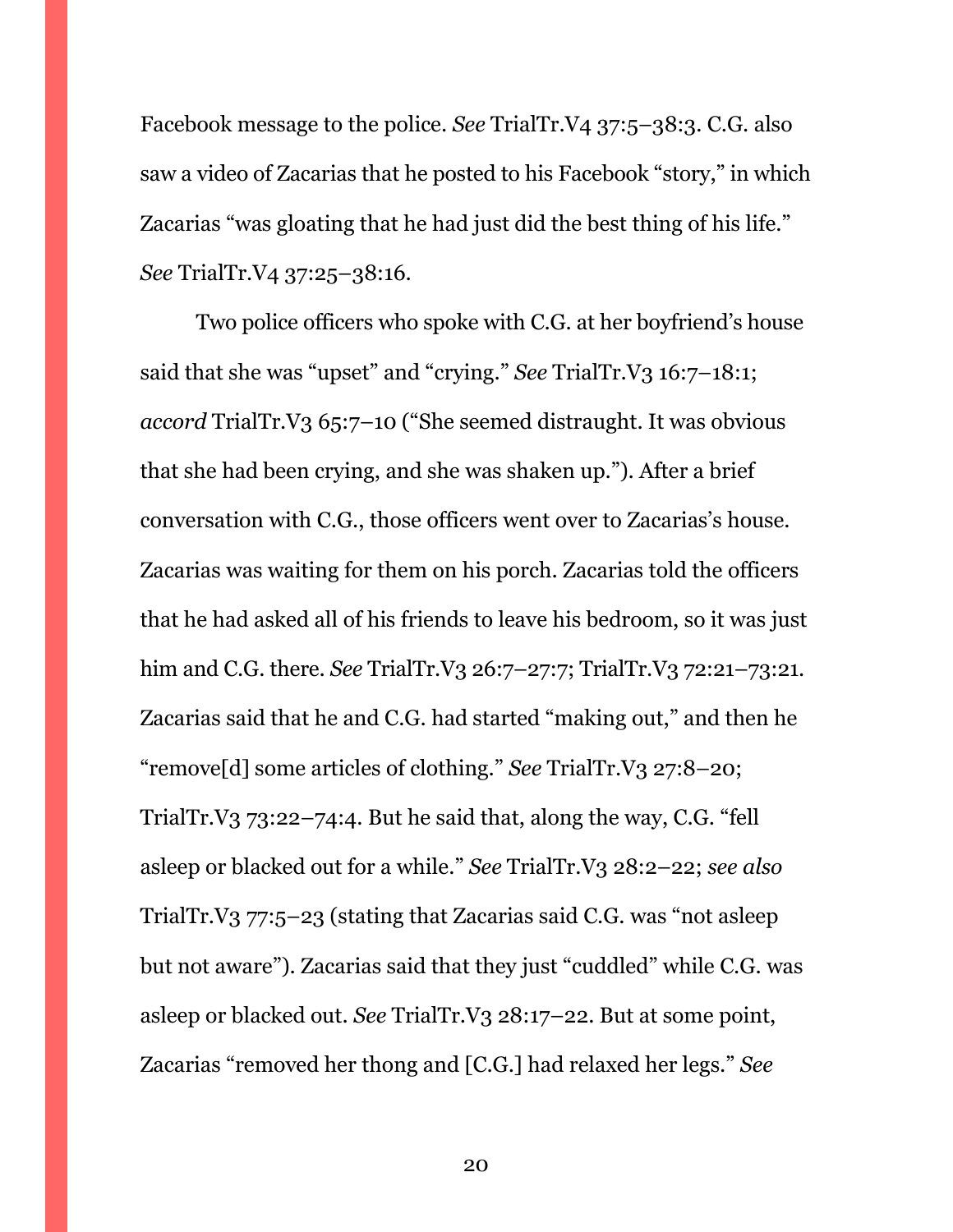TrialTr.V3 28:23–29:1; *see also* TrialTr.V3 74:5–76:6. Zacarias said he "fingered her"—he said that meant he was "digitally penetrating her vagina" using his fingers. *See* TrialTr.V3 29:12–30:1; *see also*  TrialTr.V3 57:3–17; TrialTr.V3 76:2–21. Zacarias also said that he tried to penetrate C.G. with his penis, but he "wasn't fully erect, and he couldn't find the hole." *See* TrialTr.V3 30:6–19; TrialTr.V3 81:25– 83:20. Zacarias admitted C.G. was "not reciprocating the actions" she did not help guide him or stimulate him, nor did she touch his body at all. *See* TrialTr.V3 30:23–32:3; TrialTr.V3 54:23–56:12; TrialTr.V3 81:9–81:24. When asked if C.G. consented to what he was doing, Zacarias replied: "yes and no." *See* TrialTr.V3 32:4–6. In terms of C.G.'s condition, Zacarias said that C.G. was "in and out of a state." *See* TrialTr.V3 32:7–17; *see also* TrialTr.V3 40:8–41:2. But Zacarias insisted that he did nothing wrong because "she never said no." *See*  TrialTr.V3 36:10–37:10; TrialTr.V3 86:1–87:10. Zacarias said C.G. "freaked out" as he was trying to have sex with her. His description made it sound like C.G. was "waking up." *See* TrialTr.V3 83:21–84:13. Officers saw no indication that Zacarias was intoxicated—even though Zacarias said that he was "really drunk." *See* TrialTr.V3 33:23–34:14; TrialTr.V3 53:3–53:15; TrialTr.V3 85:13–25; TrialTr.V3 100:5–12.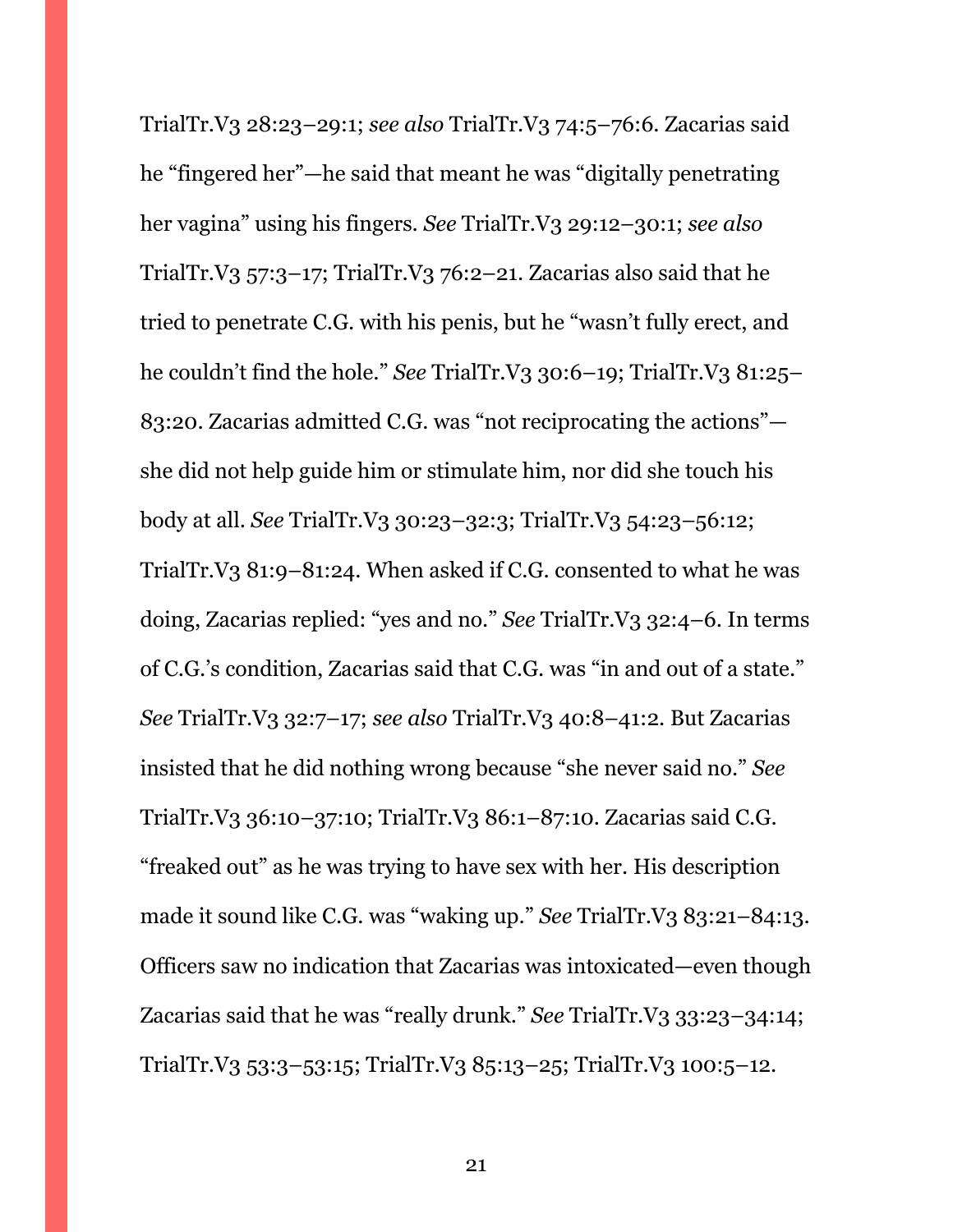Meanwhile, C.G. had gone to Broadlawns for an examination. *See* TrialTr.V4 33:5–8. Janie Pering performed a sexual assault exam on C.G., and Pering noted C.G.'s condition:

She was very sleepy. She kept falling asleep during while she was trying to give a statement. I had to wake her up because I'll ask a question, and when they respond, I have to write it down. So I had to keep waking her up multiple times during the exam.

*See* TrialTr.V3 114:15–115:14; *see also* TrialTr.V3 124:6–10. C.G. said she had taken a 50mg Trazodone, at about 9:00 p.m. *See* TrialTr.V3 115:21–116:15. Pering knew that Trazodone, when mixed with alcohol, can produce "excessive sedation." *See* TrialTr.V3 116:25–117:7.

Towards the end of his conversation with those two officers, Zacarias added that he had performed oral sex on C.G. *See* TrialTr.V3 88:5–89:7. He did not mention that in his earlier retellings of events; he only added it at the end of the conversation. A DNA analysis of a sample "taken from [C.G.]'s swimming suit/underwear that she had on the night that it happened" found saliva that was not C.G.'s:

[T]here was two DNA profiles, one being the victim. And this [other] profile had tested positive for an enzyme that is produced in saliva, but that sample was not strong enough to be tested against the DNA of Mr. Zacarias.

## *See* TrialTr.V4 62:13–63:16.

Additional facts will be discussed when relevant.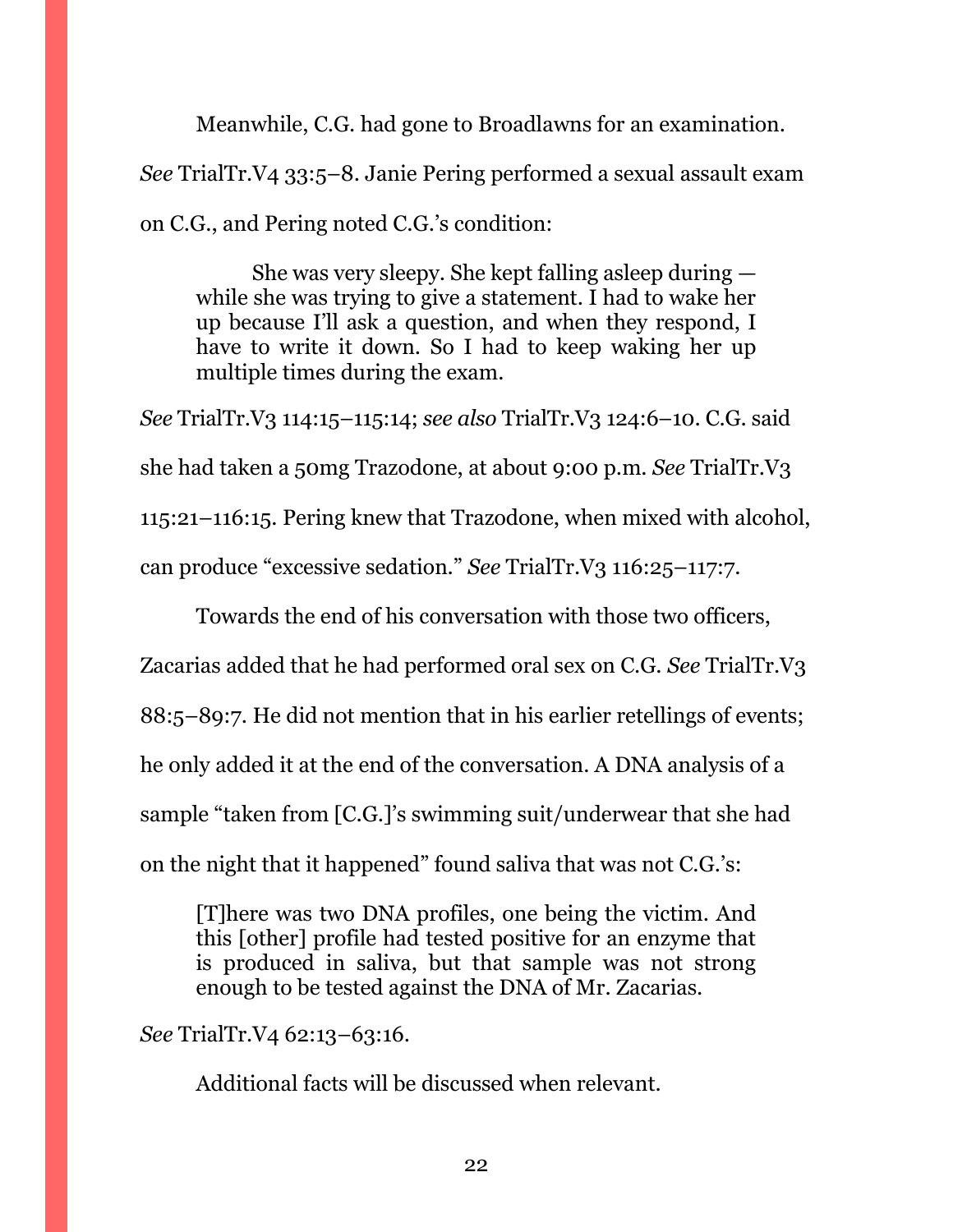#### **ARGUMENT**

<span id="page-22-1"></span><span id="page-22-0"></span>**I. The trial court did not err when it overruled Zacarias's motion for judgment of acquittal or when it submitted Jury Instruction 28. It was correct to use and provide a definition of "object" for section 708.2(5) that does not exclude body parts that were used for penetration.**

#### **Preservation of Error**

Zacarias moved for judgment of acquittal on the grounds that the State had not proven that he penetrated C.G. with anything other than his own body parts, and he argued that none of those qualified as an "object" under section 708.2(5). *See* TrialTr.V4 76:23–83:14. The trial court ruled on that claim and rejected it. *See* TrialTr.V4 88:6–11. Zacarias also objected to the submission of Jury Instruction 28, which defined "object" as "anything that is visible or tangible and is relatively stable in form." *See* TrialTr.V4 98:11–99:7; Jury Instr. 28; App. 11. The trial court overruled that objection. *See* TrialTr.V4 99:19–100:2. This is sufficient to preserve error for the legal sufficiency challenge that Zacarias is raising on appeal. *See State v. Williams*, 695 N.W.2d 23, 27–28 (Iowa 2005).

#### **Standard of Review**

When the correctness of a ruling on a sufficiency challenge turns on a question of statutory interpretation, review is for errors at law. *See State v. Alvarado*, 875 N.W.2d 713, 715–16 (Iowa 2016).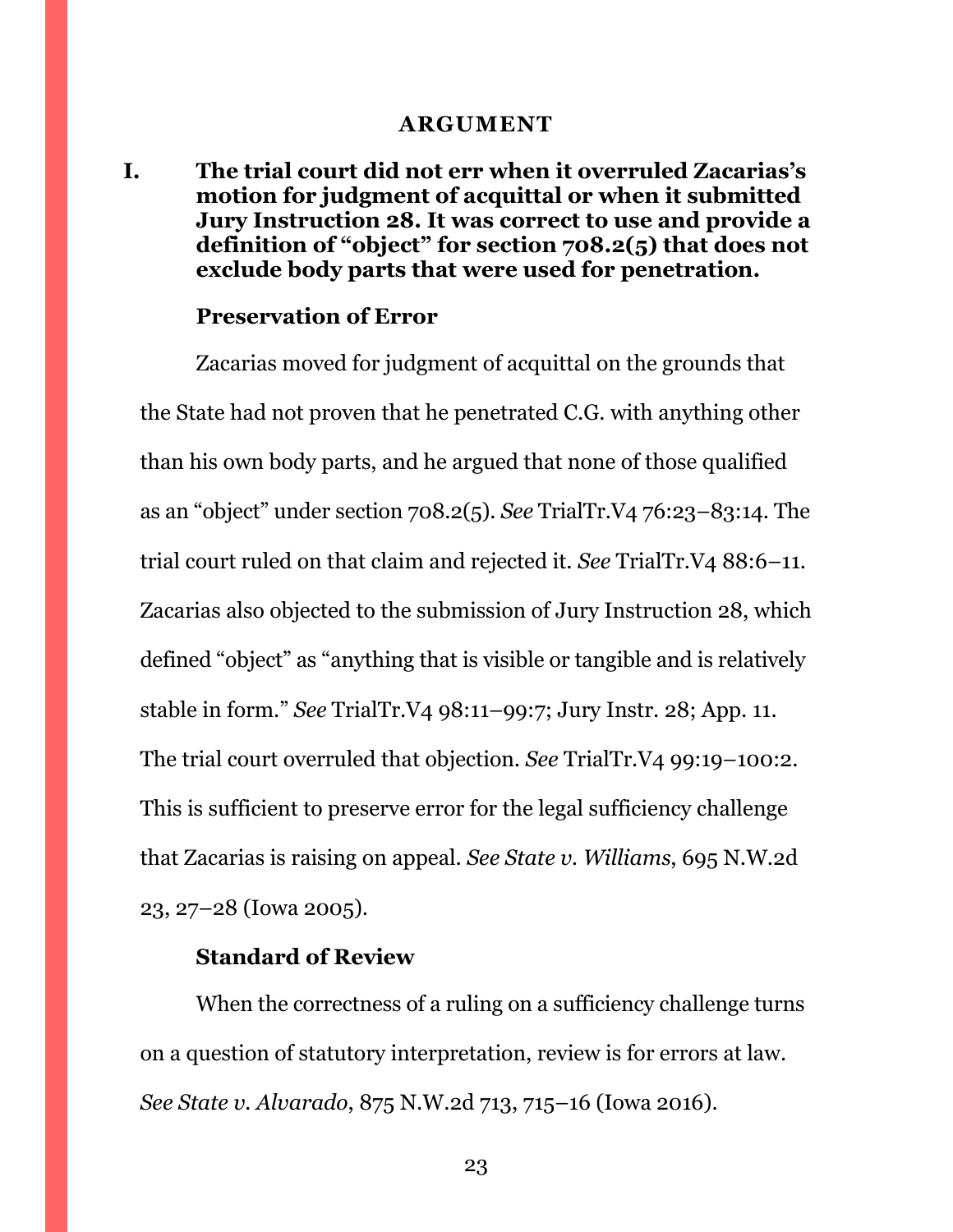A ruling on whether a jury instruction correctly states the law is also reviewed for correction of errors at law. *See Alcala v. Mariott Int'l, Inc.*, 880 N.W.2d 699, 707–08 (Iowa 2016) (citing *DeBoom v. Raining Rose, Inc.*, 772 N.W.2d 1, 5, 11–14 (Iowa 2009)); *accord State v. Tipton*, 897 N.W.2d 653, 694 (Iowa 2017).

#### **Merits**

Iowa Code section 708.2(5) provides an enhanced penalty for assault where the assailant "uses any object to penetrate the genitalia or anus of another person." *See* Iowa Code § 708.2(5). Zacarias argues that any definition of "object" that includes his fingers or tongue is an overbroad definition, and that a better definition is: "a material thing other than any portion of the defendant's body or organs." *See* Def's Br. at 22. But the plain meaning of the term "object" includes any material thing that can be seen and touched. Unlike a narrower term like "inanimate object," it does not exclude people or other live beings. The purpose of the statute is undermined by narrowing the definition as Zacarias proposes: it criminalizes unwanted penetration, without regard to means or intent, and it does not intend to create exceptions for unwanted penetration by the assailant's body parts. And nothing in section 708.2(5) or chapter 709 conflicts with this construction.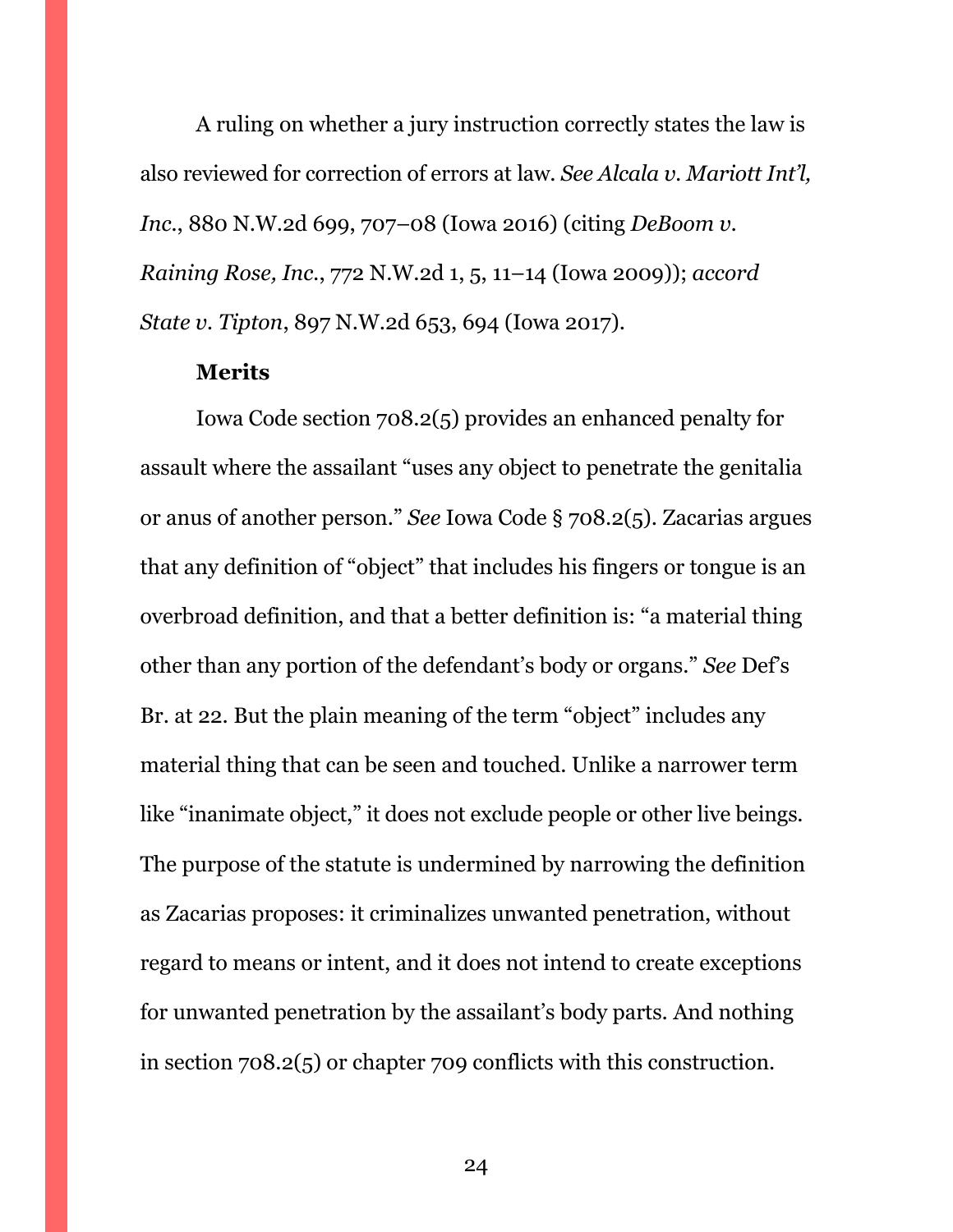# <span id="page-24-0"></span>**A. The plain meaning of the term "any object" in section 708.2(5) is expansive. It includes anything that penetrates the victim—including body parts.**

Zacarias is correct that statutory interpretation begins by asking whether the plain language of the statute clearly favors one reading over competing interpretations. If so, that ends the inquiry. *See State v. Richardson*, 890 N.W.2d 609, 616 (Iowa 2017) ("If the language is unambiguous, our inquiry stops there."); *In re Estate of Voss*, 553 N.W.2d 878, 880 (Iowa 1996) ("When the text of a statute is plain and its meaning clear, we will not search for a meaning beyond the express terms of the statute or resort to rules of construction.").

Zacarias argues that "[a] person would not refer to themselves or their body parts as 'objects' in ordinary speech," and that "[t]he word 'object' does not imply the kind of agency that a person has over their own body." *See* Def's Br. at 23–24. The State has four responses.

First, although people generally perceive their own body parts as extensions of themselves (and not as objects), that does not mean that specific parts of the defendant's body cannot qualify as "objects" used in particular ways to commit a crime. If the defendant's hands were not "objects," then they probably could not be an "instrument or device" and could not be dangerous weapons. *See* Iowa Code § 702.7.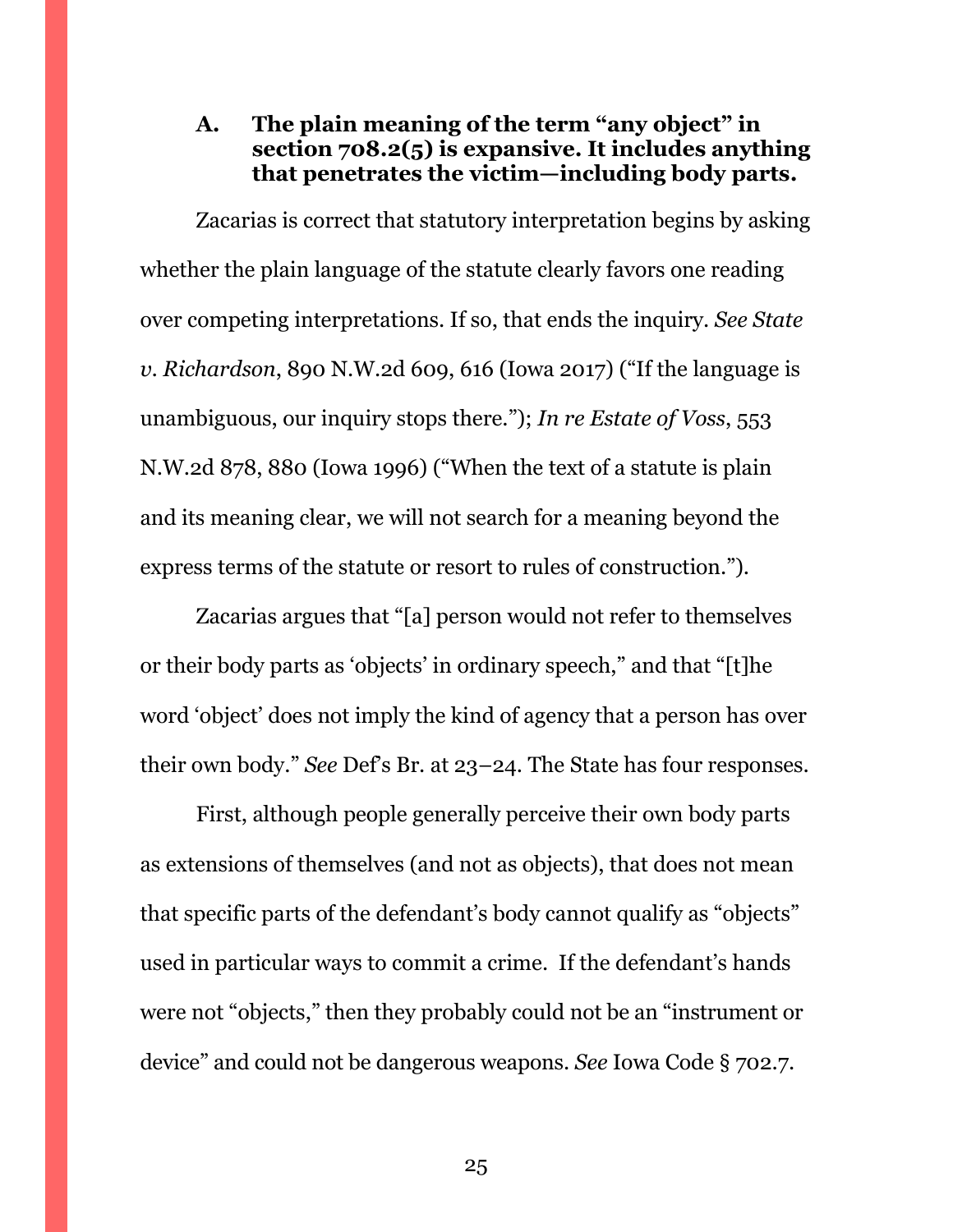And yet, the Iowa Supreme Court still held that "[t]he hands and fists of the defendant . . . constituted an instrument likely to produce death and were dangerous weapons," when they were "violently used to strangle and beat [the victim] to death." *See State v. Heinz*, 275 N.W. 10, 21 (Iowa 1937); *see also State v. Bey*, No. 13–1312, 2014 WL 7343234, at \*5 (Iowa Ct. App. Dec. 24, 2014) (holding that jurors "could have found Bey's use of his hands and feet to punch and kick Proplesch rendered them dangerous weapons"); *accord State v. Zangrilli*, 440 A.2d 710, 711–12 (R.I. 1982) (upholding finding that Zangrilli's hands qualified as dangerous weapons because of "[t]he manner in which he used his hands on [the victim]'s throat," which was sufficient proof that "the object was used in such a way that it had the capability of producing serious bodily harm"). Thus, parts of the defendant's own body are not in a separate category, when it comes to instrumentalities of crime—they can be weapons if they are used like weapons, and they can be penetrating objects if used for penetration.

Second, the defendant might not refer to *his own* finger or tongue as an object—but a victim of penetrative assault would likely use that term, particularly if they do not know what penetrated them. *See, e.g.*, *State v. Morsie*, No. CA2012-07-064, 2014 WL 217296, at \*1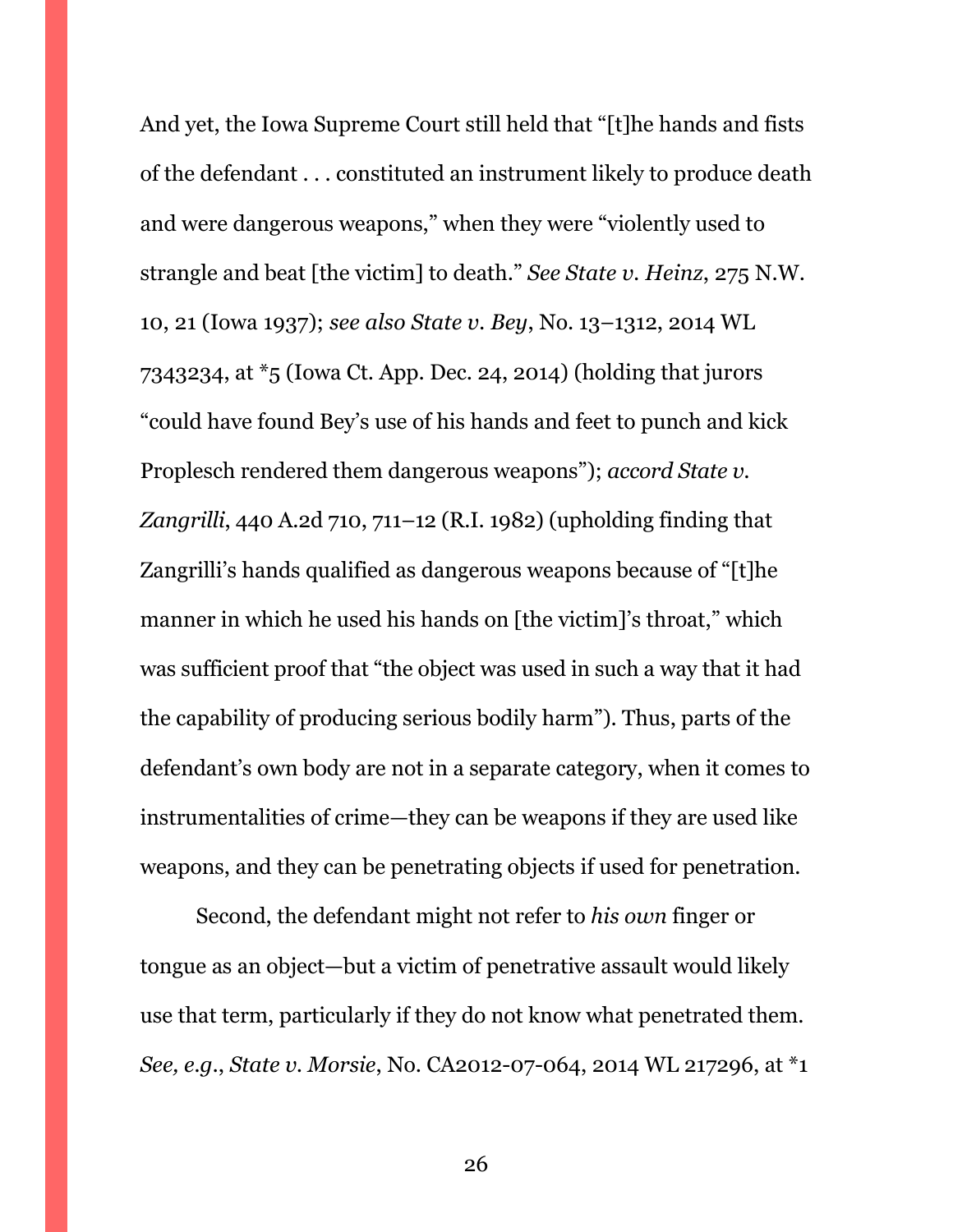(Ohio Ct. App. Jan. 21, 2014) (summarizing victim testimony that "[a]s [she] drifted in and out of consciousness, . . . she glanced back over her shoulder when she saw Morsie penetrating her vagina first with an unknown object"). When someone says that they saw or felt "an unknown object," that does not mean that the speaker is excluding the possibility that what they saw or felt was another person or part of another person's body.<sup>1</sup> This matters because victims are sometimes aware that they are being penetrated (or that they were penetrated, at a previous point), but unable to identify the penetrating object.

Bobbi Jo testified she was sleeping on her stomach when she woke up suddenly, feeling pressure in her vagina and anus. She was unable to stand up or kick her legs, and she started screaming. . . . Bobbi Jo testified that she saw Bratcher step back from behind her and into her line of vision and the pressure stopped.

*See State v. Bratcher*, No. 14–2058, 2016 WL 1677997, at \*2 (Iowa Ct. App. Apr. 27, 2016). A victim in that situation would perceive that they are being penetrated by *some object*—and the fact that it might

<sup>1</sup> Likewise, when someone says there is an unknown object in the roadway, it does not mean that they are certain that it is not a person. *See, e.g.*, *Wimsatt's Adm'x v. Louisville & N. R. Co.*, 31 S.W.2d 729, 733 (Ky. Ct. App. 1930) ("It is not required of those in charge of a railroad train that they slacken the speed of the train upon the discovery of some object on or near the track not known to be a human being, but, upon the discovery of such an object, the trainmen should observe it . . . until they may . . . determine whether it is a human being.").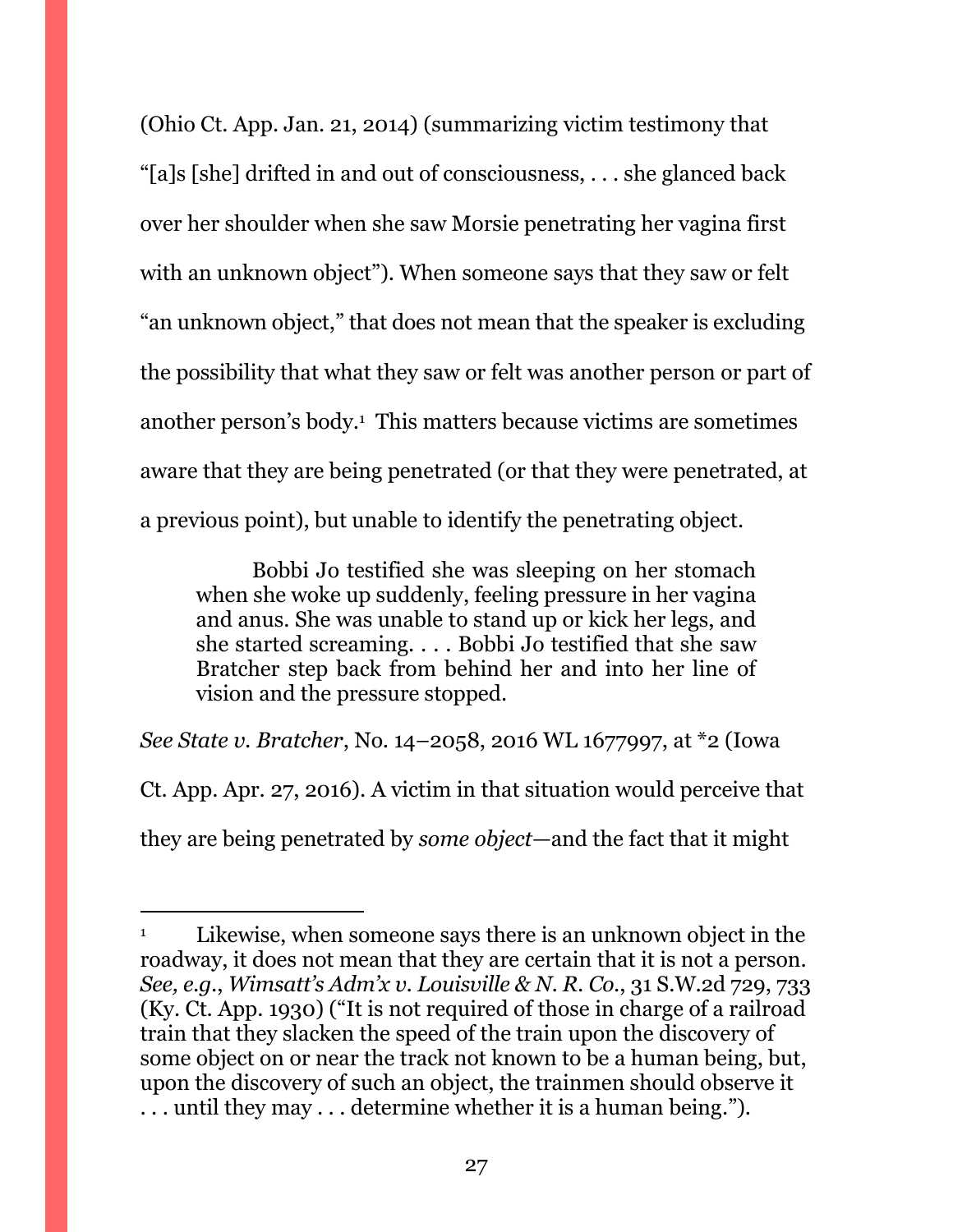be a person's fingers, hand, or other body part would not change the common-sense perception that they are being penetrated by some unknown object. And that formulation is even more common when the victim awakens *after* the assaultive penetration—knowing that it occurred, but completely lacking any other information about it. *See, e.g.*, Sabrina Rubin Erdely, *The Date-Rape 'Doctor' They Could Not Convict*, NBC NEWS (Nov. 21, 2008), *cached version available at*  <https://perma.cc/4BTE-C7US> (recounting victim experiences with a serial rapist who drugged victims into unconsciousness, and noting that common experience among victims was waking up to discover that they were naked from the waist down, "bleeding and hurting").

Third, there are situations where the victim is unable to explain what happened, and events must be reconstructed from some kind of physical evidence. This may occur if the victim is a young child. *See, e.g.*, *State v. Stickrod*, No. 17–0509, 2018 WL 1433065, at \*1–2 (Iowa Ct. App. Mar. 21, 2018) (recounting evidence of vaginal penetration of an infant child, which showed "inflicted trauma" from an object that might have remained a mystery, except for the infant child's DNA on the fly of the defendant's boxers); *State v. Lopez*, No. 18646, 2001 WL 1597974, at \*1 (Ohio Ct. App. Dec. 14, 2001) ("The treating physician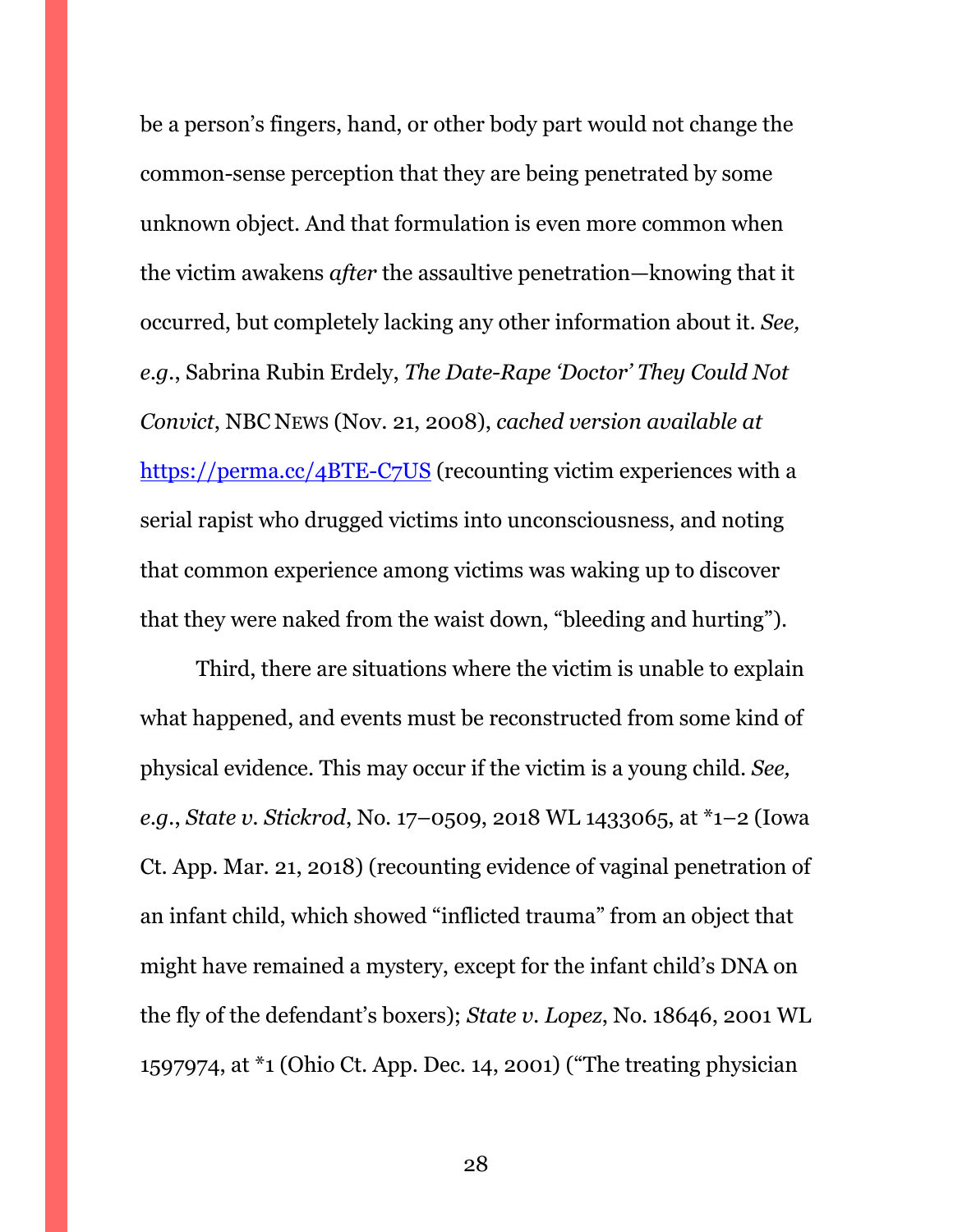indicated that the genital examination was consistent with forcible vaginal penetration, with some unknown object."). Or it may occur if the victim is deceased. *See Reilly v. State*, 355 A.2d 324, 328 (Conn. 1976) (noting variety of injuries found during victim's autopsy, which included "a deep penetration of her vagina with an unknown object"). It is natural, in those situations, to say that the victim was penetrated with an unknown object (even when that is followed by a description of the object's likely size and shape). That statement does not exclude the possibility that the "object" was a part of the defendant's body.

Finally, Zacarias focuses exclusively on defining the term "object" on its own—but section 708.2(5) uses the phrase "any object." An Iowa court must "assess not just isolated words and phrases, but statutes in their entirety." *See In re Estate of Melby*, 841 N.W.2d 867, 879 (Iowa 2014); *accord* Antonin Scalia & Bryan A. Garner, *Reading Law: The Interpretation of Legal Texts* 167 (2012), *quoted in State v. Doe*, 943 N.W.2d 608, 610 (Iowa 2020) ("Perhaps no interpretive fault is more common than the failure to follow the whole-text canon, which calls on the judicial interpreter to consider the entire text, in view of its structure and of the physical and logical relation of its many parts."). The term "object" must be construed in light of the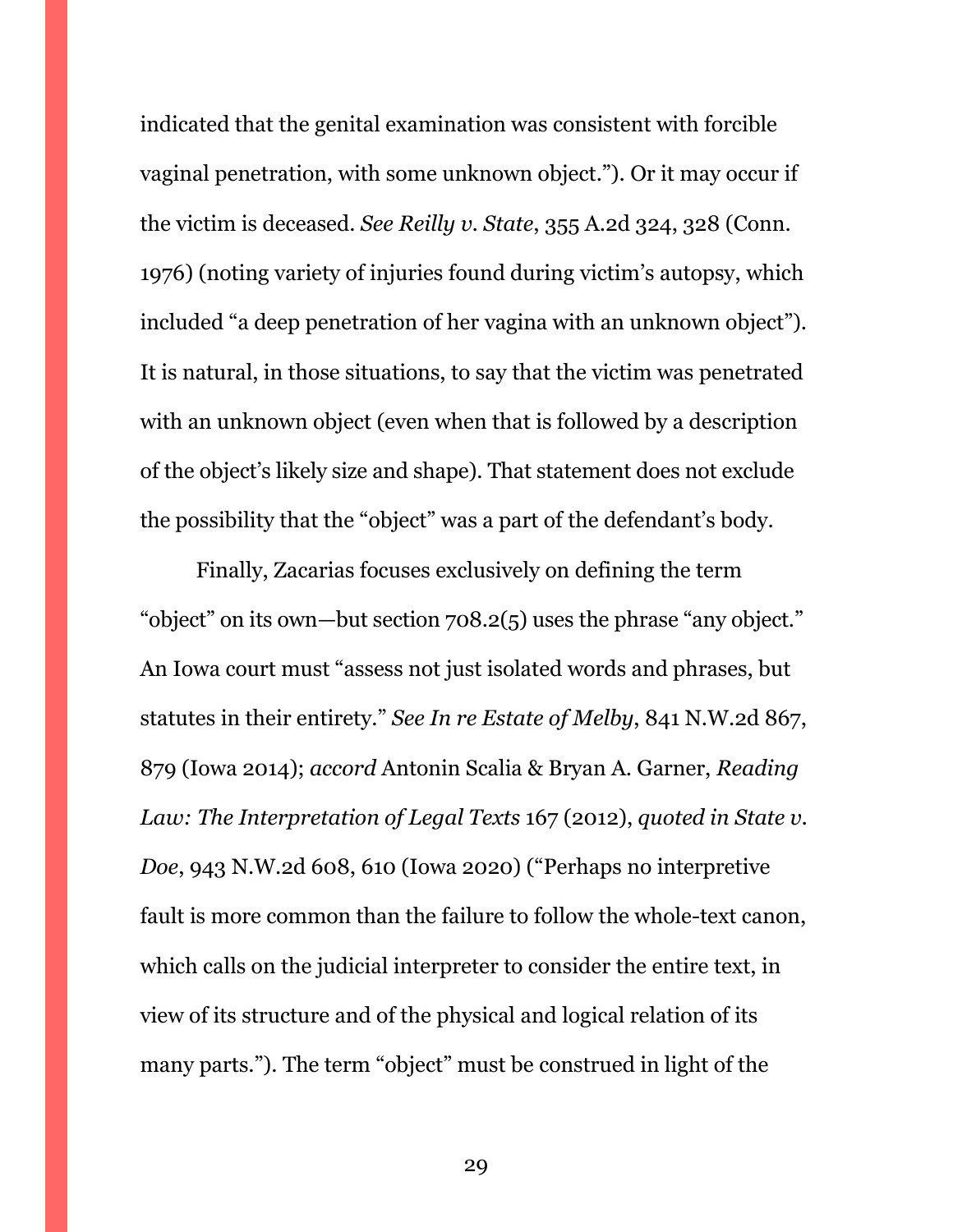surrounding phrase in section 708.2(5), which penalizes an assault where the assailant "uses any object to penetrate" another's genitalia. Using the term "any object"—rather than *an* object—signals that the legislature intended an expansive and flexible construction. *See, e.g.*, *Swiss Colony, Inc. v. Deutmeyer*, 789 N.W.2d 129, 137 (Iowa 2010) (noting that the word "any" is "commonly understood to have broad application," and inferring legislative intent from decision to "us[e] a word with an expansive import" in the statute); *State v. Owens*, 635 N.W.2d 478, 486 (Iowa 2001) (quoting *Webster's Ninth New Collegiate Dictionary* 93 (1986)) (rejecting limited interpretation which "would be incompatible with the legislature's choice of the modifier 'any' which means 'one selected without restriction'"). Thus, the broadest possible definition of the term "object" is the correct one to apply.

This Court should hold that the plain meaning of "any object" in section 708.2(5) encompasses *anything* that penetrates the victim's genitalia or anus, because the common understanding and usage of this phrase, in the context of penetration, does not exclude body parts. Using the phrase "any object" instead of "an object" is a clear directive to give the term "object" its broadest possible meaning—which, in this context, would expand to include any body parts used for penetration.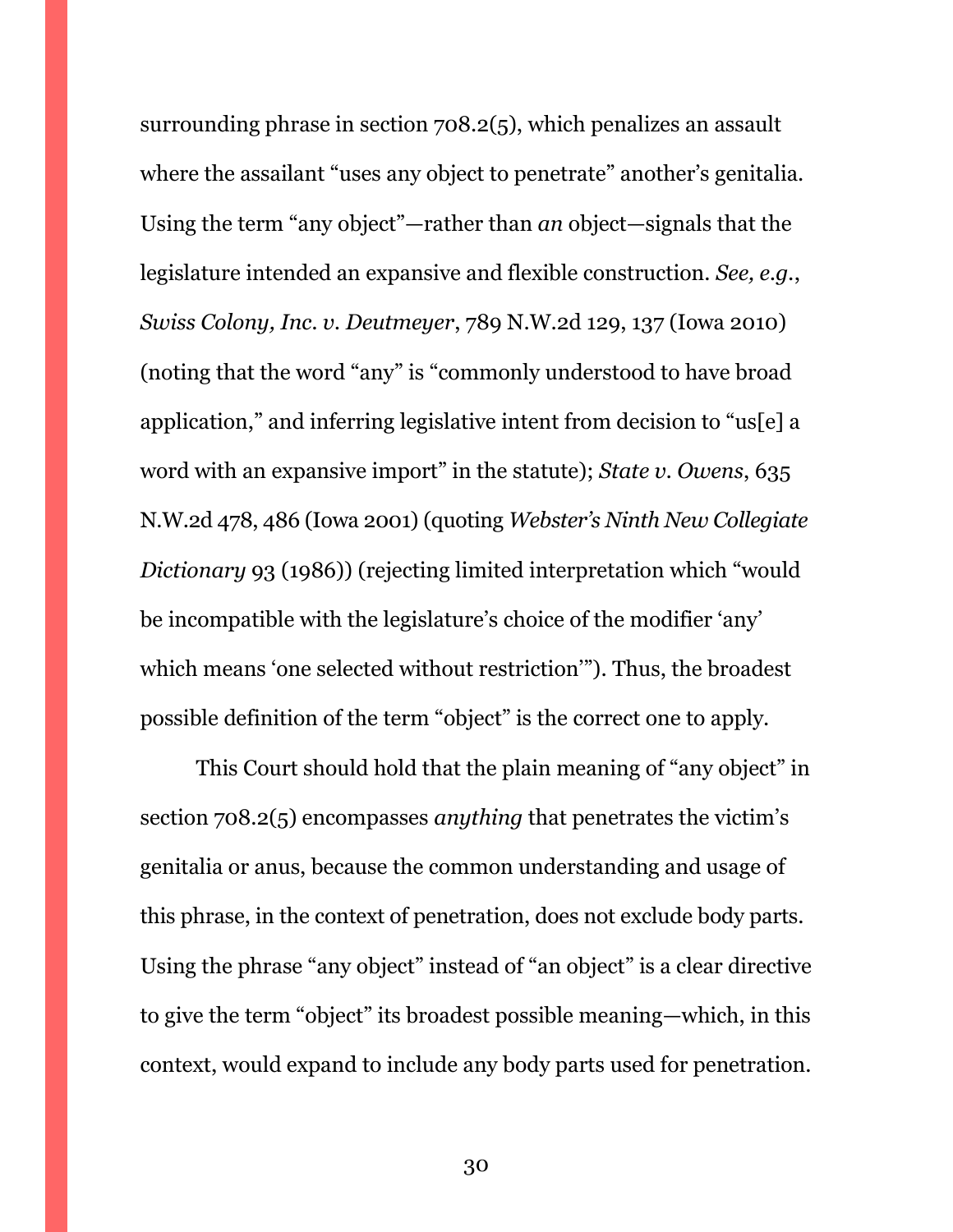# <span id="page-30-0"></span>**B. Zacarias's definition of "object" adds new words to the statute. The State's definition does not reduce the words "by an object" to surplusage. Rather, it gives that language its intended effect.**

Zacarias argues that including body parts in the definition of the term "object" reduces it to surplusage. *See* Def's Br. at 27–28. But this is why it is important to consider the entire phrase. If the statute applied to assaults where a person "penetrates" another's genitalia, it would be susceptible to a reading that would *only* include body parts, to match the common use of the term "penetration" describing certain sexual acts with specific parts (like intercourse or digital penetration). Instead, section 708.2(5) penalizes assaults where a person "uses any object to penetrate" the victim's genitalia. That does not exclude acts that are colloquially described as "penetration"—rather, this phrase *includes* those acts, because it includes any assaultive penetration by *any object*. This broad construction does not create surplusage—it is the only way to give effect to the language chosen by the legislature. *See State v. Halverson*, 857 N.W.2d 632, 637 (Iowa 2015) (explaining presumption that use of additional phrases to expand applicability "is not mere surplusage, but is included in the statute to ensure coverage that would not otherwise result"). Zacarias's preferred construction might give effect to language that penalized assault by penetration of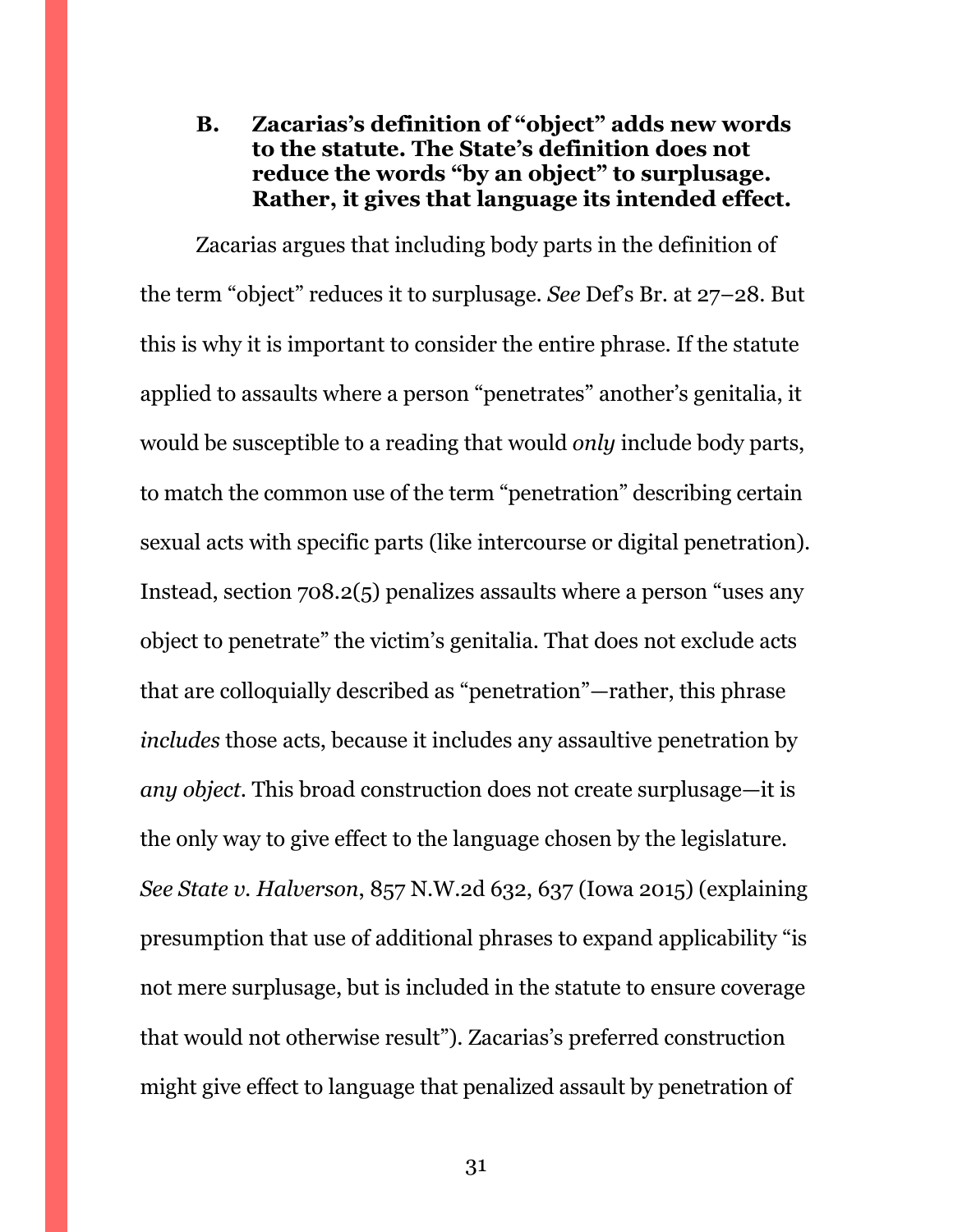genitalia with *an* object—that hypothetical statute could be said to *limit* the applicability of the penalty to assaultive penetrations that involve things classically described as "inanimate objects," and to exclude any other kinds of penetrative assaults. But section 708.2(5) applies to penetration using *any* object—which is a more expansive phrase that includes any actual penetration of the victim. Indeed, this language only makes sense as a way to broaden the statute's reach to penalize both kinds of conduct. Penetration with body parts would have been covered by the simpler term "penetrates"—but that would arguably exclude penetration by inanimate objects. On the other hand, penetrative acts using inanimate objects would be covered the phrase "uses an object to penetrate"—but that would arguably exclude any penetrative acts that used body parts. Only this formulation, which applies to penetrative assaults using *any* object, succeeds in making this enhanced penalty applicable to both kinds of penetrative assault.

While the State's interpretation gives effect to every word of the enactment, Zacarias's construction would "add words to the statute, contrary to our rules of statutory interpretation." *See Alvarado*, 875 N.W.2d at 720; *accord State v. Hesford*, 242 N.W.2d 256, 258 (Iowa 1976) (stating "[n]o court, under the guise of judicial construction,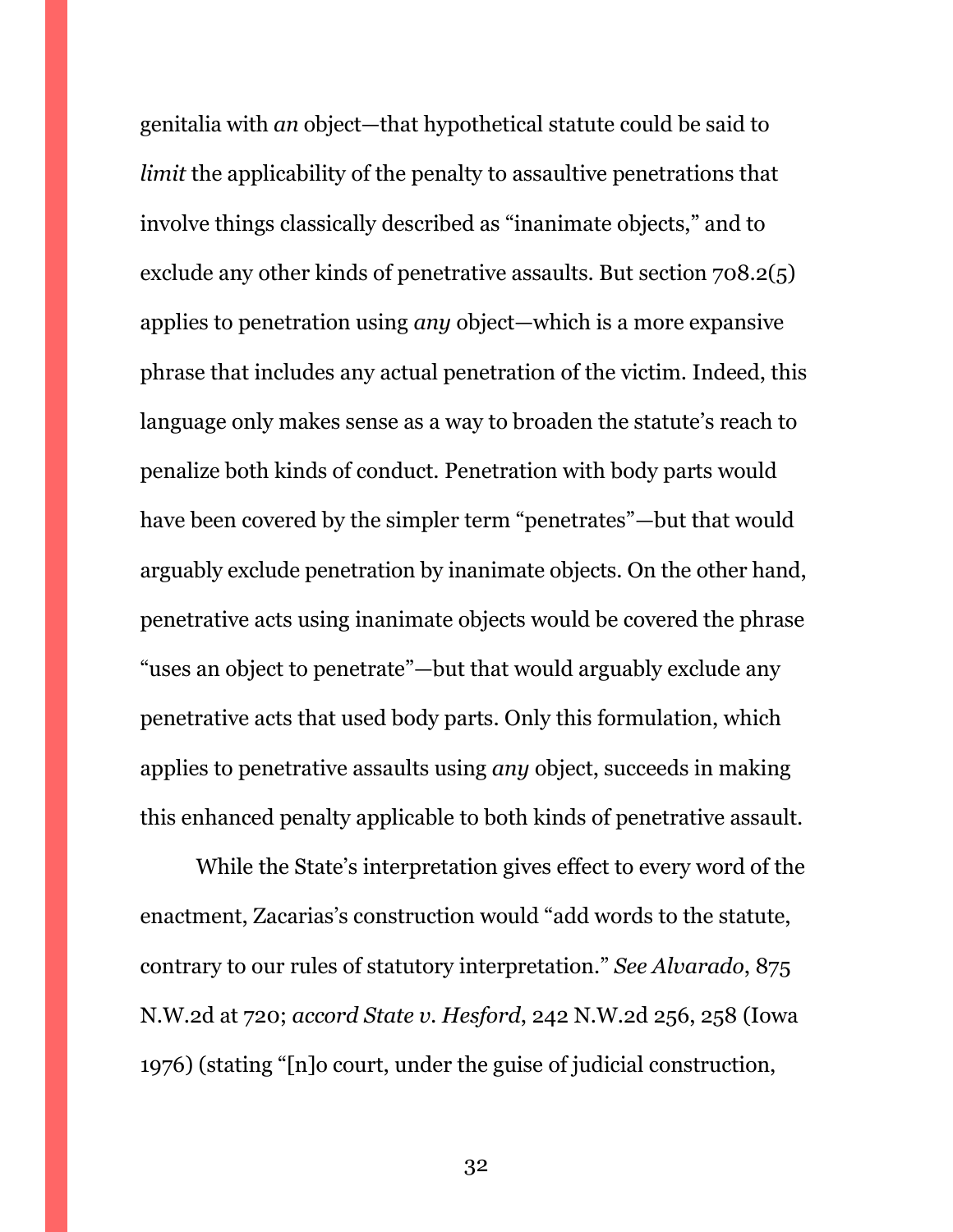may add words of qualification to the statute"). Zacarias essentially replaces the broad phrase "any object" with the narrower phrase that he prefers: "inanimate object." If the Iowa legislature had wanted to limit the applicability of this penalty to assaultive penetration by using inanimate objects, it could have used language to that effect. But it did not—it used a modifier that *broadened* the application of the term "object," instead of one that constrained it. That deliberate choice must be given effect, and this Court should reject Zacarias's attempt to inject new words into the statute to limit its application. *See State v. Pearson*, 514 N.W.2d 452, 455 (Iowa 1994) (rejecting argument for narrow definition of "sex act" because "[t]here is no language in the statute which would limit its scope in this way").

<span id="page-32-0"></span>**C. Zacarias's interpretation runs counter to the purpose of section 708.2(5), which is to penalize**  *all* **penetrative assault—even if it is not sexual, and even if the penetrating object is unknown.**

Zacarias argues that "[d]efining a defendant's hand as an object under Iowa Code § 708.2(5) would create substantial and unnecessary overlap" between that offense and sexual abuse, "and further blur the line between sex abuse and assault that merely involves genitalia." *See* Def's Br. at 26–27. But a construction that creates an overlap is preferable to one that creates an obvious gap, especially when it is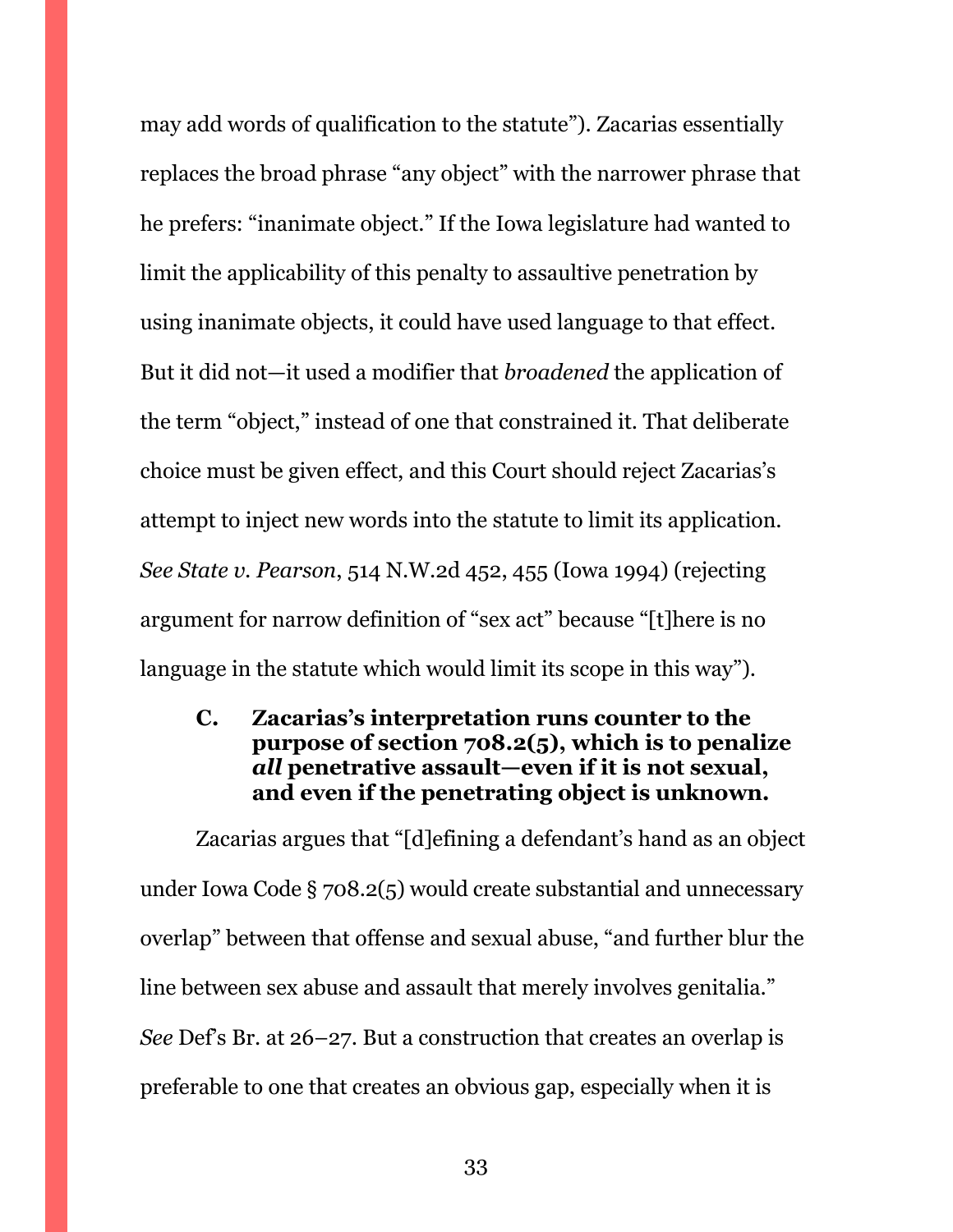clear that the legislature intended to close that specific gap through this particular enactment. Indeed, overlap between criminal statutes frequently occurs—and that is not, in itself, problematic.

When a single act violates more than one criminal statute, the prosecutor may exercise discretion in selecting which charge to file. This is permissible even though the two offenses call for different punishments. It is common for the same conduct to be subject to different criminal statutes.

*Alvarado*, 875 N.W.2d at 718 (quoting *State v. Perry*, 440 N.W.2d 389, 391–92 (Iowa 1989)). Moreover, Zacarias's approach does not avoid overlap, because using inanimate objects for penetration can also qualify as a sex act. *See* Iowa Code § 701.17(5) (defining "sex act" to include "use of artificial sexual organs or substitutes therefor in contact with the genitalia or anus"); *cf. State v. Thede*, No. 15–0751, 2016 WL 5930417, at \*3 (Iowa Ct. App. Oct. 12, 2016) ("The factfinder may reasonably view the [electric] razor as an artificial sexual organ akin to a vibrator *or, alternatively*, as a substitute for an actual sexual organ, like a penis or female genitalia.").

Zacarias identifies the legislature's motive for criminalizing penetrative assault, following *State v. Monk*: "[t]he requirement that an act be sexual in nature to prove sex abuse under Chapter 709 creates an unfortunate gap in coverage for Iowa victims." *See* Def's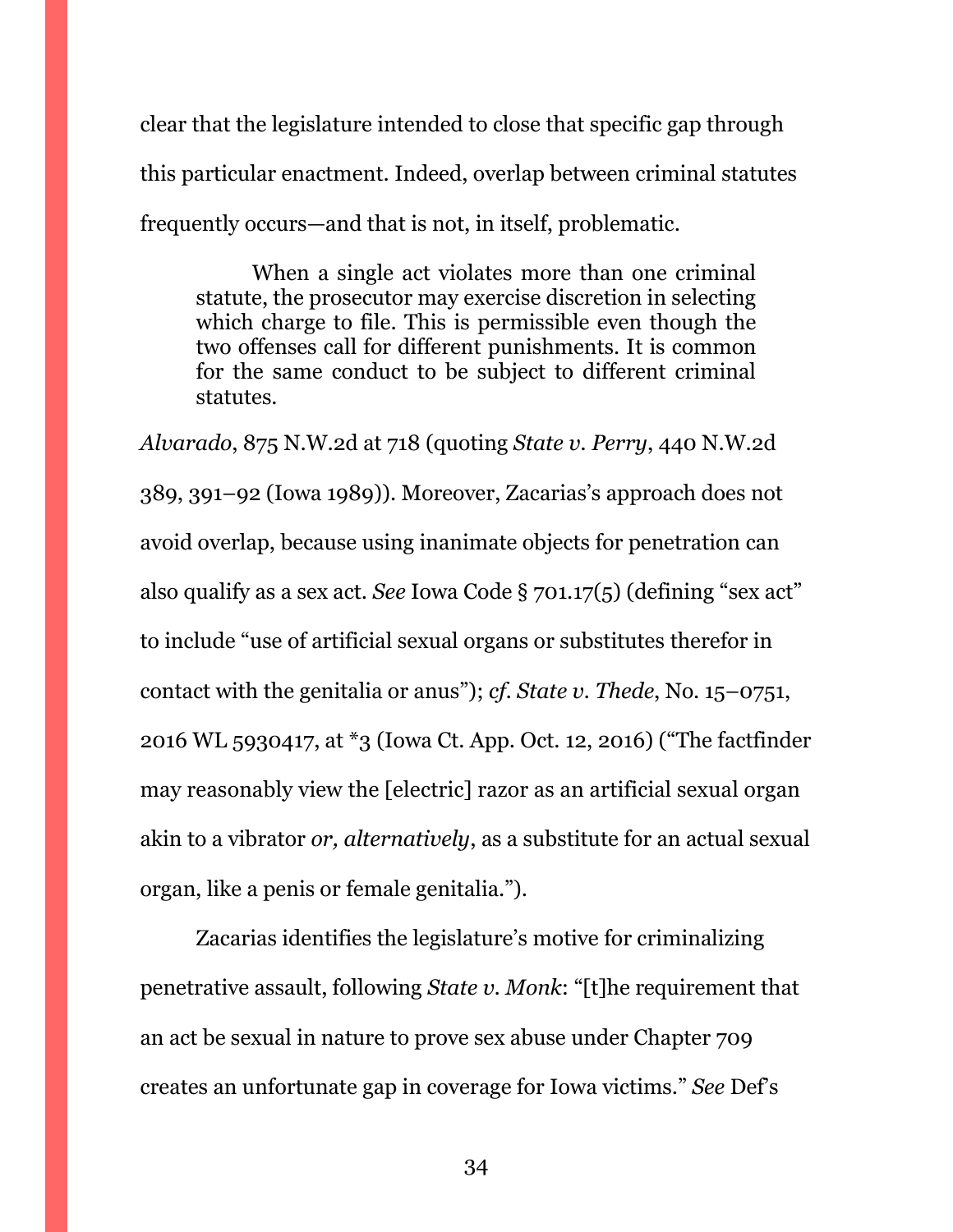Br. at 25–26 (citing *State v. Monk*, 514 N.W.2d 448 (Iowa 1994)). In *Monk*, the defendant and his cohorts wrestled one of their friends to the ground and inserted a broom handle into that friend's anus. He was convicted of sexual abuse. The Iowa Supreme Court reversed that conviction because the jury was not instructed that "a sex act requires sexual contact," beyond just contact with genitalia—and a jury that was properly instructed "could have concluded that the incident was not sexual in nature." *See Monk*, 514 N.W.2d at 450–51. That meant that "horseplay" involving penetration of the victim's anus would amount to nothing more than assault causing bodily injury (if that), which is only a serious misdemeanor. *See* Iowa Code § 708.2(2). That would be an unjust and absurd result, because the harm to the victim is not diminished (and may even be magnified) if the assaultive penetration is committed to amuse the assailants, rather than to arouse them.

The language that became section 708.2(5) was added by enactment in 2003. *See* 2003 Iowa Acts ch. 132, § 2 (codified at Iowa Code § 708.4A (2003)). That was less than ten years after *Monk* was decided, and only three years after the Iowa Court of Appeals applied *Monk* to reverse another sexual abuse conviction. *See State v. Doyle*, 98–2087, 2000 WL 145039, at \*1–2 (Iowa Ct. App. Feb. 9, 2000). It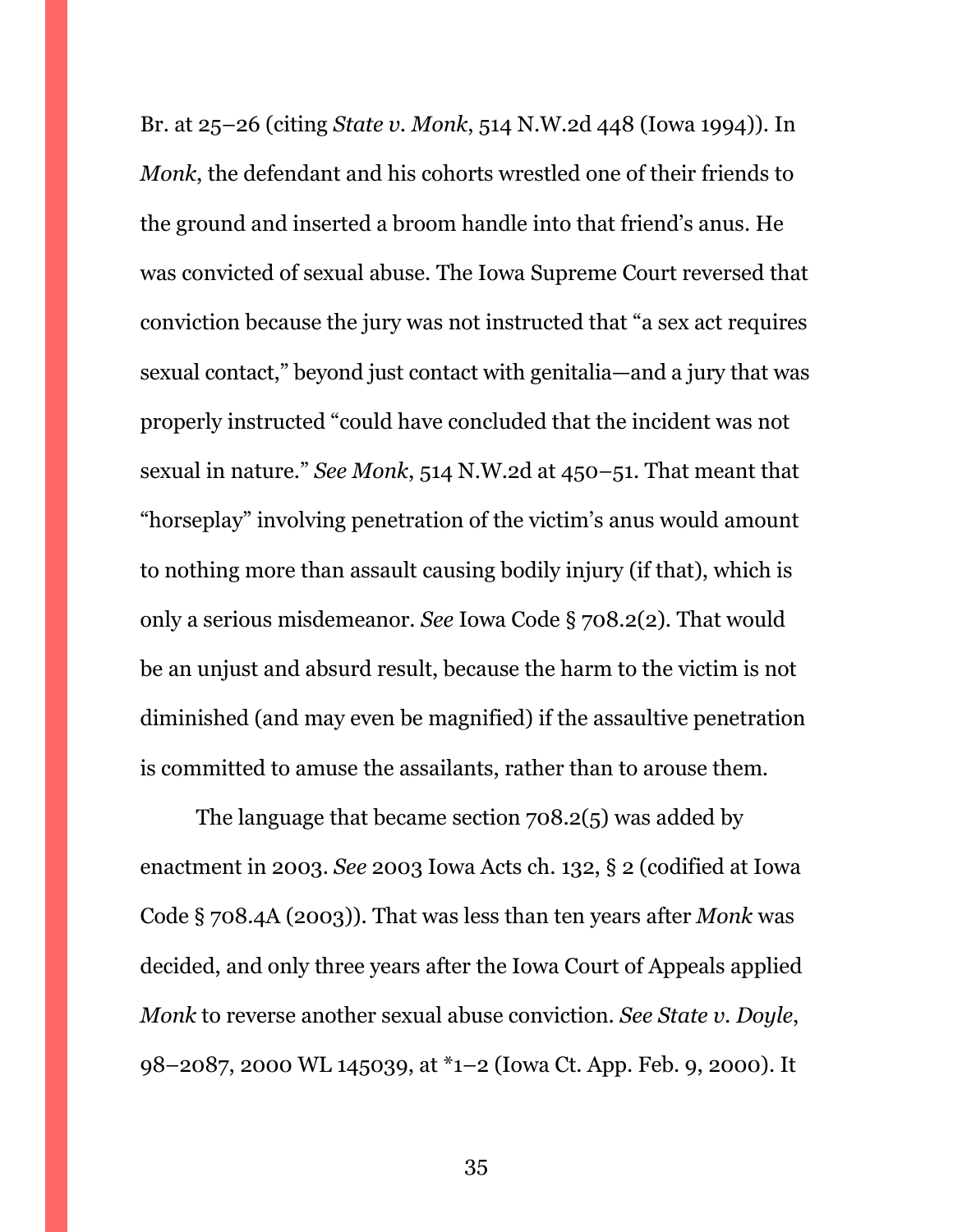is clear from the context that this subsection is meant to criminalize any penetrative assault, regardless of whether it was sexual in nature. In order to apply it to the full range of penetrative assaults that may be quasi-sexual (but where the sexual nature of the act is difficult or impossible to prove), it must be read to encompass penetration by a body part. After all, the "horseplay" penetration in *Monk* would have been equally despicable if the assailants had laughed while inserting fingers or other body parts into the victim's anus to humiliate him for their own enjoyment—so using Zacarias's narrow definition of "object" would create an absurd result by excluding nearly identical conduct that the legislature surely intended for section 708.2(5) to criminalize. *See* Iowa Code § 4.4(3) ("In enacting a statute, it is presumed that  $\dots$ [a] just and reasonable result is intended."); *accord State v. Paye*, 865 N.W.2d 1, 7 (Iowa 2015) (quoting *State v. Gonzalez*, 718 N.W.2d 304, 308 (Iowa 2006)) (explaining that, in construing ambiguous legislation, Iowa courts "look for a reasonable interpretation that achieves the statute's purposes and avoids absurd results"). Zacarias is incorrect to assert that "contact between a defendant's body and the victim's genitalia is already criminalized as a sex act under § 702.17." *See* Def's Br. at 29. That is true when such contact is sexual in nature,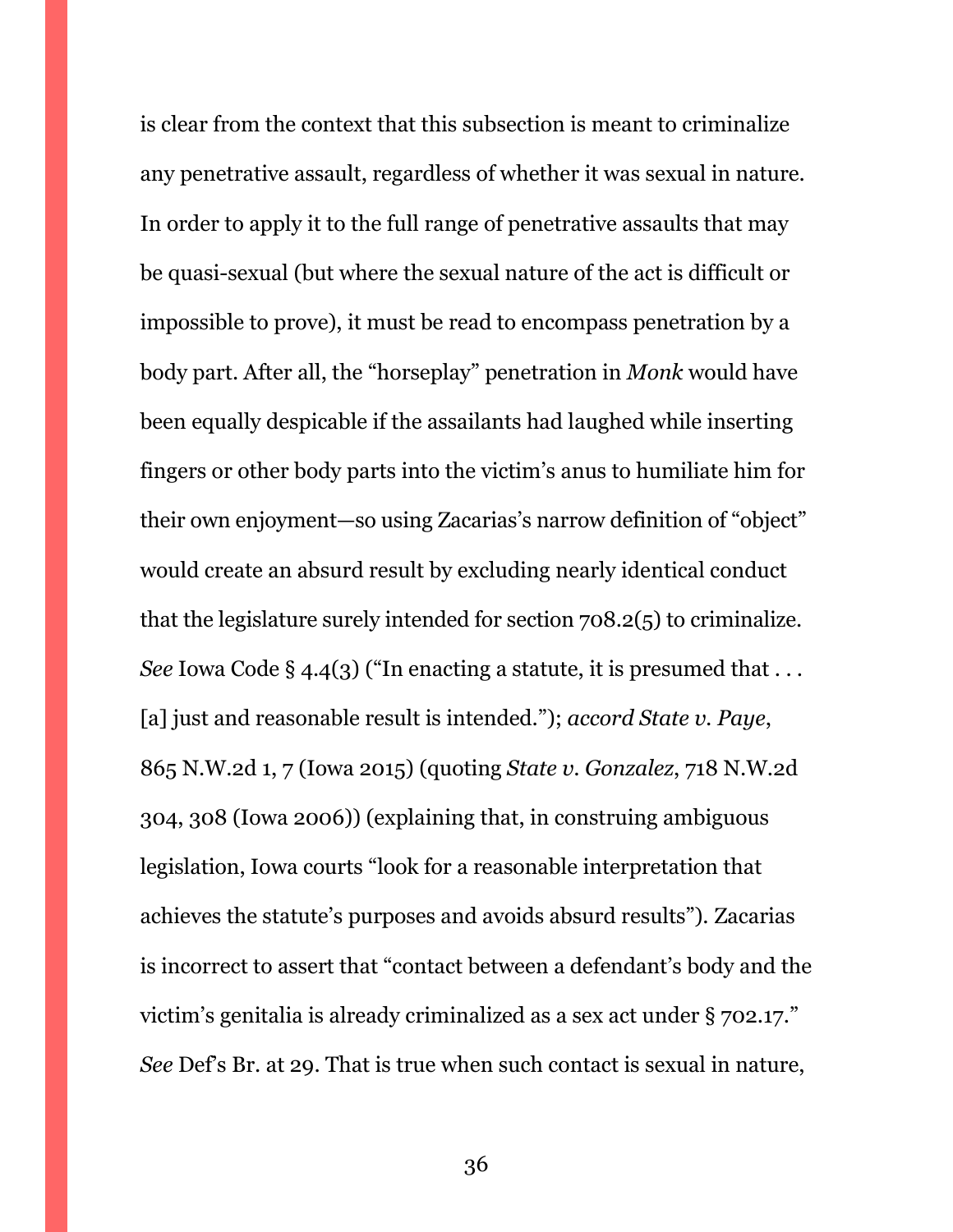under *Pearson*. But *Monk* illustrates that penetrative contact is not always sexual in nature—sometimes it only humiliates the victim, amuses an onlooker, or serves some other instrumental purpose.

Zacarias points to *State v. Vulich* as an example of a case where assault by penetration with an object was properly charged, because Vulich inserted an ice cube into the victim's vagina. *See* Def's Br. at 27 (citing *State v. Vulich*, No. 15–1851, 2017 WL 363234, at \*1–2 (Iowa Ct. App. Jan. 25, 2017)). But Zacarias misses the fact that *Vulich* had two separate *kinds* of contact. Vulich's hand stayed in contact with the victim's vagina, after Vulich penetrated her with the ice cubes the sexual nature of that contact was obvious (especially given that Vulich already made "sexually suggestive comments" to the victim), and it was a sex act that supported a charge of third-degree sex abuse. *See Vulich*, 2017 WL 363243, at \*1–2. Vulich maneuvered himself into position for that contact, even with the victim's older sister present, under the pretense of the "ice fight." Inserting those ice cubes into the victim's vagina was also arguably sexual in nature—but Vulich offered testimony from the victim's older sister, who said that "the incident was just joking around." *See id.* The State could have charged Vulich with sexual abuse for that contact, as well, since he used ice cubes as a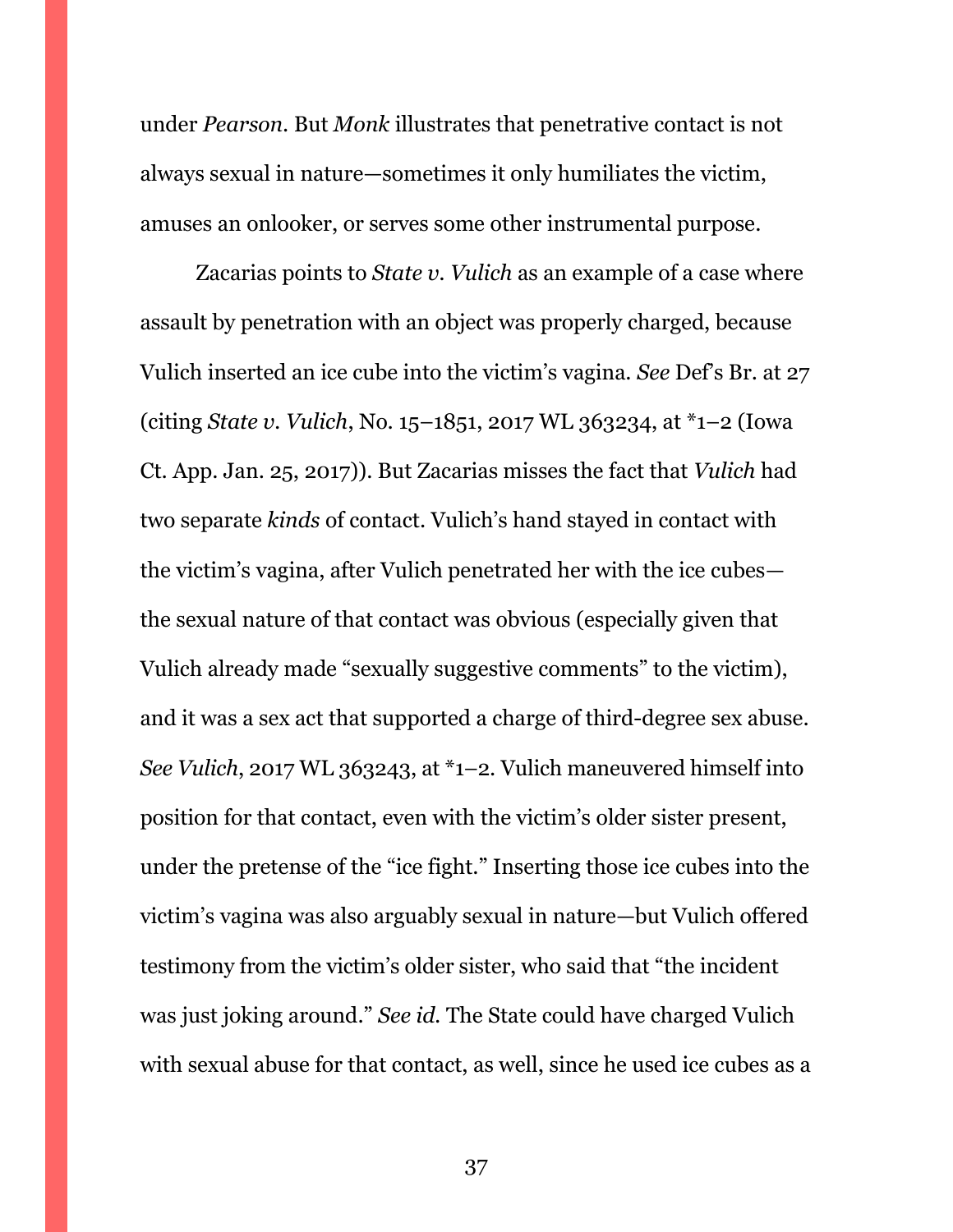penetrative item that substituted for a sexual organ. *See* Iowa Code § 702.17(5). But it could also charge this as a penetrative assault, and that charge had a better alignment with these facts. Using ice cubes to penetrate the victim's vagina was perceived by the victim's sister as non-sexual and joking, and it had instrumental value in facilitating the hand-to-genital contact that ensued—so the sexual nature of that ice-to-genital contact was less obvious. Thus, that penetrative act was better aligned with section 708.2(5), which does not require any proof that penetrative contact was sexual in nature.

But imagine that Vulich had never used an ice cube—imagine that this was a "tickle fight," not an "ice fight," and that Vulich had somehow convinced the victim's sister that it was uproariously funny to tickle the victim on the inside of her vagina, using a finger. If the victim's sister penetrated the victim with her finger, while convinced (in the jury's estimation) that the act was non-sexual and that she was acting only to amuse herself and Vulich, it would not be a sex act. But it would still be a penetrative assault, producing about the same harm that would result from penetrative assault with an ice cube. Zacarias's reading would punish that penetrative "tickle" as a mere misdemeanor, which would be absurd and would disregard the legislative intent to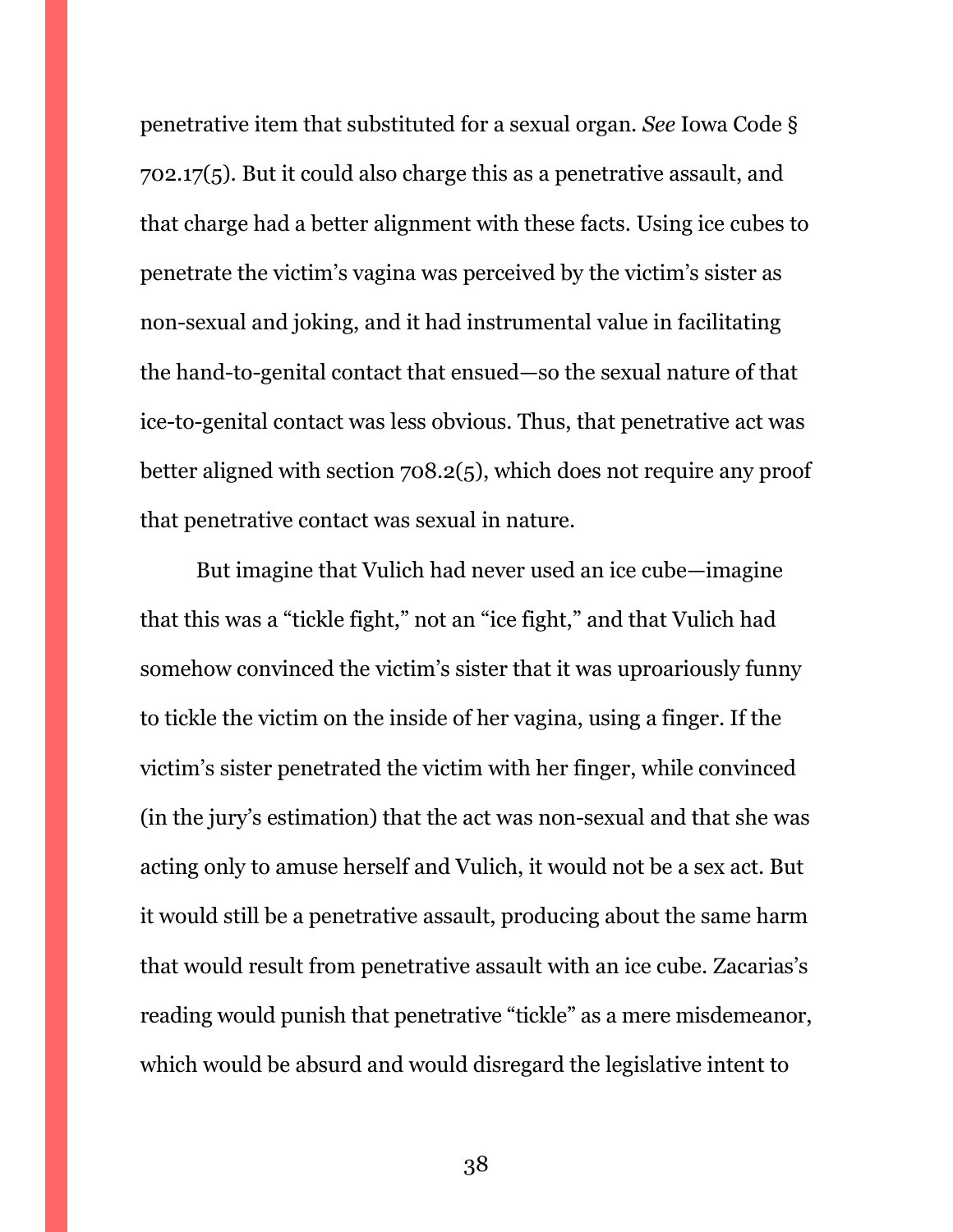close the coverage gap that *Monk* exposed. *Cf. State v. Whetstine*, 315 N.W.2d 758, 760–61 (Iowa 1982) ("It would not be logical to allow a defendant to be convicted of sexual abuse for using a plastic penis, or a similar inanimate object as a substitute for the plastic penis, but to prohibit his conviction if he used his fingers or hand.").

There is another profound problem with Zacarias's reading. Zacarias insists on a construction where the State needs to prove that the victim was penetrated by an inanimate object, and not by part of the defendant's body. *See* Def's Br. at 30–31. But the point of using this wording is to relieve the State (and the victim) of the burden of identifying the specific object that the assailant used to penetrate the victim's genitals or anus. Any interpretation of the term "any object" that included some means of penetration and excluded others would make it impossible to prove the offense without some way to identify the penetrating item—which is sometimes impossible to do:

The complainant testified that she did not know for sure how the sex act was accomplished. She could only state that "[s]omething went inside me." . . . In the [examining] physician's opinion, . . . the complainant's injuries were consistent with penetration of the vagina by an object the size of a finger or penis, . . . .

*State v. Knox*, 536 N.W.2d 735, 742 (Iowa 1995). A person should not be able to escape liability for penetrative assault by unknown means.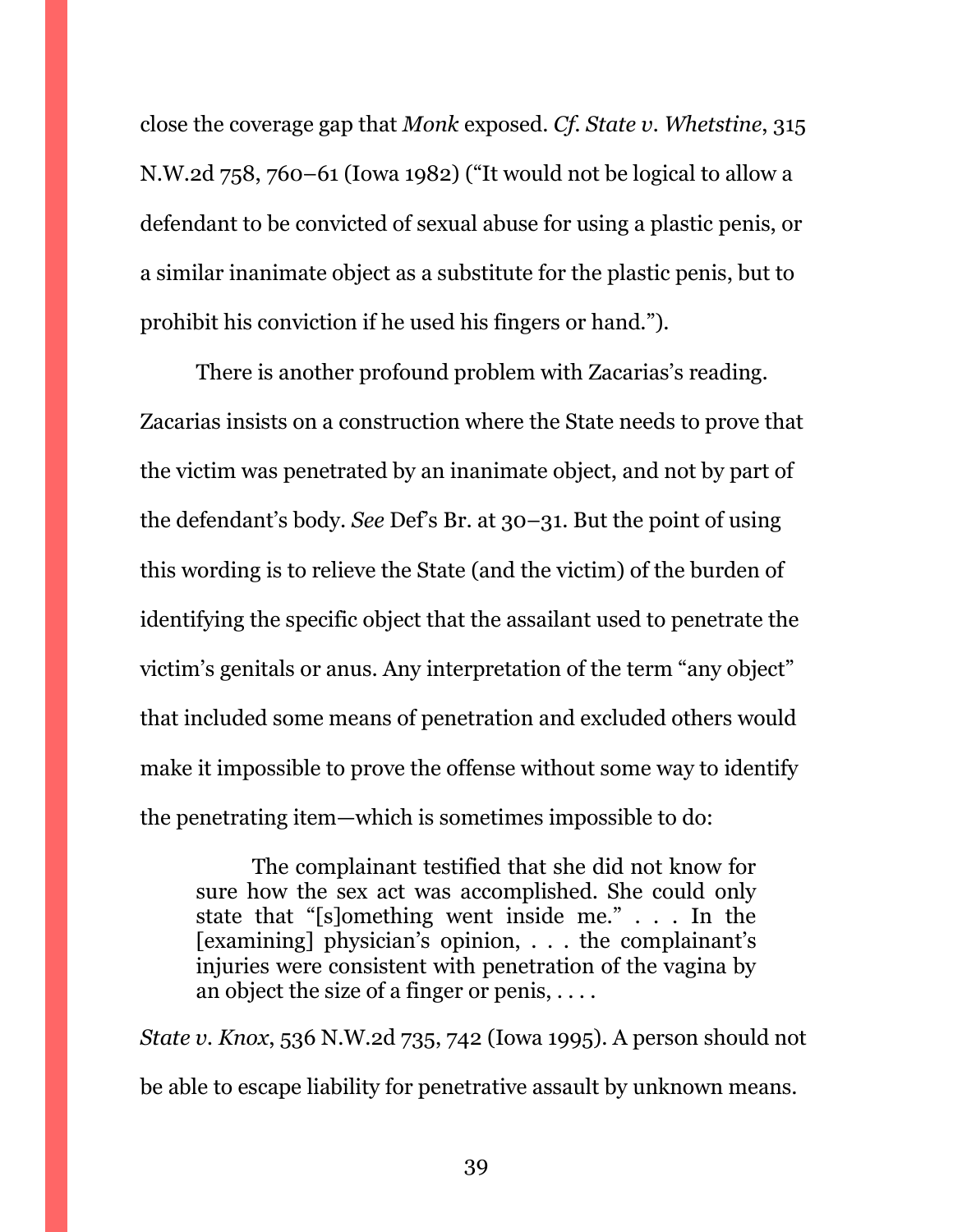Penetration by any object—even an inanimate object—can be a sex act if the evidence establishes that the act was sexual in nature. *See Thede*, 2016 WL 5930417, at \*3–4. Zacarias's interpretation does not eliminate the overlap between this crime and sexual abuse, which is not inherently problematic to begin with. *See Alvarado*, 875 N.W.2d at 718 (quoting *Perry*, 440 N.W.2d at 391–92). And Zacarias's reading creates two big problems. First, assaultive penetration by a body part that is not sexual in nature would be exempted from section 708.2(5), and would only be punishable as a misdemeanor assault—which is precisely the kind of outcome that the legislature hoped to prevent, when it created this penalty for penetrative assaults. *Cf. Whetstine*, 315 N.W.2d at 763 (rejecting attempt to create a "distinction between inanimate and animate objects" for purpose of defining sexual abuse). Second, defendants would escape this enhanced penalty in situations where penetrative assault was committed by unknown means—which would make it impossible to apply this enhanced penalty in cases that involved young victims, intoxicated victims, or deceased victims. *See, e.g.*, *Knox*, 536 N.W.2d at 742; *Morsie*, 2014 WL 217296, at \*1; *Lopez*, 2001 WL 1597974, at \*1. Because Zacarias's reading would subvert the legislature's intent and lead to absurd results, it should be rejected.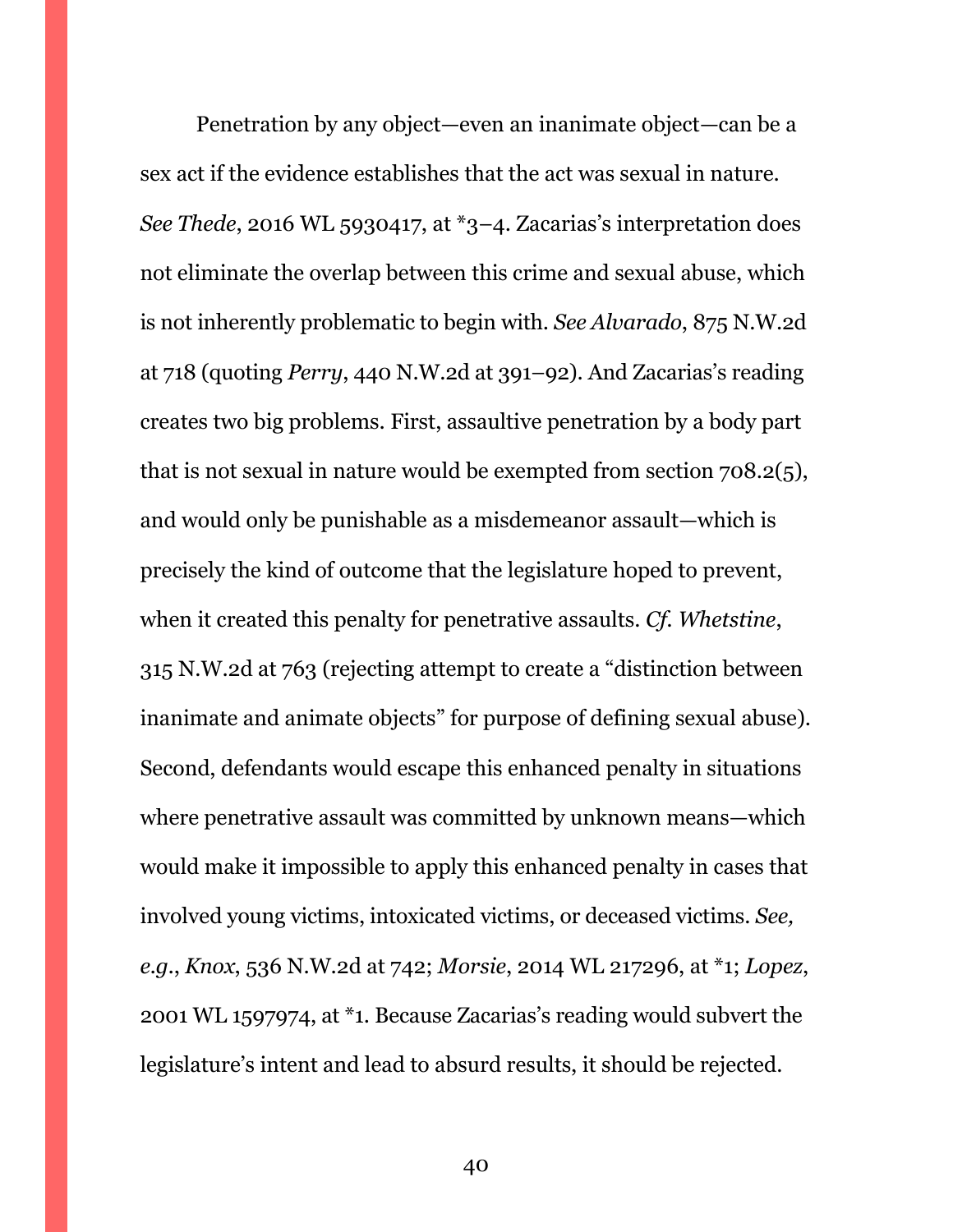# <span id="page-40-0"></span>**II. The trial court did not err in applying Rule 5.613(b) to prohibit Zacarias from impeaching C.G. with prior unsworn statements, without offering her a chance to confirm, deny, or explain them.**

#### **Preservation of Error**

Zacarias argued that he should be able to present C.G.'s prior statements that were inconsistent with her testimony to impeach her, and he made an offer of proof by cross-examining two witnesses who testified to hearing C.G. make those prior statements. *See* TrialTr.V4 75:8–18; TrialTr.V4 90:19–91:13. The State objected because Zacarias had not confronted C.G. with those prior statements and asked her to confirm, deny, or explain the fact that she made them, as required by Iowa Rule of Evidence 5.613(b). *See* TrialTr.V4 65:1–66:18. The State also argued that Zacarias could not recall C.G. for the sole purpose of confronting her with those statements, because of *State v. Turecek*, 456 N.W.2d 219 (Iowa 1990). *See* TrialTr.V4 66:19–69:1. Additionally, Zacarias had "already released [C.G.] on the record." *See* TrialTr.V4 67:12–15; *accord* TrialTr.V4 51:7–18. The trial court determined that Rule 5.613(b) "applies equally to both sides," and so it sustained the State's objection to testimony from those two witnesses about C.G.'s prior unsworn statements. *See* TrialTr.V4 69:25–72:9. That ruling preserves error for arguments that it considered and rejected—which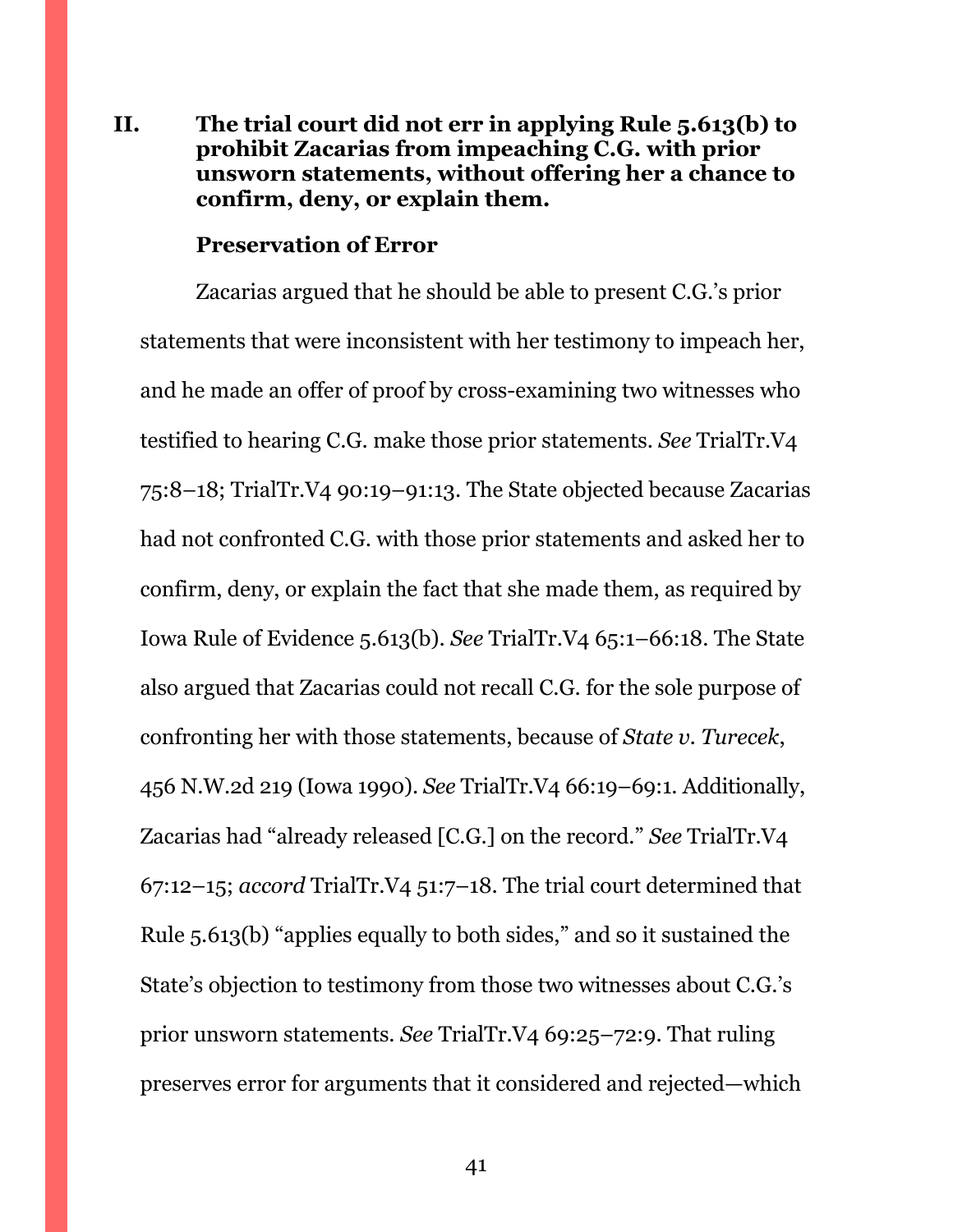would be arguments that Rule 5.613(b) did not apply to defendants, or that Zacarias should have been permitted to cross-examine those witnesses about C.G.'s prior unsworn statements that were part of his offer of proof without needing to confront her with those statements as required by Rule 5.613(b). *See State v. Greene*, 592 N.W.2d 24, 28 (Iowa 1999) (explaining that, when trial court excludes the evidence following offer of proof, that ruling preserves error for any arguments that the trial court rejected as to why it should admit that evidence).

The trial court's ruling was limited to enforcing Rule 5.613(b) and its foundational requirement for impeachment by prior unsworn statements. The trial court did not rule on any request by Zacarias to recall C.G., either before or after the State rested. As a result, error is not preserved for arguments that the trial court misapplied *Turecek* to prohibit Zacarias from recalling C.G. to lay foundation for use of those prior unsworn statements to impeach her. An appellant cannot challenge a ruling that was never made. *See Lamasters v. State*, 821 N.W.2d 856, 863–64 (Iowa 2012) (quoting *Meier v. Senecaut*, 641 N.W.2d 532, 537 (Iowa 2002)) (explaining that a party must obtain a ruling to preserve error on specific grounds for challenge on appeal and must alert trial court to issues it failed to rule upon, if necessary).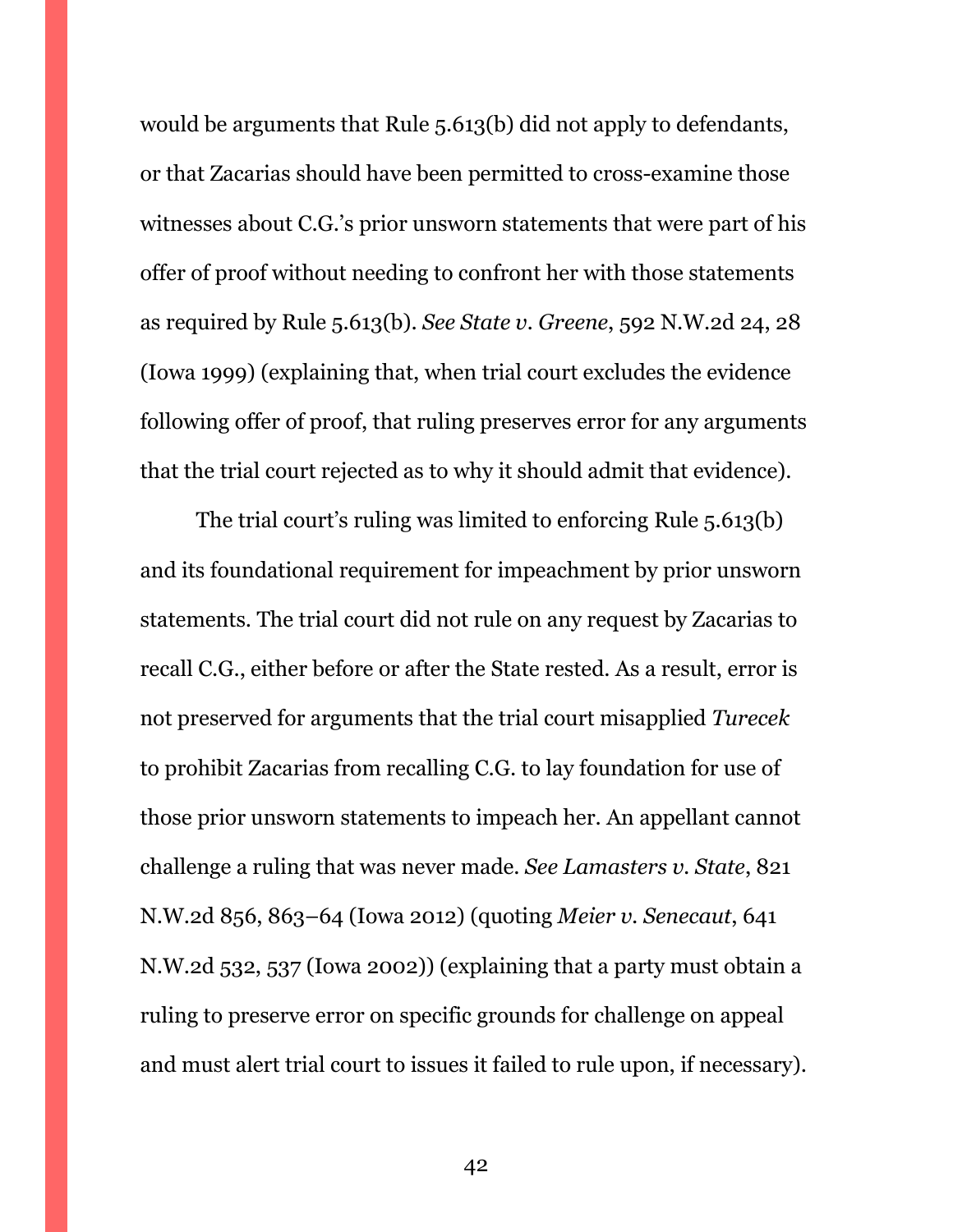# **Standard of Review**

Evidentiary rulings are reviewed for abuse of discretion. *See* 

*State v. Brodene*, 493 N.W.2d 793, 795–96 (Iowa 1992); *see also* 

*State v. Belken*, 633 N.W.2d 786, 793 (Iowa 2001).

# **Merits**

Zacarias alleges that he should have been permitted to impeach

C.G. by presenting evidence of her prior unsworn statements, which

he outlined in two offers of proof. This was his first offer of proof:

**DEFENSE**: When you spoke to [C.G.], she told you that she hadn't taken her medication on the 28th or 29th prior to drinking; correct?

**DET. ANDERSON**: Correct.

**DEFENSE**: And she also told you that when she woke up, Mr. Zacarias' arm was across her chest holding her down?

**DET. ANDERSON**: That it was on her chest. I'm not sure if it was across for sure.

**DEFENSE**: Well, but she did say that she was being held down, nonetheless?

**DET. ANDERSON**: I believe so.

TrialTr.V4 75:8–18. And this was his second offer of proof:

**DEFENSE**: Mr. Gallaher, when you spoke to [C.G.], she gave you an account of the event that had taken place earlier that night?

**OFFICER GALLAHER**: Yes, sir.

**DEFENSE**: And in that account she said that she woke up with her pants around her ankles, didn't she?

**OFFICER GALLAHER**: Yes, sir.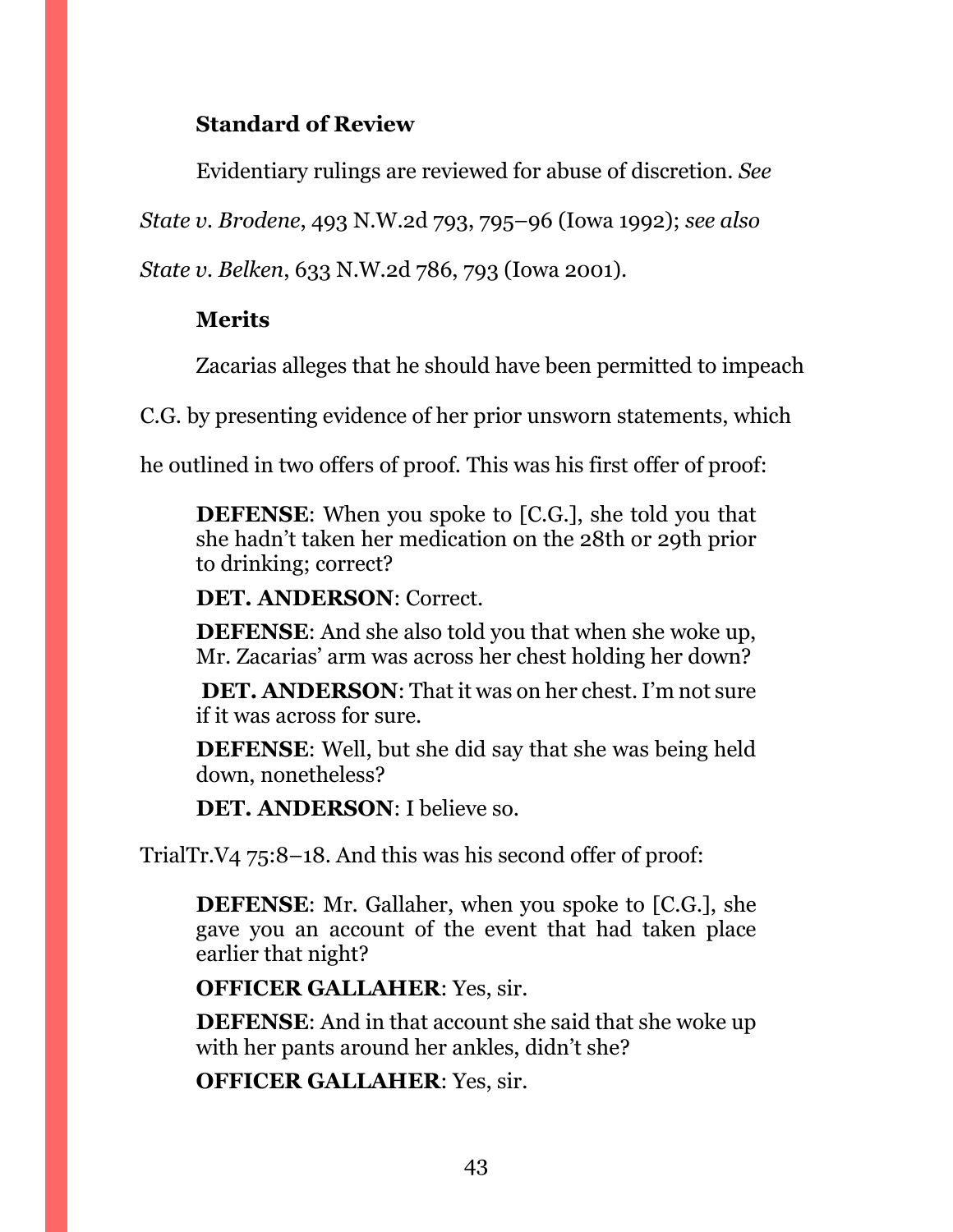**DEFENSE**: And she also alleged that she had fallen asleep in the main room of the basement?

**OFFICER GALLAHER**: She said on the couch in the main room of the basement.

**DEFENSE**: And she also told you that she hadn't used any drugs that night?

**OFFICER GALLAHER**: Correct.

**DEFENSE**: And, despite that, you still observed or believed that she was under the influence of a substance?

# **OFFICER GALLAHER**: Correct.

**DEFENSE**: And part of your reason for believing that was that you looked at her, something about her eyes told you?

# **OFFICER GALLAHER**: Correct.

TrialTr.V4 90:19–91:13. Zacarias did not (and does not) dispute that

he did not ask C.G. if she made those prior unsworn statements, as

Rule 5.613(b) requires. The purpose of this requirement is "to avoid

unfair surprise by giving the opposing counsel an opportunity to draw

out an explanation from the witness on further examination, give the

witness an opportunity to explain the apparent discrepancy, and save

time"—and when that requirement is not met, it is not an abuse of

discretion to exclude the offered impeachment evidence. *See State v.* 

*Berry*, 549 N.W.2d 316, 318–19 (Iowa Ct. App. 1996); *accord State v.* 

*Oshinbanjo*, 361 N.W.2d 318, 322 (Iowa Ct. App. 1984) ("A showing of

a proper foundation is a prerequisite to a successful appeal on the grounds that the trial court excluded a prior inconsistent statement.").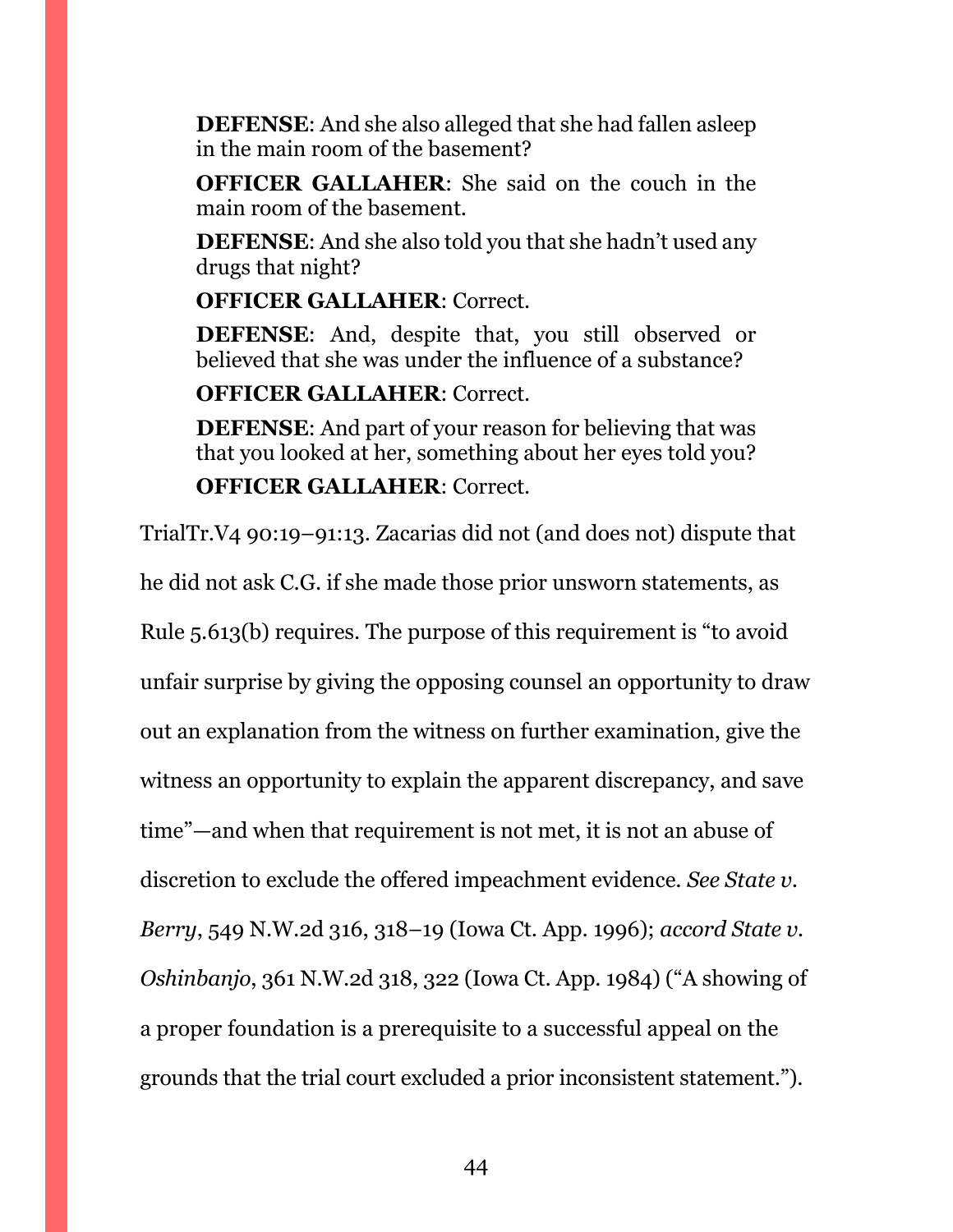Zacarias is not actually challenging the trial court's ruling on the arguments and offer of proof that he presented. Instead, he argues that he should have been allowed to recall C.G. to lay missing foundation, or alternatively he should have been permitted to use this evidence to impeach C.G. without laying that foundation because "it was in the interests of justice to permit him to do so." *See* Def's Br. at 36–39. But Zacarias did not actually make any request to recall C.G., nor did he argue that the "interests of justice" exception applied. *See* TrialTr.V4 65:16–71:25; TrialTr.V4 74:19–77:2; TrialTr.V4 89:24–94:16. There is no ruling to review on either hypothetical claim of error, and Zacarias cannot challenge the rejection of arguments that he never raised in a ruling that was never made. *Cf. State v. Senseman*, No. 05–0829, 2006 WL 1229987, at \*5–6 (Iowa Ct. App. Apr. 26, 2006) (holding that trial court did not abuse its discretion in excluding impeachment where similar foundation was not laid, and rejecting argument about interest-of-justice exception by explaining that "although Senseman stated to the court that 'justice otherwise requires' the admission of Davis's testimony, he did not elaborate on or make an argument as to why the court should apply this exception to the rule in this case"). Zacarias has not shown error in the ruling that was actually issued.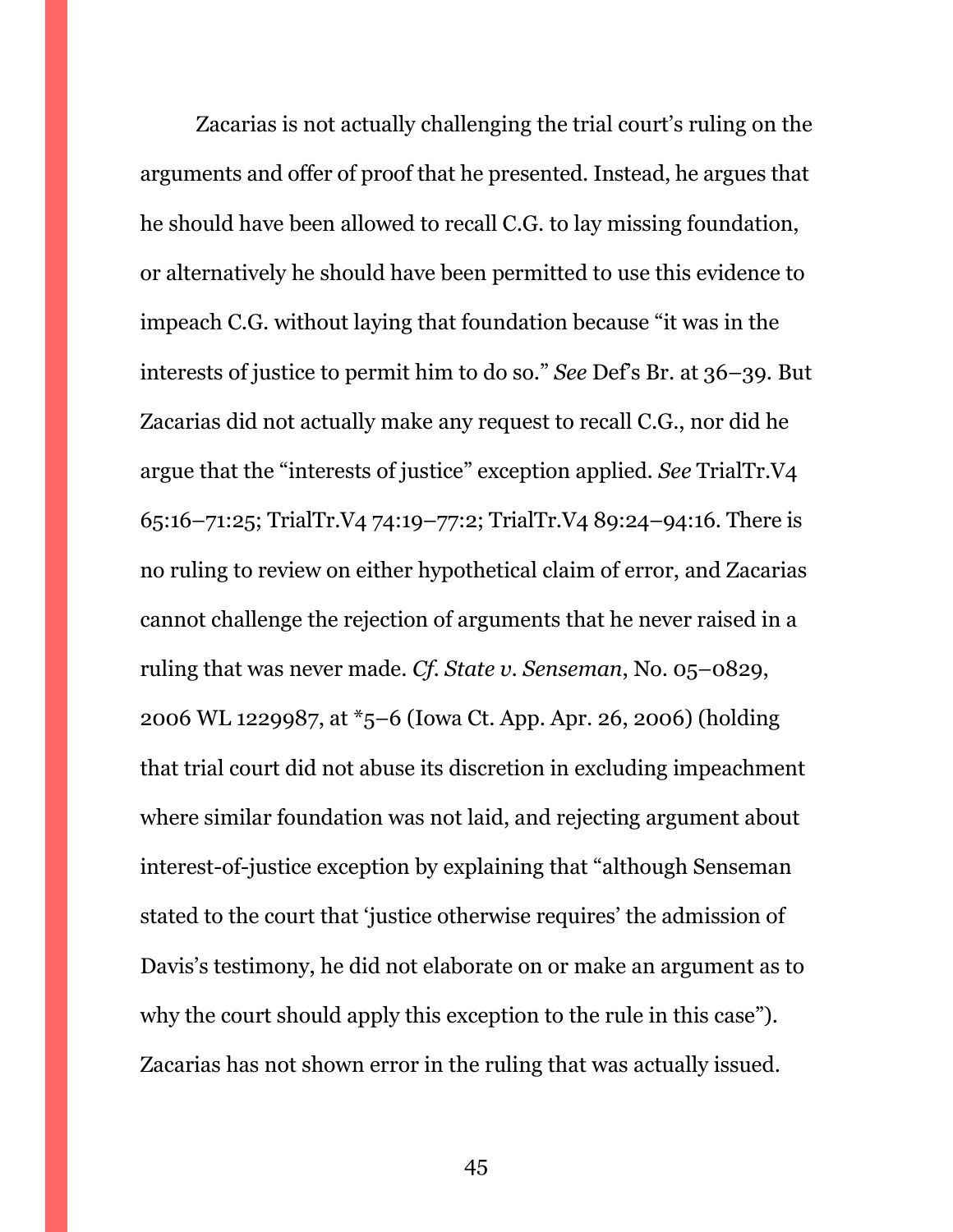# <span id="page-45-0"></span>**III. Zacarias's trial counsel was not ineffective. Preservation of Error**

Ineffective assistance of counsel can be "an exception to the general rules of error preservation" when failure to preserve error is part of the basis for a claim. *See State v. Stallings*, 658 N.W.2d 106, 108 (Iowa 2003). For appeals from judgments of conviction that were entered before July 1, 2019, Iowa appellate courts are permitted to address these claims on direct appeal "when the record is sufficient to permit a ruling." *See State v. Wills*, 696 N.W.2d 20, 22 (Iowa 2005); *see also State v. Majors*, 940 N.W.2d 372, 386 & n.1 (Iowa 2020); Sentencing Order (5/17/19); App. 12. But inadequacy of the record on direct appeal still justifies preserving claims for PCR proceedings, especially when counsel has not yet had "a full opportunity to explain [his] actions." *See State v. Trane*, 934 N.W.2d 447, 465 (Iowa 2019). Here, trial counsel may have had strategic reasons for declining to interrupt the prosecutor's rebuttal argument to object. And if any of these ineffective-assistance claims are preserved for PCR, then *all* such claims should be preserved in order to "facilitate consideration of 'the cumulative effect of the prejudice arising from all the claims.'" *See id.* (quoting *State v. Clay*, 824 N.W.2d 488, 501 (Iowa 2012)).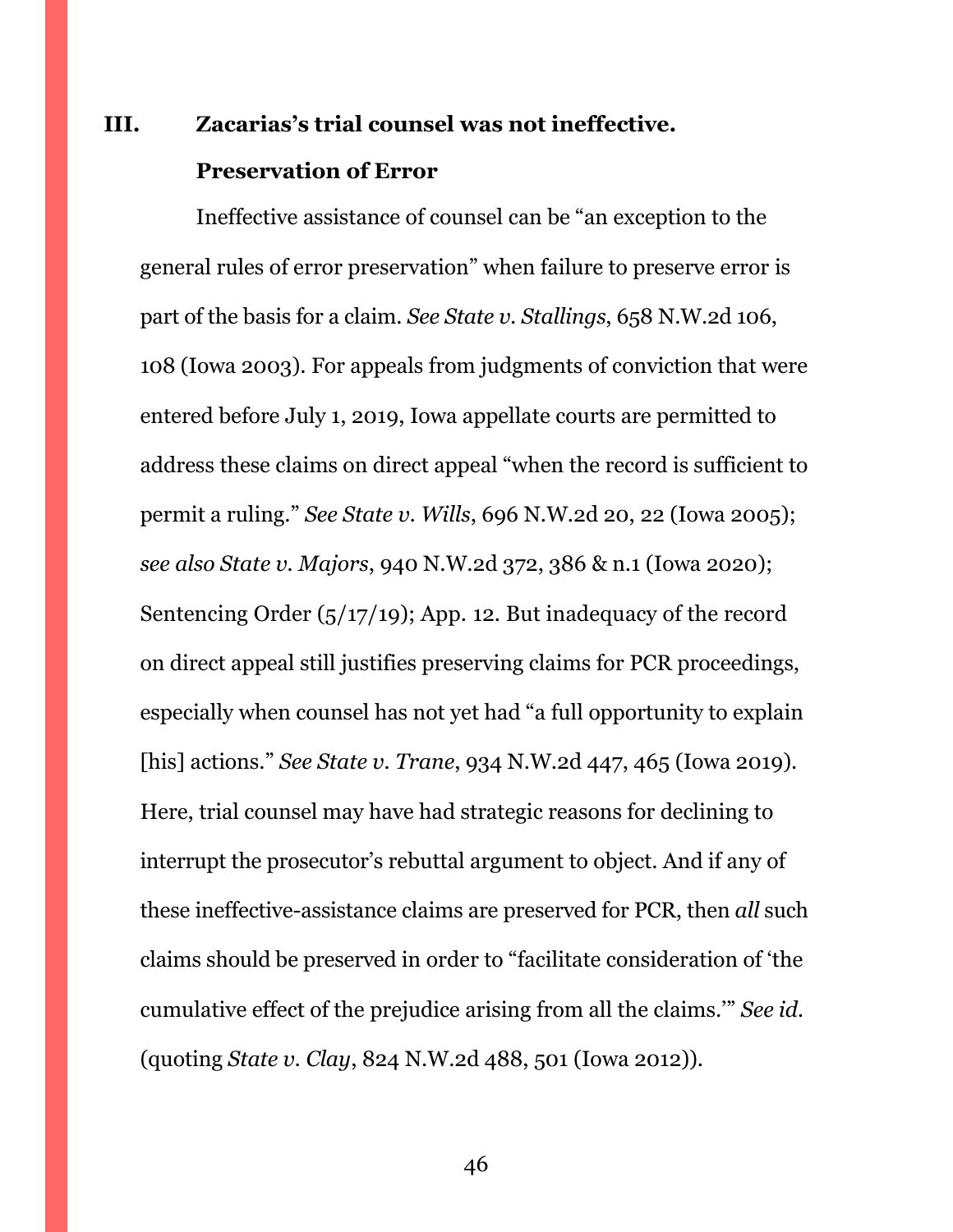#### **Standard of Review**

Claims of ineffective assistance of counsel are reviewed *de novo*. *See, e.g.*, *State v. Webster*, 865 N.W.2d 223, 231 (Iowa 2015).

#### **Merits**

To establish ineffective assistance of counsel, "a defendant must typically show that (1) counsel failed to perform an essential duty and (2) prejudice resulted." *See State v. Keller*, 760 N.W.2d 451, 452 (Iowa 2009) (citing *Strickland v. Washington*, 466 U.S. 668, 687 (1984)). Both elements must be proven, and failure to prove a single element is fatal to the claim. "If the claim lacks prejudice, it can be decided on that ground alone without deciding whether the attorney performed deficiently." *See Ledezma v. State*, 626 N.W.2d 134, 142 (Iowa 2001).

## <span id="page-46-0"></span>**A. Trial counsel was not ineffective for failing to impeach C.G. with her prior unsworn statements.**

Zacarias is correct that his trial counsel did not lay foundation for admission of C.G.'s prior unsworn statements by confronting her on cross-examination and asking her to confirm, deny or explain them. *See* Def's Br. at 40–41. This did not appear to be strategic, based on subsequent arguments about Rule 5.613(b). *See* TrialTr.V4 65:6–72:10; TrialTr.V4 74:19–76:2; TrialTr.V4 89:24–91:13. But impeaching C.G. with these prior statements could not have changed the outcome.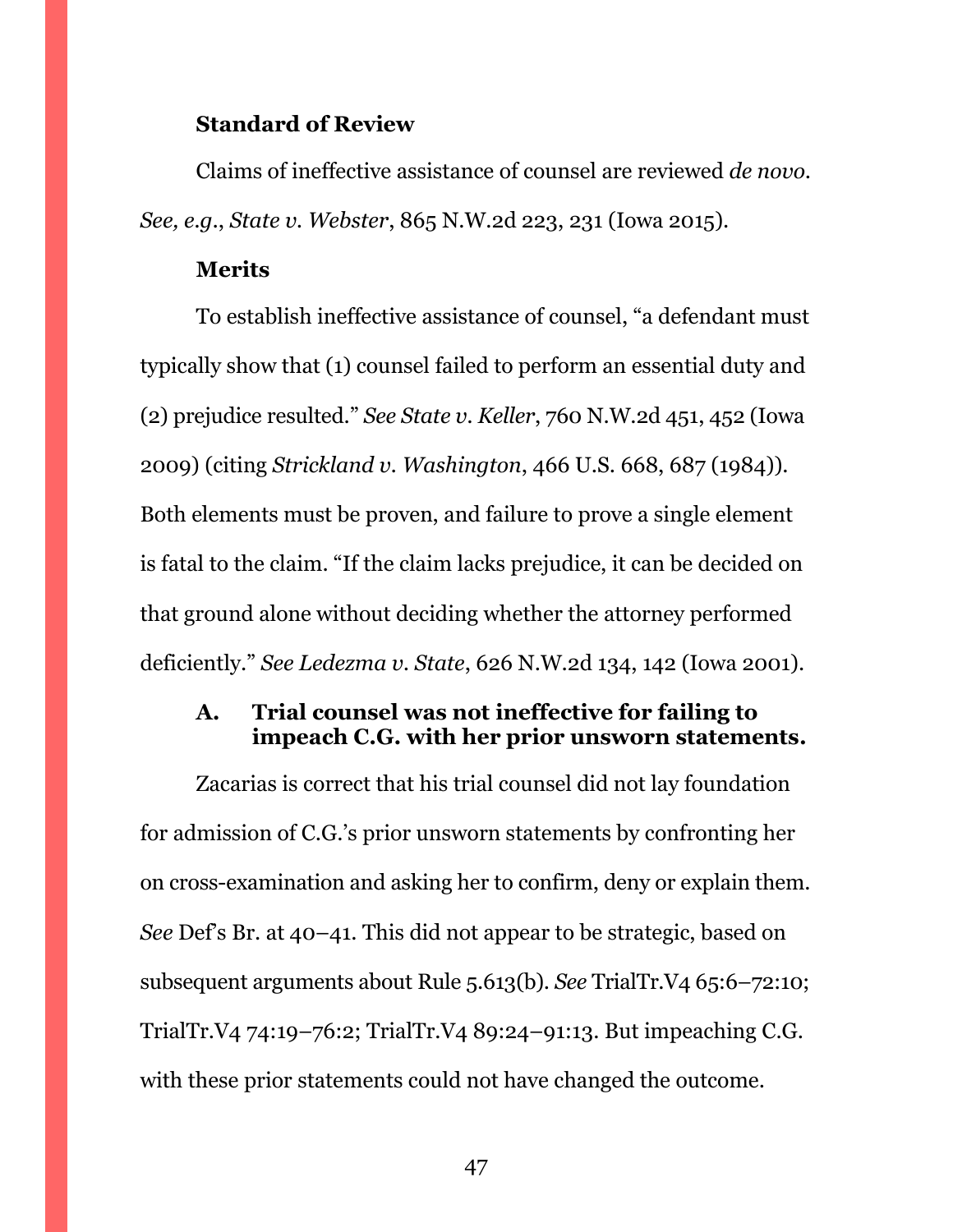Other than generic arguments that C.G.'s credibility mattered in assessing the evidence, Zacarias's specific argument about the value of this impeachment evidence is limited to this explanation:

If C.G. was not asleep as a result of ingesting Trazadone, as she reported, this would affect the validity of Zacarias' conviction. It would be evidence from which the jury could infer that the encounter was consensual, rather than assaultive.

*See* Def's Br. at 38. But it does not really matter *why* C.G. was asleep; if she was asleep when Zacarias penetrated her vagina, then he could not have gotten her consent. And the evidence that C.G. was asleep was very strong: Storlie's testimony about C.G.'s sudden shriek was extremely strong evidence that C.G. was surprised when she woke up. *See* TrialTr.V2 96:13–97:20. Even Zacarias described the same thing. *See* TrialTr.V3 35:12–24; TrialTr.V4 83:21–84:84:7 ("Basically, his description was that she was waking up."). On top of that, Pering saw that C.G. was struggling to stay awake (and failing) when they talked, later that evening. *See* TrialTr.V3 114:15–115:14; TrialTr.V3 124:6–10.

Some of C.G.'s prior unsworn statements that Zacarias offered for impeachment were made to Officer Gallaher, directly after C.G. reported the assault to the police and before C.G. went to Broadlawns for an exam. *See* TrialTr.V3 63:20–65:10; TrialTr.V4 90:19–91:13.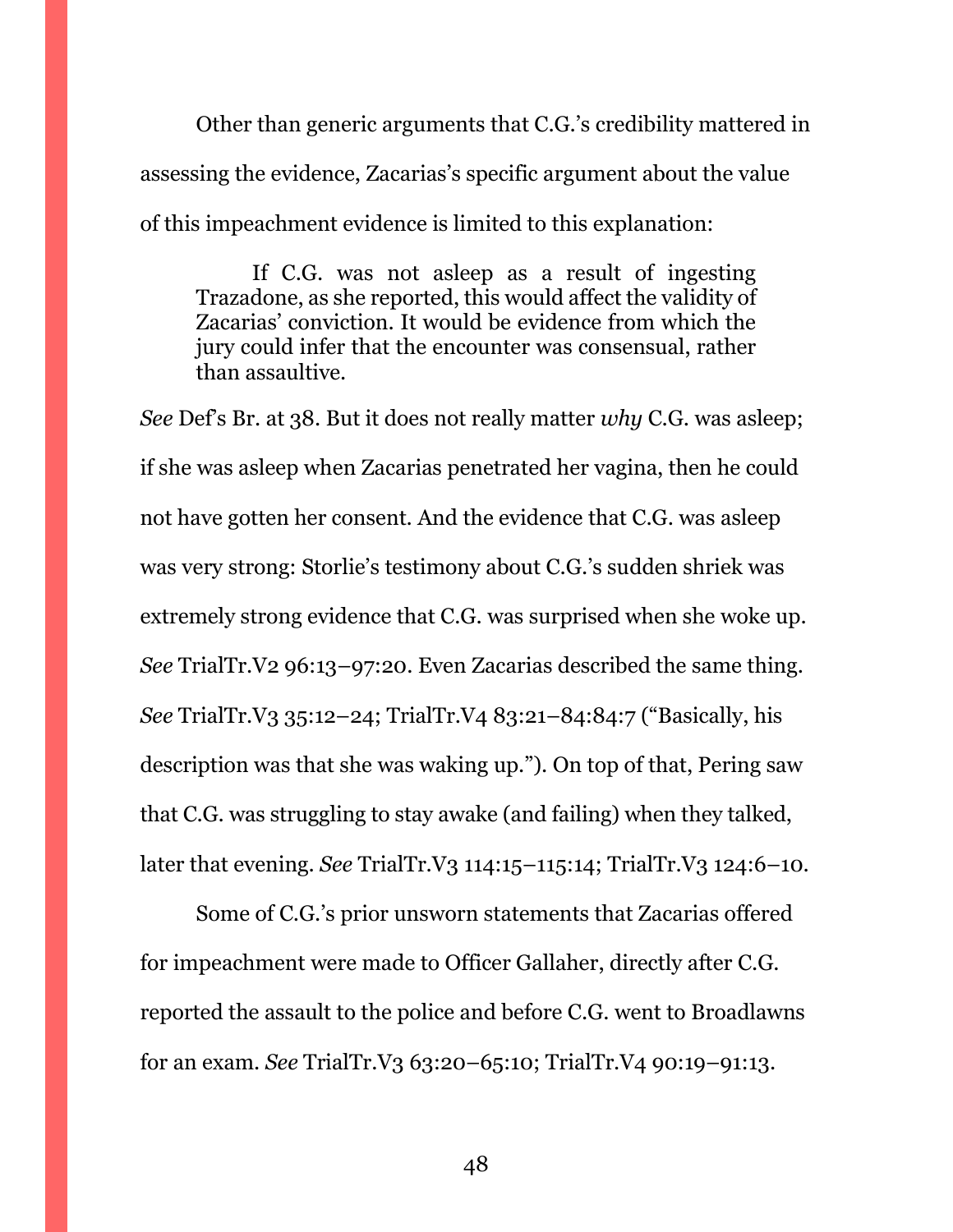But Officer Gallaher already testified that C.G. could not provide an "in-depth" account, and that she was "not completely" aware of what had happened to her. *See* TrialTr.V3 66:24–67:14. So it would not be surprising to discover that C.G. was foggy on some details that she was subsequently able to remember with better clarity—especially when she was still "distraught" and still potentially intoxicated. *See*  TrialTr.V3 65:7–10; TrialTr.V3 68:6–21.

C.G. met with Detective Anderson on June 6, which was about a week after this incident. *See* TrialTr.V4 54:24–56:3. But even then, C.G. did not have a lot of memory of that evening and early morning. *See* TrialTr.V4 56:4–11. This trial occurred in April 2019, almost two years later—so if C.G. were asked to explain this discrepancy, it would have been simple for her to explain that she had pieced together more details over time. Additionally, C.G. may have been able to point to facts that helped her realize what really happened—for example, she may have counted her remaining Trazodone pills and discovered that she *had* taken one that evening, which may have jogged her memory. On this record, it is impossible to know what C.G. would have said in response to evidence of that prior statement—and her explanation might have even *strengthened* the State's case. *See Leggett v. State*,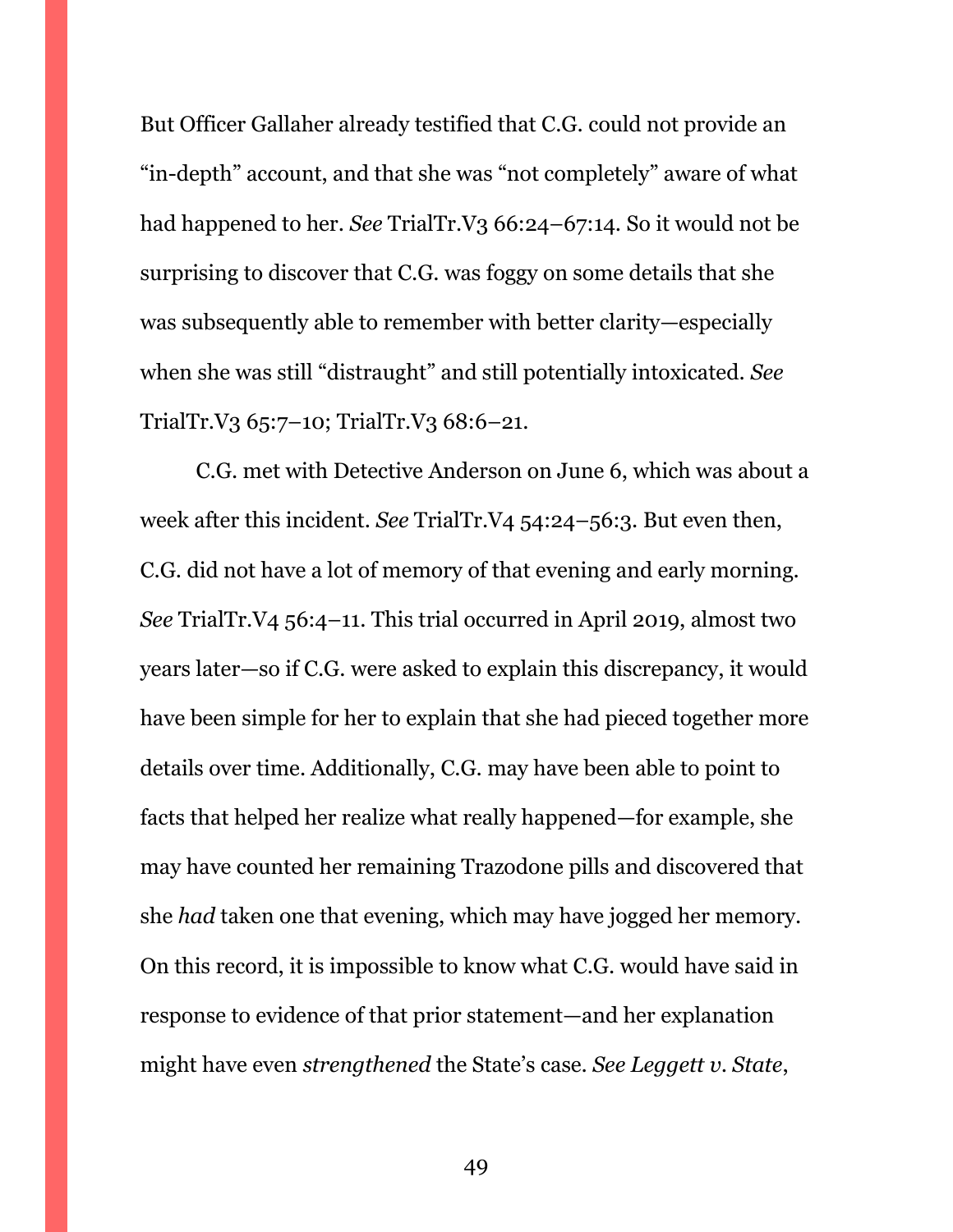No. 10–0233, 2011 WL 2695760, at \*5 (Iowa Ct. App. July 13, 2011) (noting that claim had been preserved for PCR "to allow the court to answer the question it could not answer on direct appeal: whether Officer Batcheller would have testified he told the truth in the prior unrelated case" if confronted with purportedly impeaching evidence).

Zacarias argues that *Millam v. State* establishes that failure to impeach a victim-witness in a sexual assault case is prejudicial. *See*  Def's Br. at 50 & 53–54 (quoting *Millam v. State*, 745 N.W.2d 719, 723–24 (Iowa 2008)). But *Millam* involved previous allegations of sexual abuse by the same victim, which she subsequently recanted. *See Millam*, 745 N.W.2d at 723–24; *cf. State v. Alberts*, 722 N.W.2d 402, 412 (Iowa 2006) ("By denying Alberts the opportunity to prove to the court R.M. made a prior false claim of sexual misconduct, the court hampered Alberts' ability to argue R.M. accused another man of improper conduct to disguise her own questionable behavior."). Here, unlike in *Millam*, this evidence would not have "greatly impugned [C.G.'s] credibility." *See Millam*, 745 N.W.2d at 723. Rather, it would only establish minor variations between C.G.'s earlier retellings (in the hours and days after this extremely disorienting event) and her subsequent testimony at trial (after she had time to reflect on it). And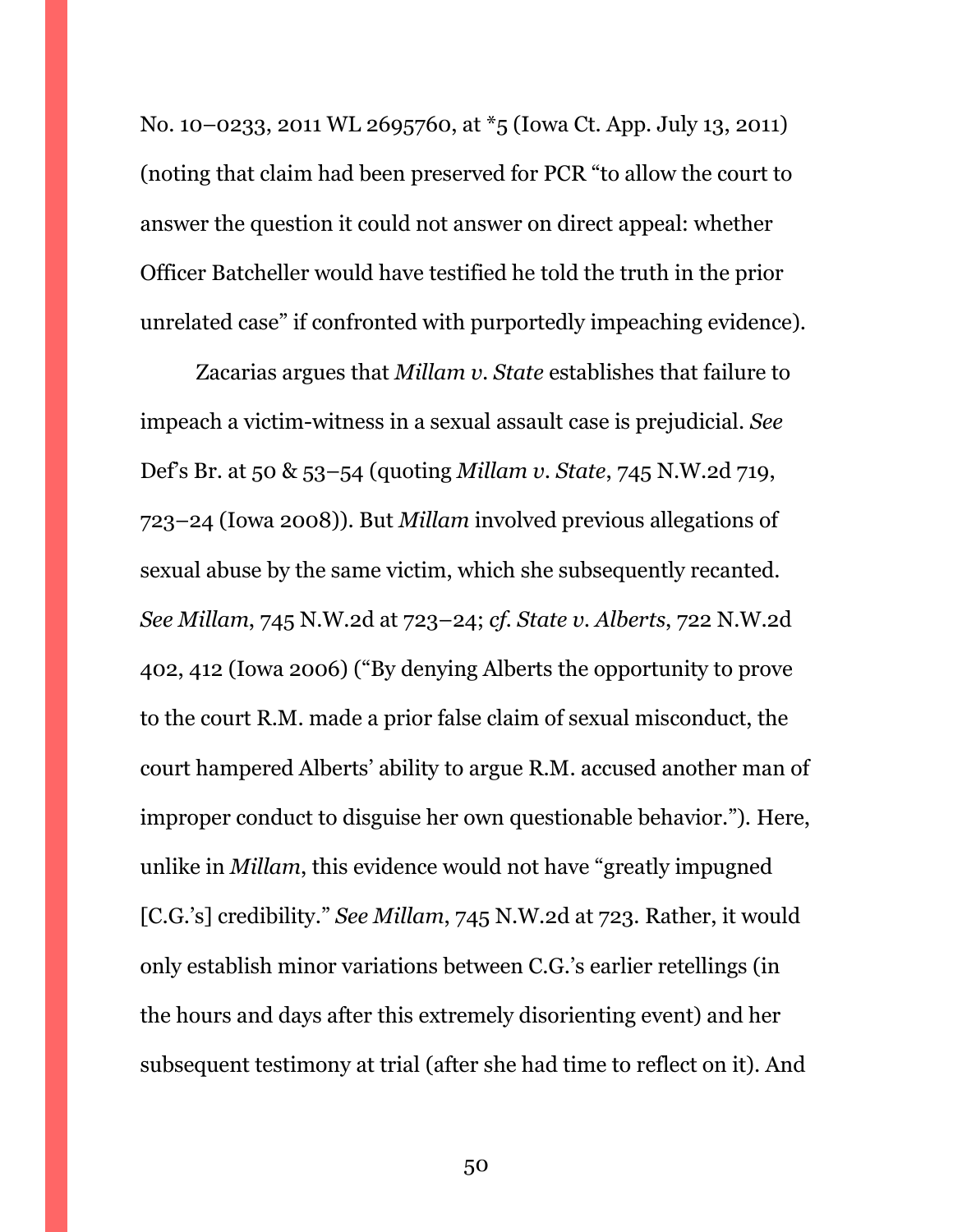trial counsel was already able to impeach C.G. with minor variations between her deposition and her trial testimony. *See* TrialTr.V4 44:15– 47:3. But it did not make a difference—neither that impeachment nor the excluded impeachment evidence could meaningfully diminish the believability of C.G.'s testimony or undercut the State's other evidence.

None of that impeachment evidence would change the fact that Zacarias told officers that C.G. was "asleep or unconscious" while he was penetrating her, and that she did not reciprocate or give consent in any meaningful way. *See* TrialTr.V3 106:21–107:3; *accord* TrialTr.V3 30:23–32:14 (stating that Zacarias said C.G. was "not reciprocating the actions" and was not touching his body at all, and that "she was in and out of a state"); TrialTr.V3 77:5–23 (stating that Zacarias said C.G. was "not asleep but not aware"). C.G.'s reaction, as described by Storlie, would make no sense if C.G. had consented to sexual contact but wanted to avoid damaging her relationship with her boyfriend she could have just remained calm, gone home, and said that nothing had happened. Alternatively, if C.G. had been trying to manipulate people with a fabricated accusation, there would be no reason for her to leave without reciting a brief version of that accusation to Storlie. *See* TrialTr.V2 97:21–98:10. C.G.'s reactions—and her subsequent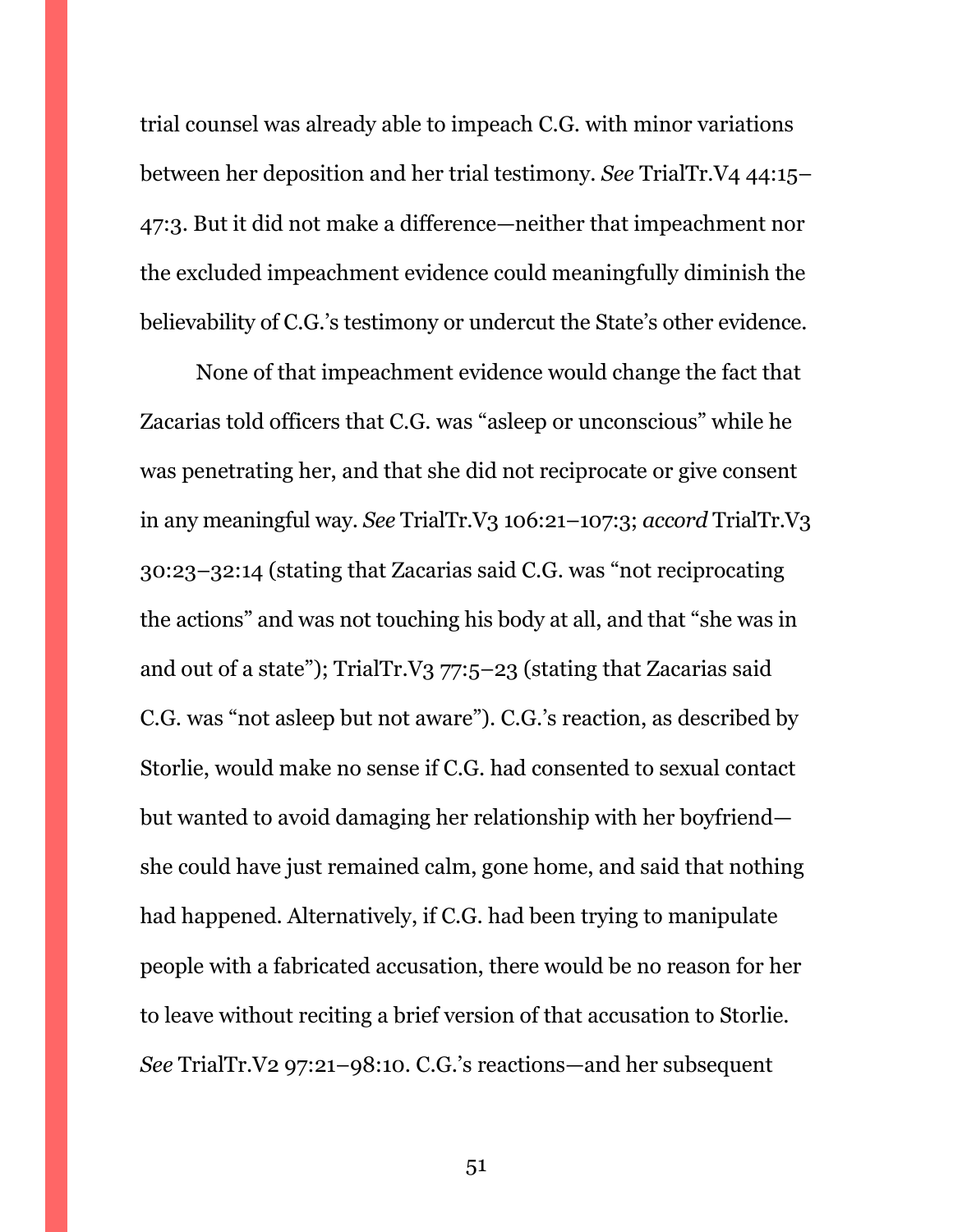inability to remember exact details with any consistency—only make sense within the sequence of events that she gave in her testimony: C.G. passed out in Zacarias's room (from some combination of her Trazodone, marijuana wax, vodka, or some unexpected agent in the drink that Zacarias gave her), and she woke up to discover Zacarias had removed her clothing to gain access to her vagina (which he had apparently penetrated, as C.G. surmised from her later discomfort). *See* TrialTr.V4 22:19–33:25; *accord* TrialTr.V2 96:13–97:20.

This evidence made it very clear that this was an assaultive, non-consensual penetration, and introducing this evidence of C.G.'s prior unsworn statements would not have meaningfully detracted from the strength of the State's proof that Zacarias penetrated C.G. without her consent, before she woke up and reacted to what was happening with astonishment and alarm. Thus, Zacarias cannot show that admitting this impeachment evidence would have created any reasonable probability of a different result. *See King v. State*, 797 N.W.2d 565, 572 (Iowa 2011) (citing *Strickland*, 466 U.S. at 693–94) (noting that prejudice requires that the likelihood of a different result must be "must be substantial, not just conceivable"). Thus, Zacarias cannot establish prejudice for this ineffective-assistance claim.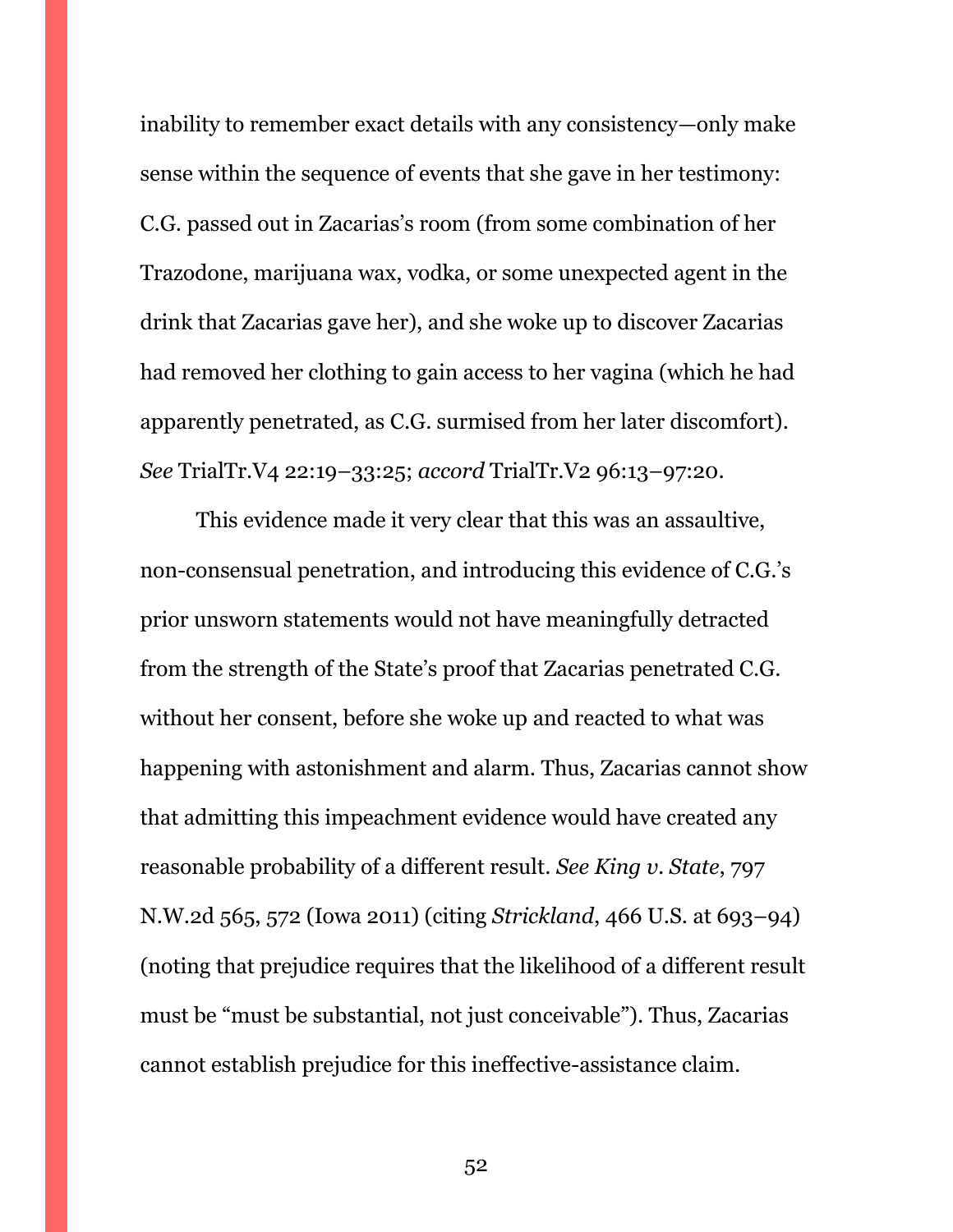<span id="page-52-0"></span>**B. No prosecutorial misconduct occurred during the State's rebuttal argument, so trial counsel was not ineffective for declining to object.**

Zacarias argues that his trial counsel was ineffective for failing to object to prosecutorial misconduct during the State's rebuttal (and on one occasion during examination of Detective Anderson, which is about the same subject matter as one his other misconduct claims). *See* Def's Br. at 55–58. None of these are objectionable misconduct.

First, Zacarias argues that the prosecutor "[d]isparaged defense counsel for 'just yell[ing]' and 'attack[ing] the police' investigation." *See* Def's Br. at 56 (citing TrialTr.V5 35:10–13). Zacarias argues that this is prosecutorial misconduct because it is a personal attack on defense counsel, not an attack on the defense theory or advocacy. *See*  Def's Br. at 57 (citing *State v. Coleman*, 907 N.W.2d 124, 140 (Iowa 2018)). But that misreads *Coleman*, where the Iowa Supreme Court explained that it was not misconduct for a prosecutor to say that the defense was trying to "blow a lot of smoke around the law, make it as fuzzy as possible"—it explained that "these statements did not amount to alleged prosecutorial misconduct because they were made to attack the defense's theory of the case rather than defense counsel personally." *See Coleman*, 907 N.W.2d at 138–140.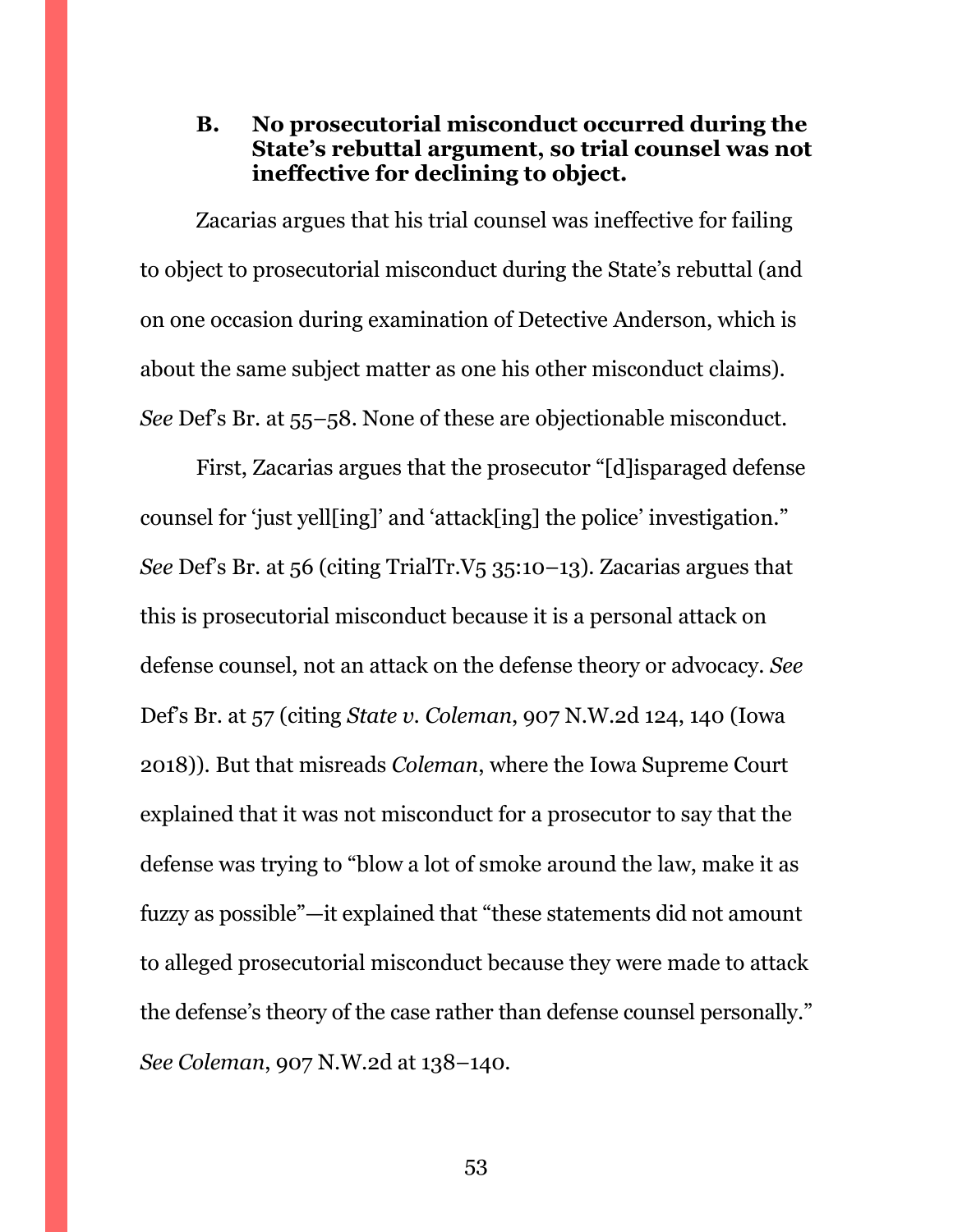On a related note, two of Zacarais's other claims of misconduct allege that the State was vouching for the police. One statement that Zacarias targets was: "This isn't the cop's fault. They did their job, period." *See* Def's Br. at 56 (quoting TrialTr.V5 36:11–12). He also targets a statement that the police "did their job perfectly." *See* Def's Br. at  $57$  (quoting TrialTr.V $5$  40:24–25). This is not vouching. It is not an expression of personal belief in the truth of their testimony. Rather, it is a fair argument from the evidence that established the course of the investigation. Zacarias cites *Graves* as support for his argument that this is vouching—but nothing in *Graves* supports that mistaken assertion. *See State v. Graves*, 668 N.W.2d 860, 879–80 (Iowa 2003) (explaining that misconduct arose from comments about credibility of officer testimony that "went beyond any evidence in the case, implying that the prosecutor knew something the jurors did not").

It is particularly unfair for Zacarias to argue these statements are prosecutorial misconduct because his own closing argument focused on attacking the quality of the police officers' investigative work. *See*  TrialTr.V5 18:8–19:11. Zacarias was arguing that each of the officers "didn't bother to do his job" because "they weren't really conducting an investigation" and had already "came to a conclusion that [he]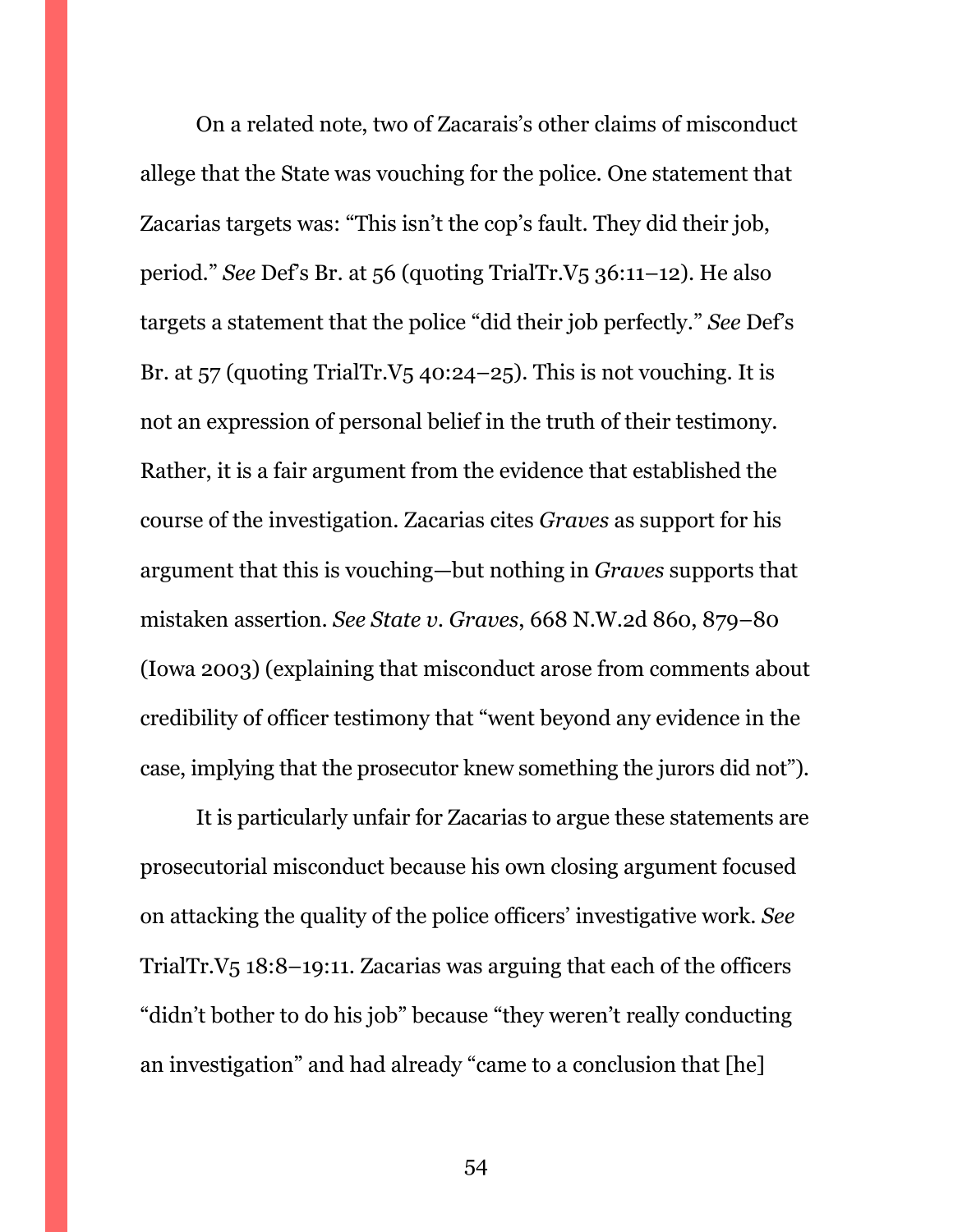clearly was guilty." *See* TrialTr.V5 19:20–20:16. Zacarias repeatedly proposed possible versions of events and asked the jury whether they happened, and then answered: "we don't know because [the officers] didn't ask." *See* TrialTr.V5 20:17–26:4.

"A prosecutor is not required to sit mute and let the defendant's interpretation of evidence go unchallenged," and arguments that are responsive will get "additional leeway because it was the defendant's own new argument that prompted the prosecutor's response." *See State v. Thornton*, 498 N.W.2d 670, 676–77 (Iowa 1993); *accord Wycoff v. State*, 382 N.W.2d 462, 468 (Iowa 1986) (quoting *State v. Wright*, 309 N.W.2d 891, 893 (Iowa 1981)). And it is not misconduct for a prosecutor's closing arguments to include "statements aimed at the theory of the defense." *See Coleman*, 907 N.W.2d at 140.

One fact about the investigation that became important was the fact that none of Zacarias's friends who were at the party (except for Storlie) would speak with police, and Zacarias never came in for the voluntary interviews that he scheduled. *See* TrialTr.V4 56:12–60:23. Zacarias argues that it was misconduct to present that testimony and to mention that fact in argument, because it is "[c]ommenting on [his] exercise of the right to remain silent and not talk to law enforcement."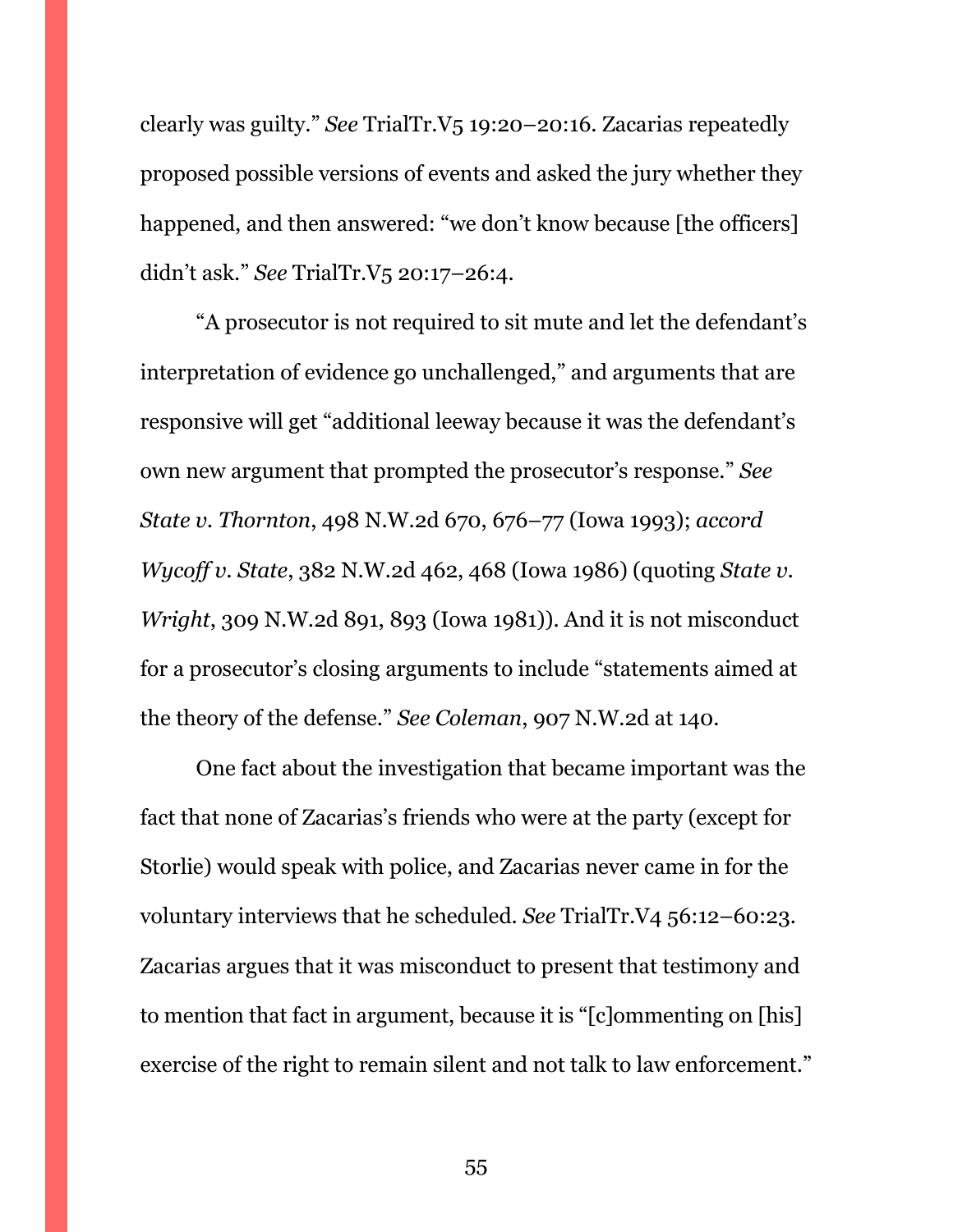*See* Def's Br. at 55–58 (citing TrialTr.V4 58:21–60:17 and TrialTr.V5 36:8–9). But this was a fair response to Zacarias's attacks on the investigation: he argued that officers had decided what they believed and did not bother attempting to collect evidence. It was fair game to remind jurors that the evidence (which came in without objection) established that it was impossible to take certain investigative steps that would have addressed Zacarias's complaints, because Zacarias and his friends decided not to cooperate. *See* TrialTr.V4 56:12–60:23.

This was not argued as substantive proof of Zacarias's guilt instead, it was presented to show that police looked into all possible sources of information about what happened at that party:

The officers did their job. They documented everything he said; right? And then it was referred to detectives, and then detectives went to go follow up; right? And they called all the witnesses they could find.

[C.G.] came in. [Detective Anderson] even talked with Meghan, the one person that was kind of a random person at this party that didn't really know many people, talked to her. The defendant spoke with the detective twice, scheduling an appointment and never showing up. And all of the defendant's friends never even bothered to call the detective back. This isn't the cops' fault. They did their job, period.

TrialTr.V5 35:25–36:12. Iowa courts will not find remarks to be an impermissible comment on the invocation of a right to remain silent "when an equally plausible explanation exists for the comments." *See*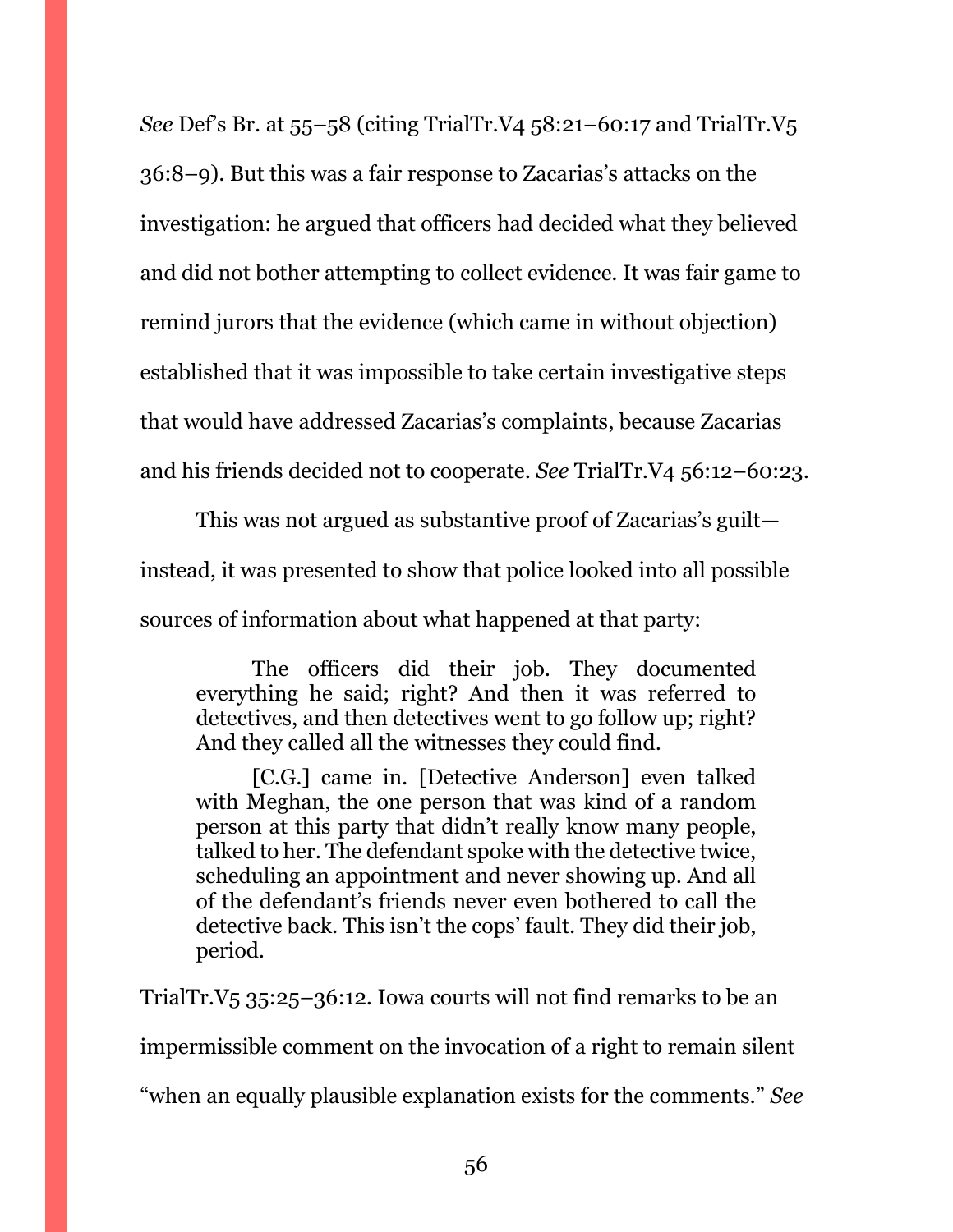*State v. Lindsey*, No. 10–1812, 2011 WL 6076544, at \*5 (Iowa Ct. App. Dec. 7, 2011) (citing *Van Hoff v. State*, 447 N.W.2d 665, 675 (Iowa Ct. App. 1989)); *accord Brewer v. State*, 444 N.W.2d 77, 84 (Iowa 1989) (finding that no prosecutorial misconduct occurred when "the comments were not directed at Brewer's failure to testify, but at general prosecutorial frustration over developing evidence when the crime scene is controlled by the perpetrator of the crime"); *State v. Bishop*, 387 N.W.2d 554, 564 (Iowa 1986) (finding no misconduct occurred when "this prosecutor's statement advanced his asserted strategy to thwart defendant's effort to divert the focus to the State and to impeach the credibility of the State's witnesses"). The State was entitled to prove and argue that police really made a good-faith effort to interview everyone involved and gather all of the facts, and any doubt as to whether that was fair game would have been dispelled when Zacarias made the alleged deficiencies in the investigation into one of his primary theories of the defense.

Zacarias argues that the prosecutor was "[d]isparaging defense counsel for impeaching C.G. or arguing that she was not credible" by stating: "For whatever reason, towards the end they decide they want to attack [C.G.] by saying she's making things up." *See* Def's Br. at 56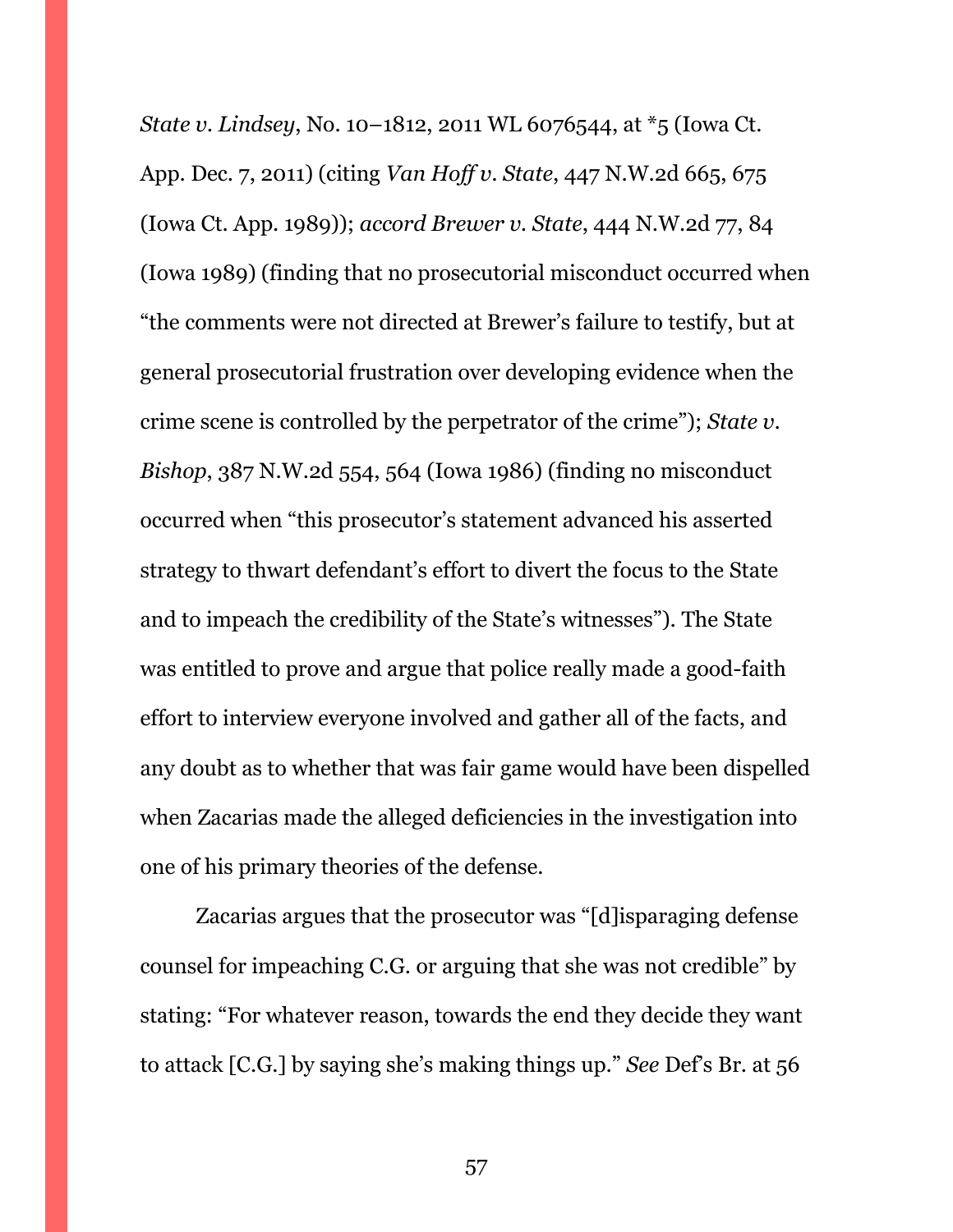(quoting TrialTr.V5 38:20–22). Again, this is not objectionable because this was aimed at the defense theory; it was not a personal attack on defense counsel. *See Coleman*, 907 N.W.2d at 138–140.

Finally, Zacarias claims the prosecutor committed misconduct by "[a]rguing that a 'tongue' could be an object when there was no evidence to suggest that a tongue was involved in this case, and claiming that Zacarias stated he performed oral sex on C.G." *See* Def's Br. at 56–57 (citing TrialTr.V5 41:12-20); *see also* Def's Br. at 22 n.4. Zacarias is wrong. An officer testified that Zacarias told them that he performed oral sex on C.G., but not until his fourth or fifth retelling. *See* TrialTr.V3 88:5–89:15. Also, there was evidence that saliva from someone other than C.G. was found in a sample taken from C.G.'s bikini bottoms. *See* TrialTr.V4 62:13–63:16.

Even if any of these were objectionable misconduct, Zacarias would need to establish prejudice through the five-factor *Graves* test. *See Graves*, 668 N.W.2d at 876–77. He has not built that advocacy, and the State has nothing to respond to. This Court should decline to build that advocacy on Zacarias's behalf. *See Hyler v. Garner*, 548 N.W.2d 864, 876 (Iowa 1996); *Inghram v. Dairyland Mut. Ins. Co.*, 215 N.W.2d 239, 240 (Iowa 1974); Iowa R. App. P. 6.903(2)(g)(3).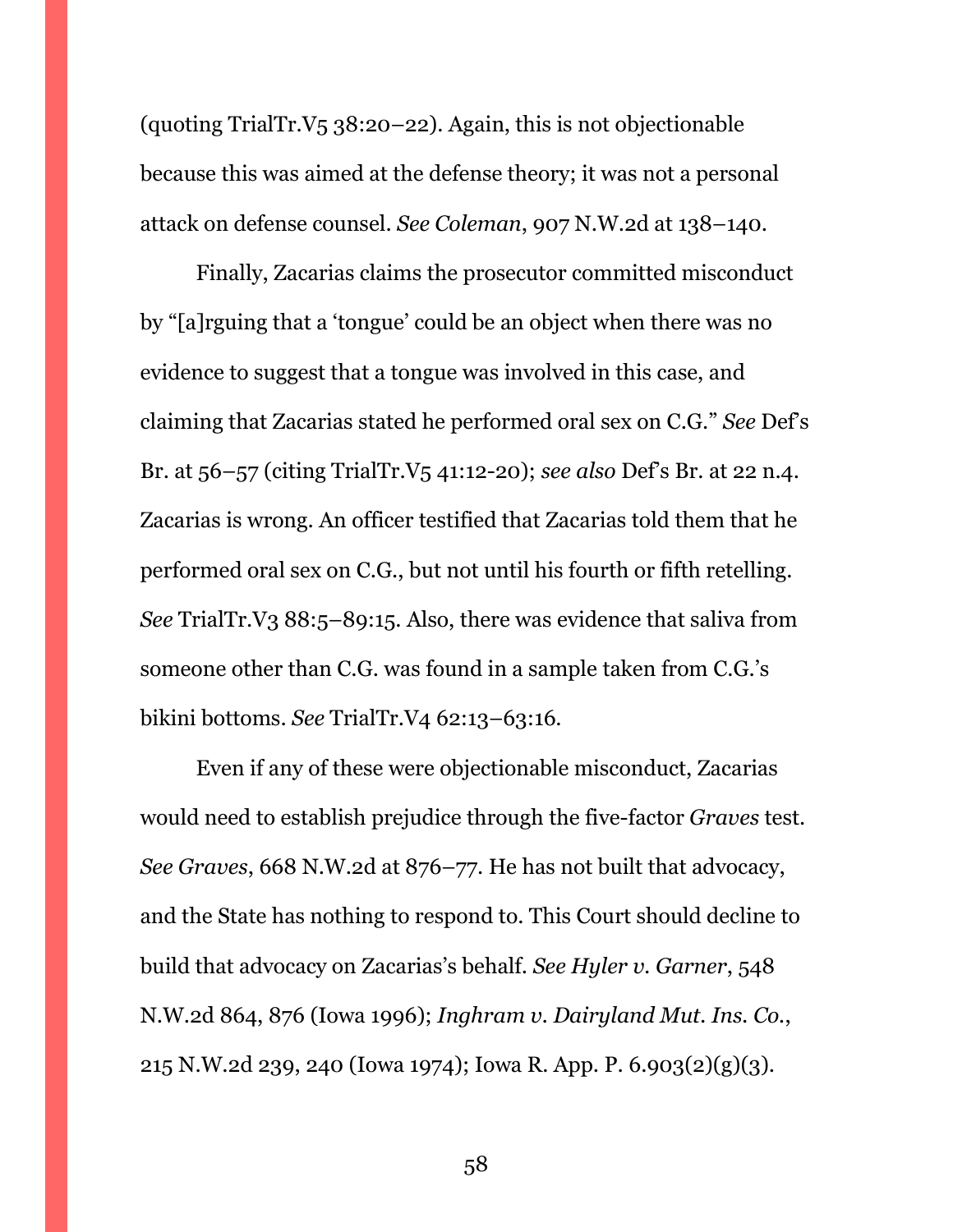If Zacarias had made any argument to try to establish prejudice, the State would point out that the jury was instructed that closing arguments were not evidence, and they were told to decide the case solely on the evidence that was presented through testimony and exhibits. *See* Jury Instr. 11; App. 10. That minimizes the impact of any impermissible argument because jurors are presumed to have followed that instruction, and they are presumed to have reached their verdict on the basis of the evidence presented—rather than arguments. *See State v. Musser*, 721 N.W.2d 734, 756 (Iowa 2006); *accord State v. Towney*, No. 14–1673, 2016 WL 530262, at \*5 (Iowa Ct. App. Feb. 10, 2016) (finding alleged misconduct did not deprive defendant of a fair trial when "the jury was instructed it should base its verdict only on the evidence and that the statements, arguments, questions, and comments by the lawyers were not evidence"). And the misconduct that Zacarias identifies is mostly confined to rebuttal, and was responsive to the defense closing—so the first and fifth factors of the *Graves* framework would weigh against finding prejudice. Finally, the evidence from C.G.'s testimony, from Storlie's testimony, and from Zacarias's own statements was very strong evidence of guilt. Zacarias could not show prejudice for these claims, even if he had tried to.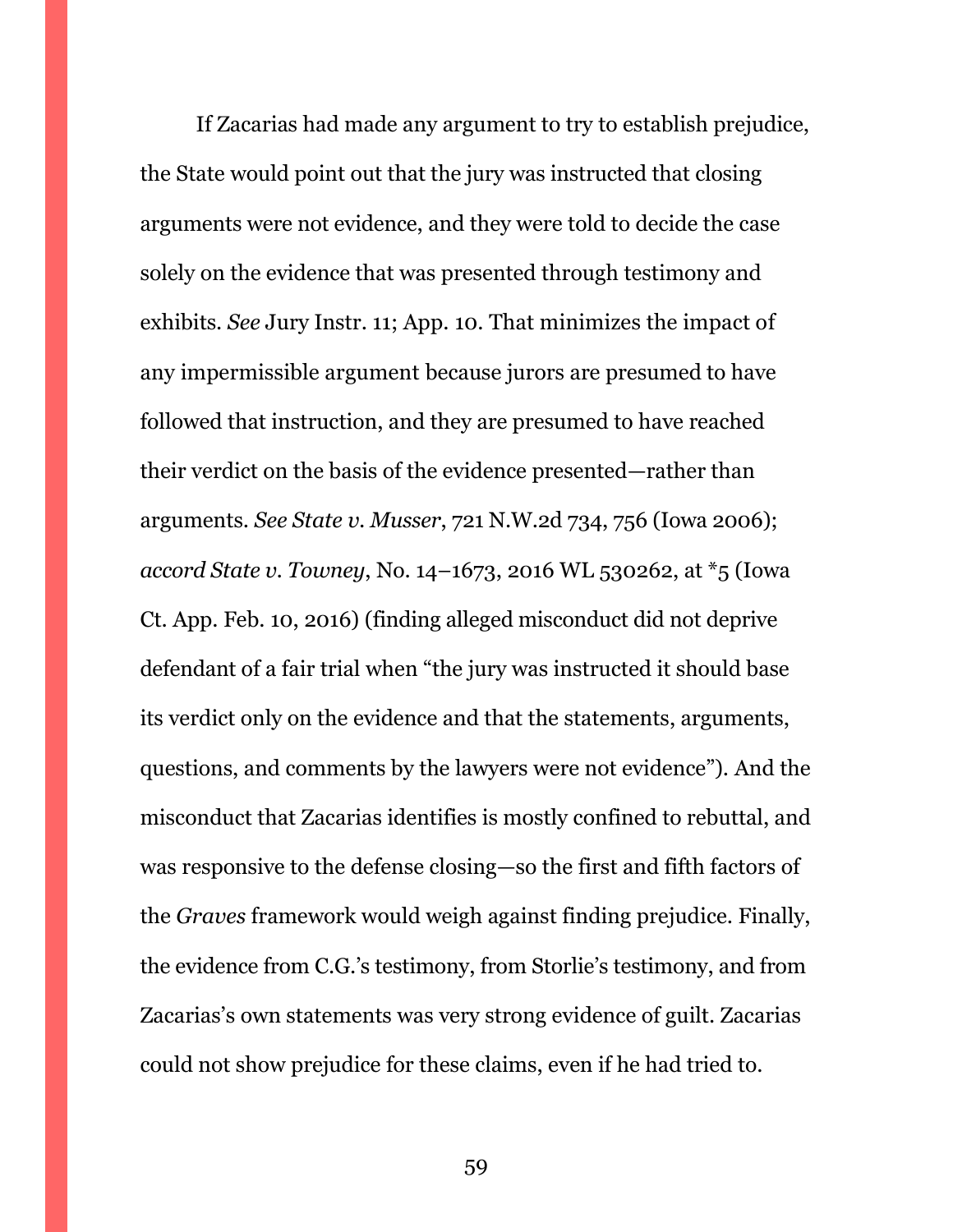# <span id="page-59-0"></span>**C. Zacarias cannot show that Article I, Section 10 provides a right to more effective counsel than Iowa precedent already guarantees.**

Zacarias argues that "the bar to relief set by *Strickland*'s interpretation of the 'prejudice' prong requires a closer look under the Iowa Constitution." *See* Def's Br. at 42–50. He argues that Iowa should adopt a constitutional harmless error standard for all claims of ineffective assistance of counsel—which really means adopting that standard for all unpreserved claims of error. *See* Def's Br. at 49–50. The Iowa Supreme Court recently denied retention and further review in appeals where litigants raised identical arguments. *See, e.g.*, *Hicks v. State*, No. 18–1625, 2019 WL 4297874, at \*2 & n.3 (Iowa Ct. App. Sept. 11, 2019); *Beloved v. State*, No. 17–1908, 2019 WL 1300224, at \*1 (Iowa Ct. App. Mar. 20, 2019). And it also frequently reiterates:

To establish prejudice in the context of an ineffectiveassistance-of-counsel claim, a defendant must show a reasonable probability that the result of the trial would have been different. The likelihood of a different result must be substantial, not just conceivable. A defendant must show the probability of a different result is sufficient to undermine confidence in the outcome. This standard requires us to consider the totality of the evidence, identify what factual findings would have been affected, and determine if the error was pervasive or isolated and trivial.

*See State v. Kuhse*, 937 N.W.2d 622, 628 (Iowa 2020) (quoting *State* 

*v. Ambrose*, 861 N.W.2d 550, 557–59 (Iowa 2015)).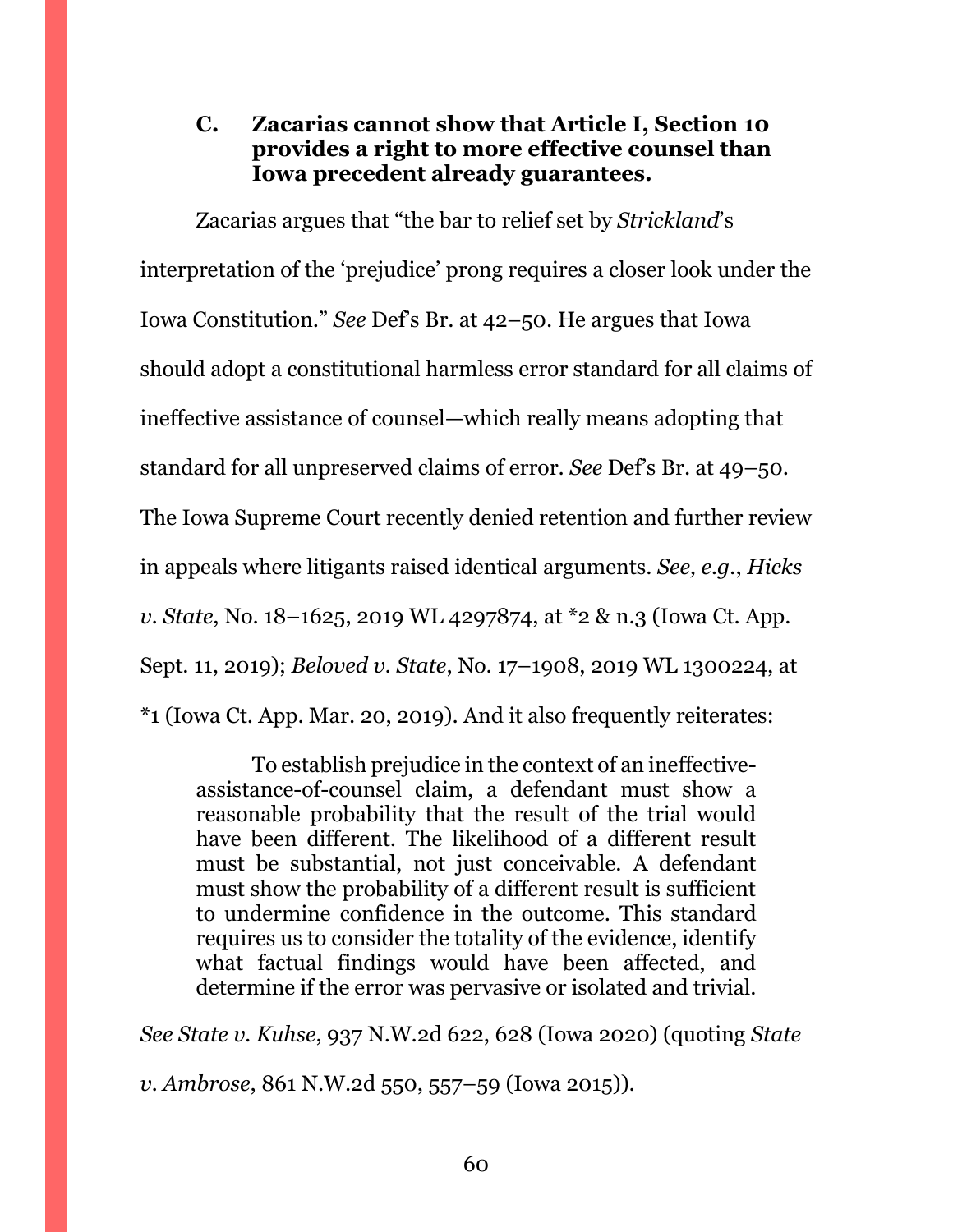Zacarias is correct that *State v. Young* did describe Article I, Section 10 as "double-breasted"—but that refers to its *scope*, and that does not imply any divergence in the *substance* of the protections or guarantees it affords. *See* Def's Br. at 45; *State v. Young*, 863 N.W.2d 249, 256–57 (Iowa 2015). It is not relevant that Article I, Section 10 reaches "cases involving the life, or liberty of an individual" because Zacarias is only claiming that his right to counsel was violated during a criminal prosecution. *See State v. Green*, 896 N.W.2d 770, 775 n.1, 778 n.3 (Iowa 2017). Nor is it relevant that the Iowa Supreme Court has construed this provision of the Iowa Constitution (or others) in ways that differ from constructions given to analogous provisions of the United States Constitution. Even when a litigant quotes the most uplifting language ever written about the Iowa Constitution and its historical importance, "[w]e should not simply 'reflexively find in favor of any new right or interpretation asserted.'" *See State v. Storm*, 898 N.W.2d 140, 149 (Iowa 2017) (quoting *Commonwealth v. Gary*, 91 A.3d 102, 126 (Pa. 2014)). And the *Strickland* dissent has been available since the opinion was published—its concerns are not new, and they have turned out to be overblown. *See* Def's Br. at 47–48 (quoting *Strickland*, 466 U.S. at 710–11 (Marshall, J., dissenting)).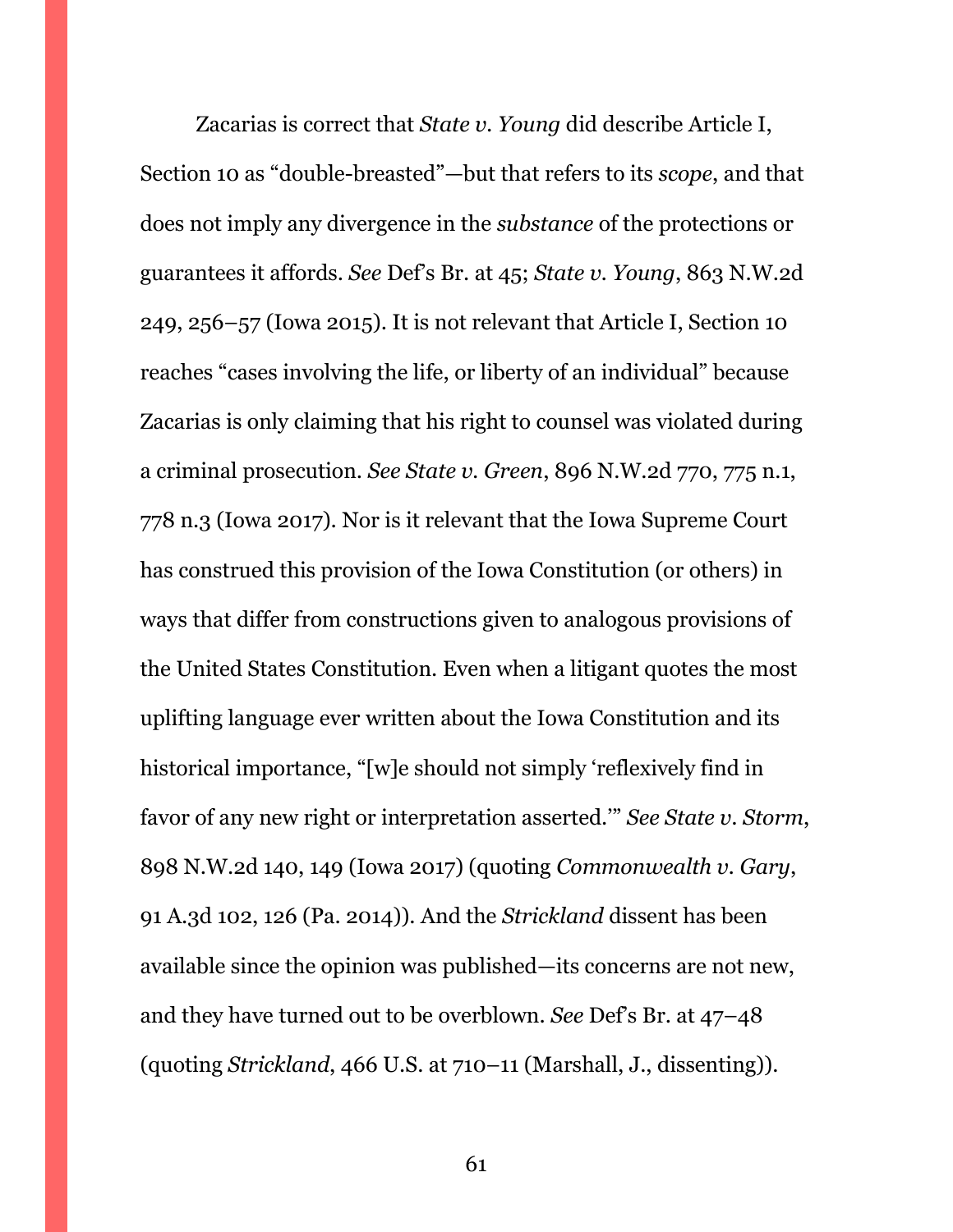Justice Marshall worried that counsel's ineffectiveness will result in an incomplete record that lacks the very evidence that could illustrate the impact of counsel's alleged ineffectiveness—but Iowa law allows convicted defendants to file PCR actions to build that record, with the assistance of new counsel (as authorized by Iowa statutes, not by any constitutional provision). And Justice Marshall's concerns that trials should be conducted by "fundamentally fair procedures" are valid, but they are properly reserved for the kind of ineffective assistance that could amount to *structural* error. *See Strickland*, 466 U.S. at 710–11 (Marshall, J., dissenting). If Zacarias prevails in showing that there was a single meritorious objection that could have been raised to a single misstep in the prosecutor's rebuttal, surely that would not warrant a presumption that the entire trial was fundamentally unfair.

It is ironic to argue that *Strickland* is antithetical to some powerful constitutional tradition in Iowa, because Iowa had already adopted a *more* demanding prejudice standard before *Strickland*: Iowa courts held that prejudice "cannot be found unless the error constitutes a denial of the accused's due process right to a fair trial, a fundamental miscarriage of justice, or an equivalent constitutional deprivation." *See State v. Miles*, 344 N.W.2d 231, 234 (Iowa 1984).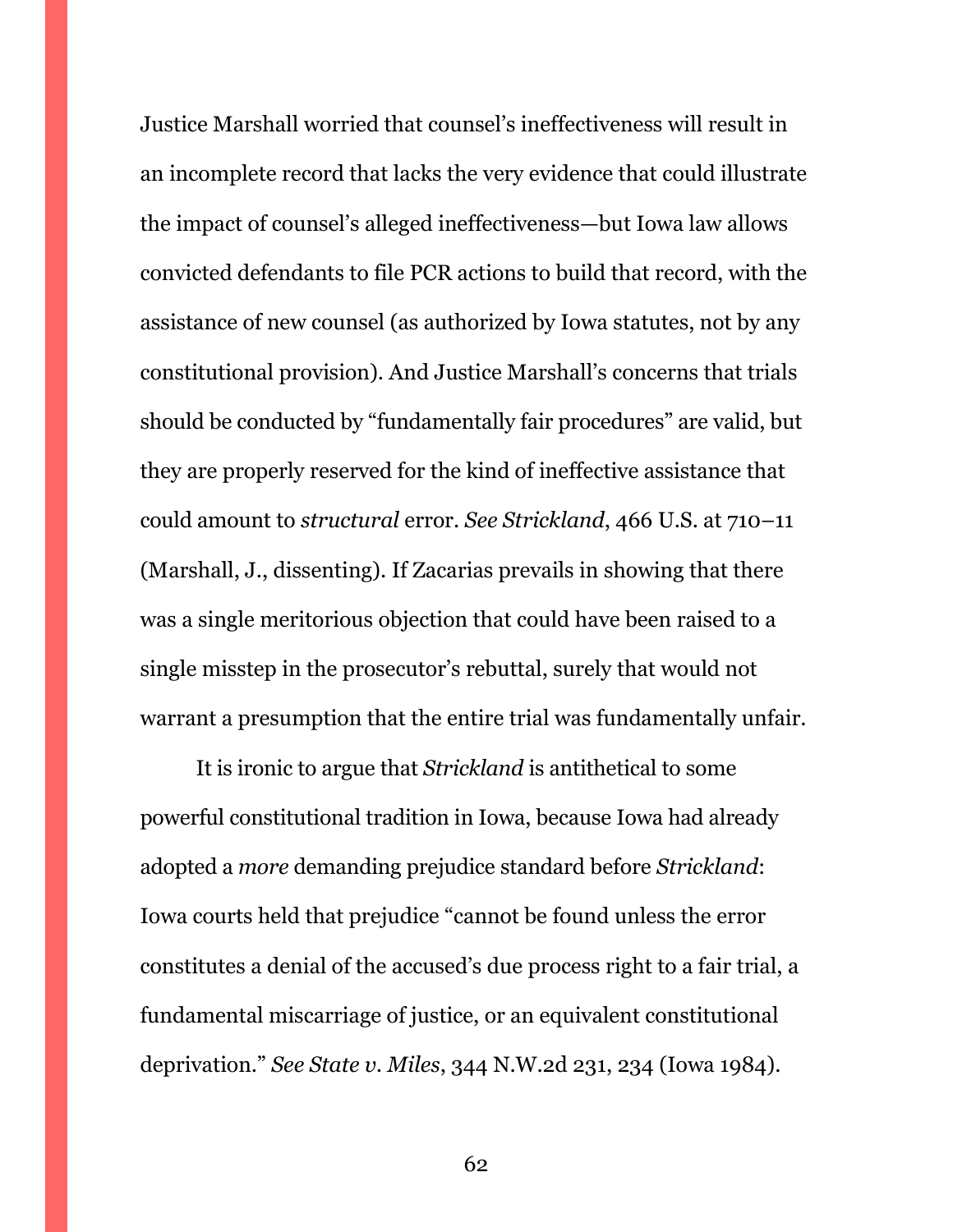Indeed, *Miles* approved of the description of the prejudice standard provided in the Fifth Circuit's opinion in *Washington v. Strickland* that breach needed to create "actual and substantial disadvantage" before the U.S. Supreme Court softened that standard in *Strickland*. *See id.* at 234–35 (quoting *Washington v. Strickland*, 693 F.2d 1243, 1262 (5th Cir. 1982), *rev'd by Strickland*, 466 U.S. 668). It would not make sense for the Iowa Constitution to demand *less* from litigants claiming a deprivation of this constitutional right to effective counsel, when the Iowa Supreme Court was previously comfortable with a standard that imposed a slightly *heavier* burden than *Strickland*. *See*, *e.g.*, *Fryer v. State*, 325 N.W.2d 400, 414 (Iowa 1982) (explaining that prejudice is not shown "[w]hen there is no reasonable possibility that the error complained of might have contributed to the conviction"); *cf. Halverson*, 857 N.W.2d at 640 (Mansfield, J., concurring specially) (noting that most jurisdictions that use non-*Strickland* frameworks "had pre-*Strickland* ineffective-assistance standards under their state constitutions that they simply kept after *Strickland* was decided").

Requiring *Strickland* prejudice furthers legitimate interests in finality and in avoiding unnecessary retrials. If a litigant identifies a breach but cannot show prejudice, then confidence in the ultimate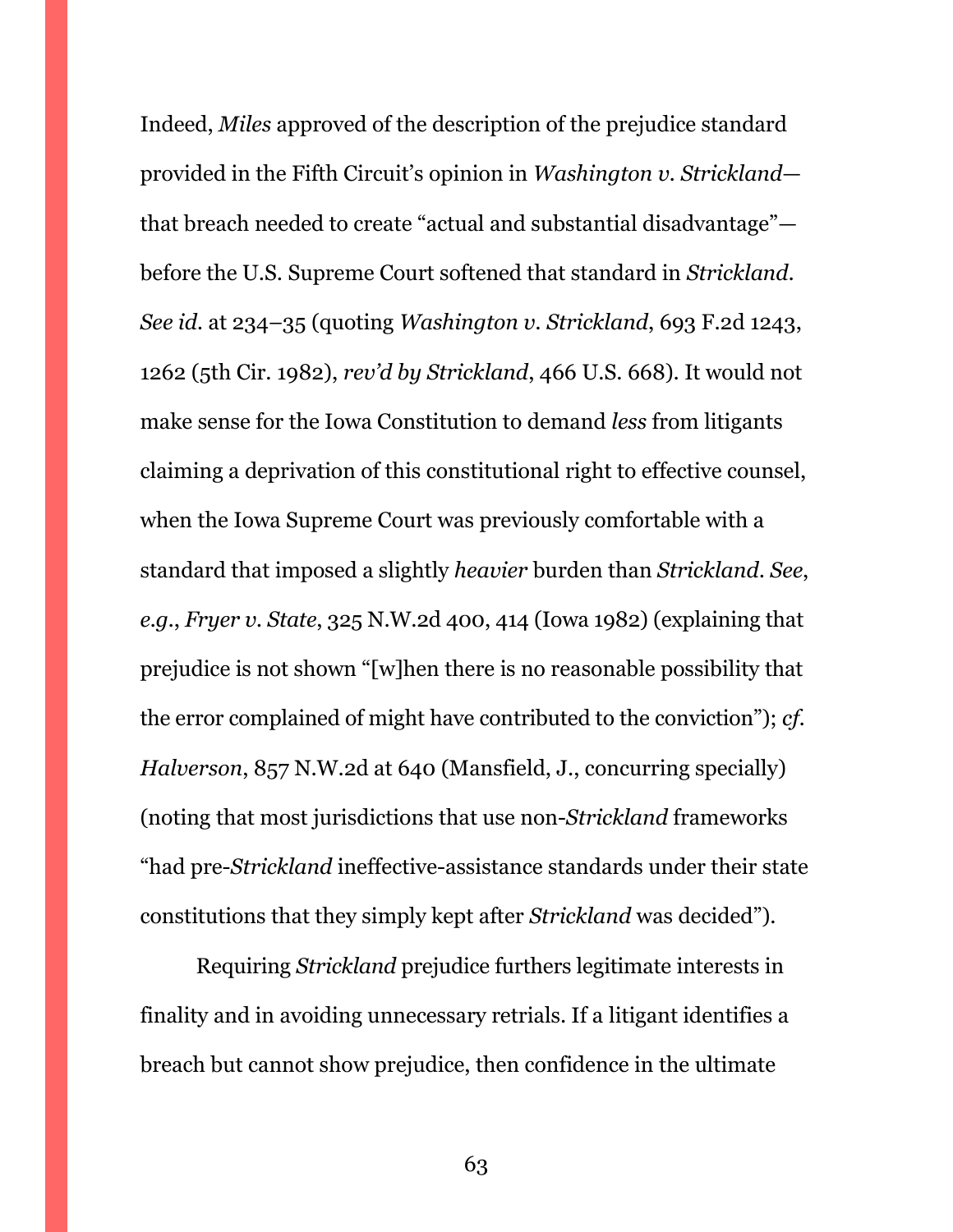fairness of the trial is not undermined. *E.g.*, *King*, 797 N.W.2d at 576 (finding no *Strickland* prejudice because "it is hard to see how these relatively minor issues had a reasonable probability of affecting the outcome of this case"). Article I, Section 10 does not guarantee a perfect trial—it guarantees a *fair* trial. There is no reason to toss out a conviction if it was obtained following a fair trial, no matter how many unpreserved errors can be identified with the benefit of hindsight.

Adopting a presumed-prejudice standard for these claims would eliminate all incentive to lodge timely objections during trial, when corrective action can be taken. If defendants were not disadvantaged by failure to preserve error at trial, it would become advantageous to sandbag claims, gamble on a favorable jury verdict, and subsequently ambush the trial court with those unpreserved claims on appeal if the jury verdict is unfavorable. *See State v. Jonas*, 904 N.W.2d 566, 583 (Iowa 2017) (discussing importance of discouraging litigants from "engaging in a sandbagging approach of awaiting the results of a jury verdict before crying foul"). That would be fundamentally unfair. *See DeVoss v. State*, 648 N.W.2d 56, 60 (Iowa 2002) (quoting 5 AM.JUR.2D *Appellate Review* § 690, at 360–61 (1995)). Iowa courts will presume prejudice for structural error, which usually means constructive or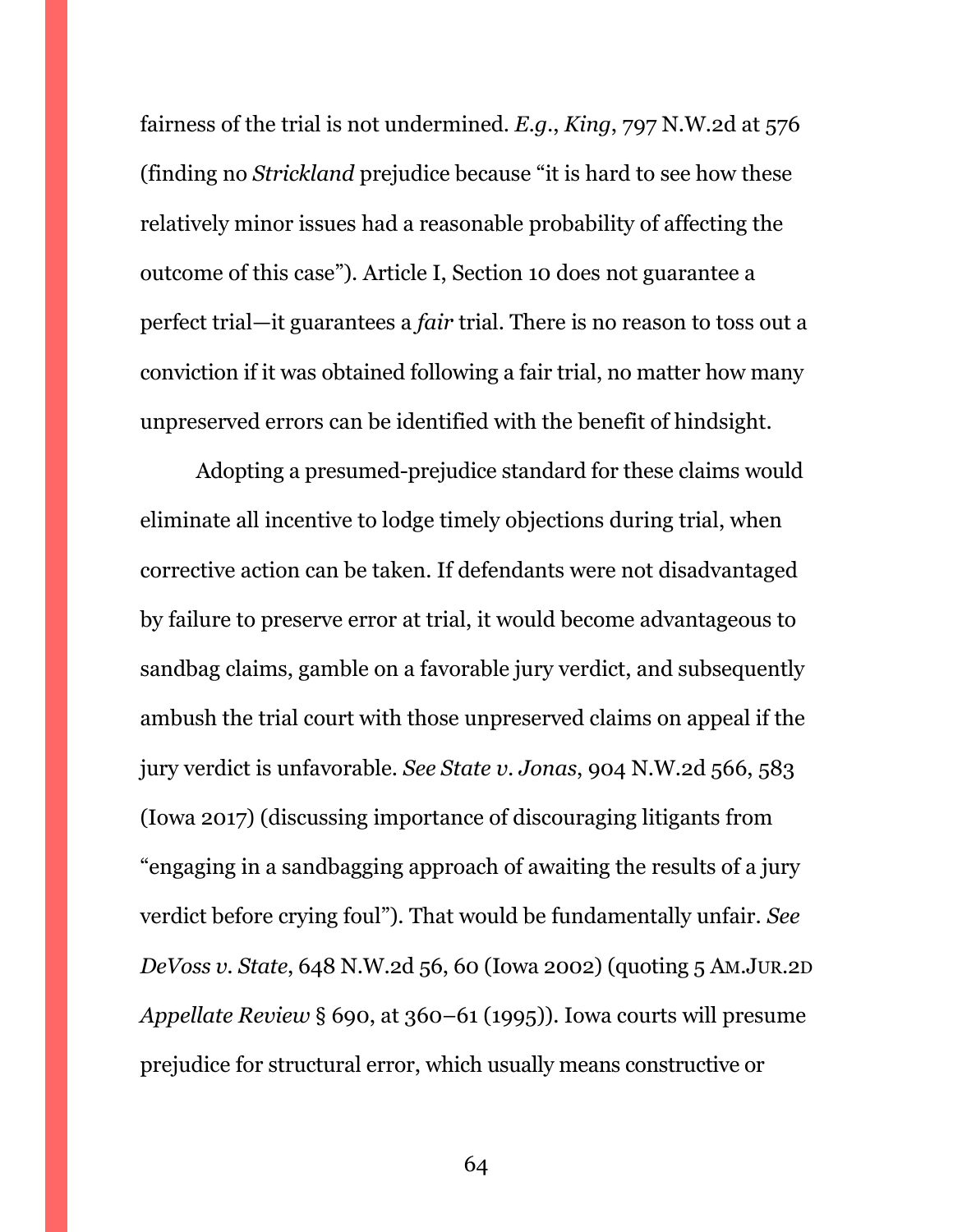actual denial of counsel. *See*, *e.g.*, *Krogmann v. State*, 914 N.W.2d 293, 322–25 (Iowa 2018). But claims that, if preserved, would only allege trial error (i.e., failure to admit certain impeachment evidence) do not establish a constitutional violation of similar magnitude and, as such, require a showing that trial counsel's breach undermined confidence in the outcome or that the trial was rendered substantively unfair. Any other approach would disregard the State's interest in finality.

There is no reason to discard *Strickland* when Iowa courts have applied *Strickland* "expansively." *See Halverson*, 857 N.W.2d at 640 n.3 (Iowa 2015) (Mansfield, J., concurring specially); *accord Rhoades v. State*, 848 N.W.2d 22, 33–34 (Iowa 2014) (Mansfield, J., concurring specially). Zacarias cannot overcome decades of Iowa precedent that applied *Strickland* to vindicate the right to effective counsel under Article I, Section 10 of the Iowa Constitution. *See generally State v. Ondayog*, 722 N.W.2d 778, 784–87 (Iowa 2006) (applying *Strickland*  to review claim under Article I, Section 10 and collecting Iowa cases that did the same); *Ledezma*, 626 N.W.2d at 141–45 (reviewing Iowa precedent and explaining adoption of *Strickland* prejudice standard). It is not unconstitutional to require a showing of *Strickland* prejudice to obtain relief. Zacarias cannot make that showing, so his claims fail.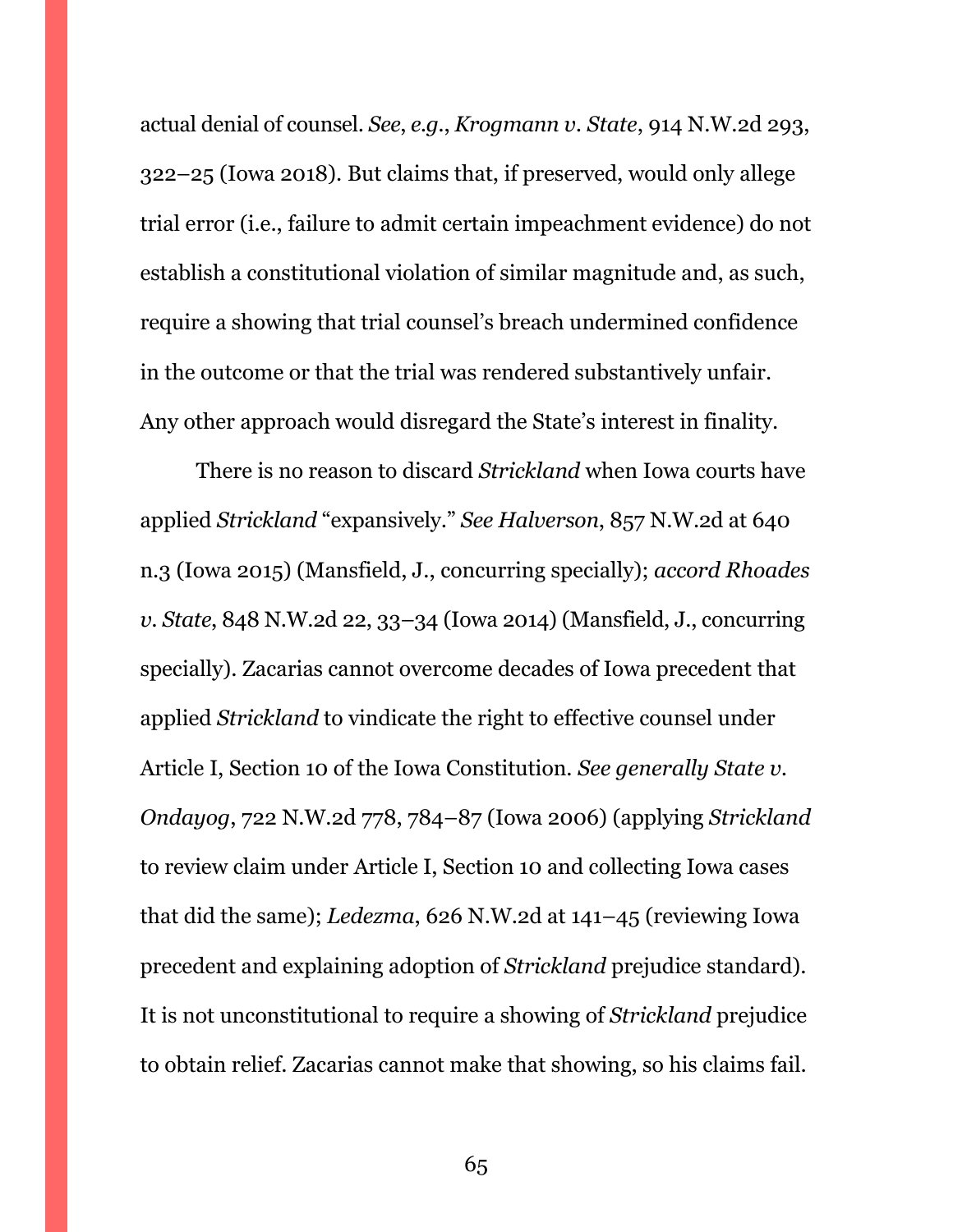#### **D. Zacarias cannot establish cumulative error.**

<span id="page-65-0"></span>Finally, Zacarias argues that cumulative error from all of his allegations of error, misconduct, and ineffectiveness had the effect of depriving him of a fair trial. *See* Def's Br. at 59–60. The State stands on its responses to each individual claim of error. Moreover, Zacarias is incorrect when he argues that "[t]ogether, these errors created the impression that Zacarias *had no defense* to the allegations against him, and that the trial was a formality." *See* Def's Br. at 60. His trial counsel put on a spirited defense—he did his best to emphasize the aspects of Zacarias's statements, the police investigation, and C.G.'s testimony that could have given rise to a reasonable doubt about whether any penetration occurred and whether it was consensual. *See* TrialTr.V5 17:23–35:3. But there is one critical piece of evidence that neither trial counsel's closing argument nor Zacarias's appellate brief even dared to mention, and that is Storlie's testimony that she heard C.G. screaming "like someone who's scared," and heard her say: "What are you doing to me? Why are my pants off?" *See* TrialTr.V2 96:13–97:16. There is simply no way for Zacarias to overcome this evidence that a stranger heard C.G.'s scream and knew just what it meant. There is no way to counter that damning evidence that this was *never* consensual.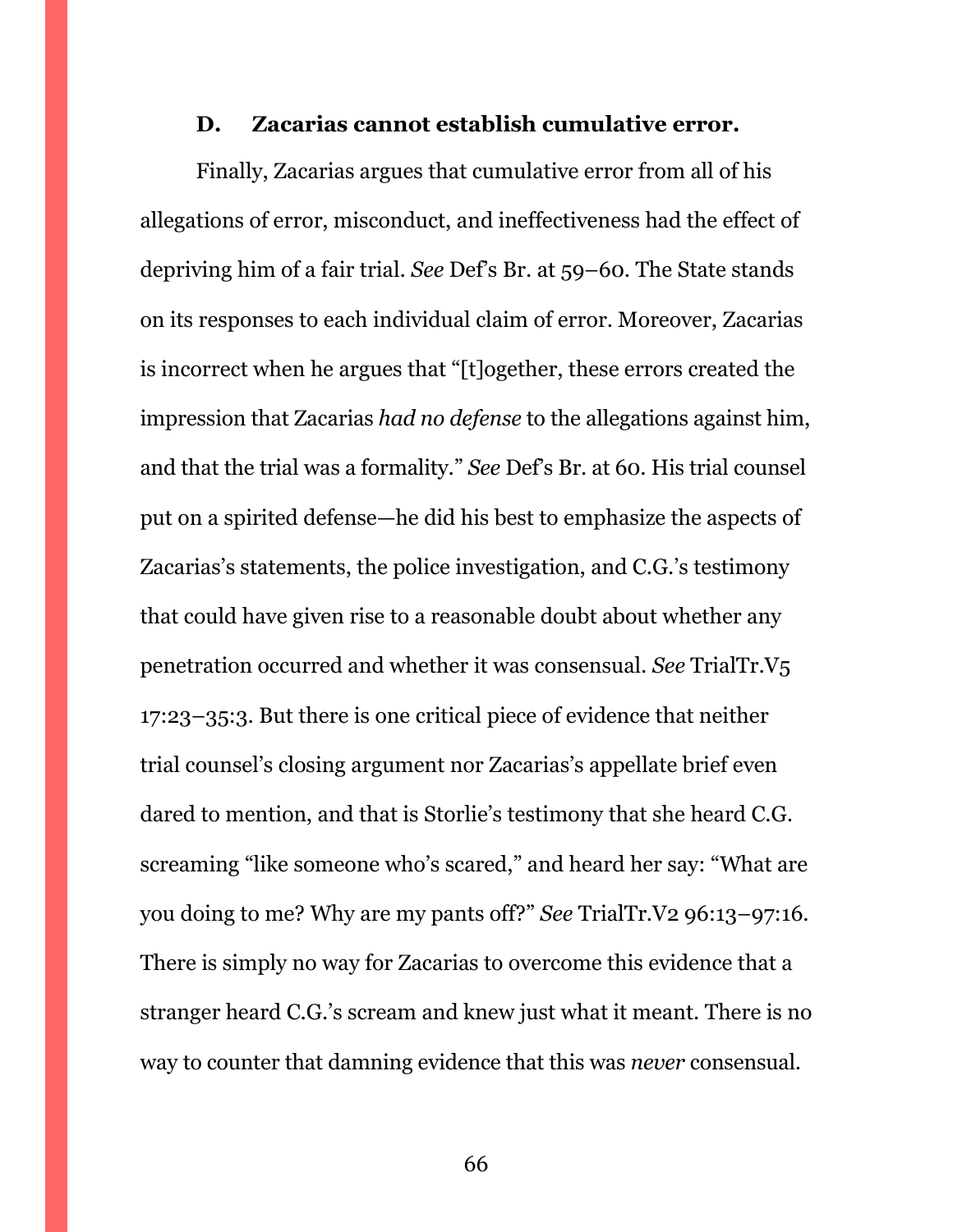Even if Zacarias succeeded in establishing breach for every single one of his ineffective-assistance claims, he would be unable to establish *Strickland* prejudice. That is because the only reasonable explanation for what had happened, given what Storlie had heard and seen, was the same conclusion that Storlie reached: Zacarias did something to C.G. while she was unconscious or unaware of what was happening, which is why C.G. "ran out scared, not knowing what was going on." *See* TrialTr.V2 97:25–99:19; *accord* TrialTr.V2 100:24–101:17. Thus, none of Zacarias's claims in this division, whether taken individually or together, can establish a reasonable probability of a different result if trial counsel had done something differently. Thus, his claims fail.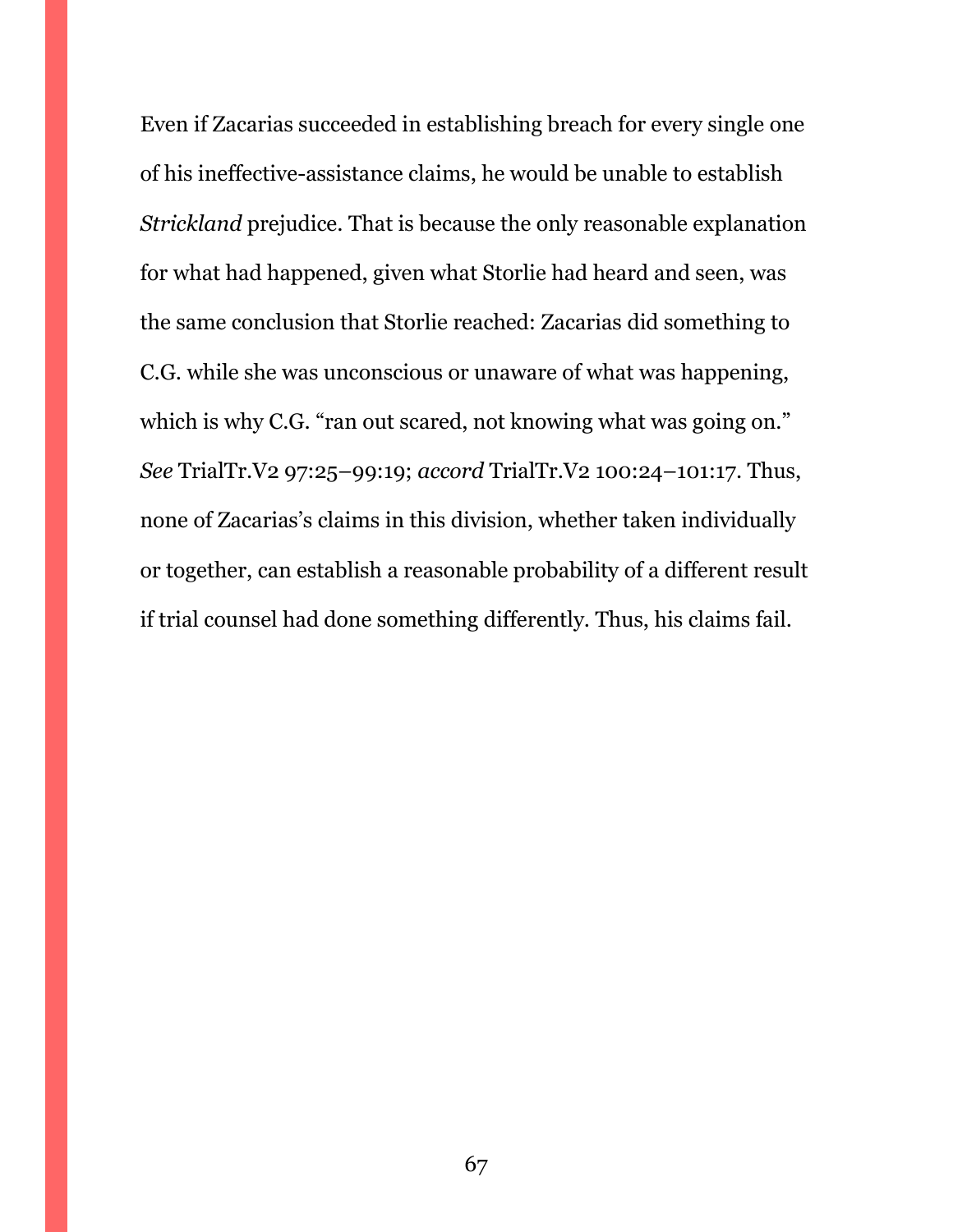# **CONCLUSION**

<span id="page-67-0"></span>The State respectfully requests that this Court reject Zacarias's challenges and affirm his conviction.

# **REQUEST FOR NONORAL SUBMISSION**

<span id="page-67-1"></span>This case should be set for nonoral submission. In the event

argument is scheduled, the State asks to be heard.

Respectfully submitted,

THOMAS J. MILLER Attorney General of Iowa

 $\sqrt{u\alpha}$ 

**LOUIS S. SLOVEN** Assistant Attorney General Hoover State Office Bldg., 2nd Fl. Des Moines, Iowa 50319 (515) 281-5976 [louie.sloven@ag.iowa.gov](mailto:louie.sloven@ag.iowa.gov)